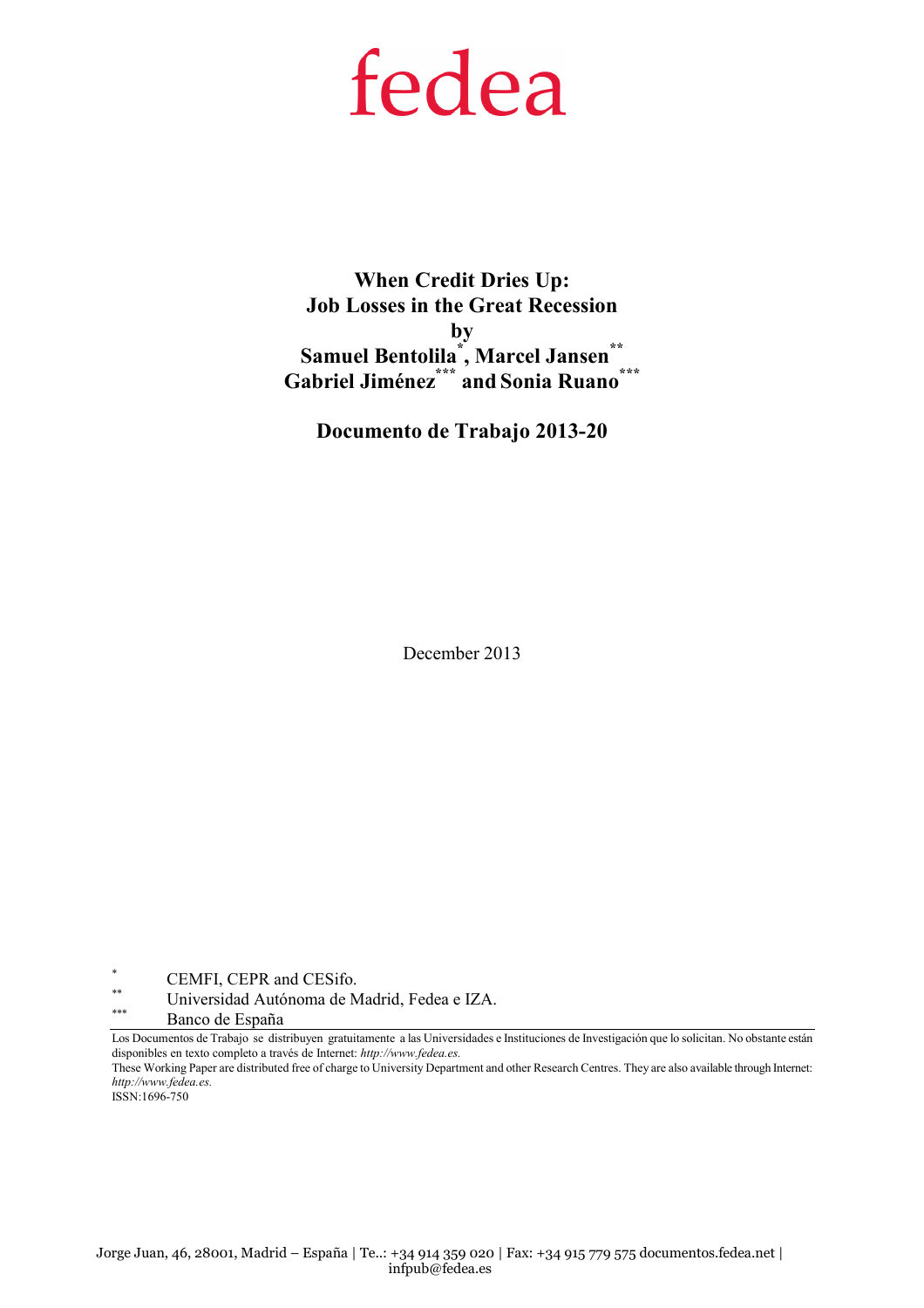## When Credit Dries Up: Job Losses in the Great Recession<sup>∗</sup>

Samuel Bentolila **CEMFI** 

Marcel Jansen Universidad Autónoma de Madrid

Gabriel Jiménez Banco de España

Sonia Ruano Banco de España

#### November 2013

#### Abstract

We use a unique dataset to estimate the impact of a large credit supply shock on employment in Spain. We exploit marked differences in banks' health at the onset of the Great Recession. Several weak banks were rescued by the State and they reduced credit more than other banks. We compare employment changes from 2006 to 2010 at firms heavily indebted to weak banks before the crisis and the rest. Our estimates imply that these firms suffered an additional employment drop between 3 and 13.5 percentage points due to weak-bank attachment, representing between 8% and 36% of aggregate job losses.

Keywords: Job losses, Great Recession, credit constraints. JEL codes: D92, G33, J23.

<sup>∗</sup>Bentolila is also affiliated with CEPR and CESifo, Jansen is also affiliated with Fedea and IZA. This paper is the sole responsibility of its authors. The views presented here do not necessarily reflect those of the Banco de España or the Eurosystem. We are very grateful to Joshua Angrist, Manuel Arellano, Stéphane Bonhomme, Gabriel Chodorow-Reich, Juan J. Dolado, Markus Demary, David Dorn, Pietro Garibaldi, Tullio Jappelli, Juan F. Jimeno, Pedro Mira, Rafael Repullo, Javier Suarez, Etienne Wasmer, and seminar audiences at Banco de España, CEMFI, European Central Bank, IMT Lucca, Universidad Autónoma de Madrid, Universidad de Alcalá de Henares, Universitat Autònoma de Barcelona, and Universität Mainz, and at conferences at Banco de Portugal, CSEF (Naples), De Nederlandsche Bank, IZA/CEPR European Summer Symposium on Labor Economics, and Kiel Institute for the World Economy for their helpful comments. We also wish to thank Ana Esteban and José I. González-Pascual, from the Statistics Office of the Banco de España, for help with the data. All errors are our own. Jansen acknowledges funding from the Ministerio de Economía y Competitividad Grant ECO2012-37742.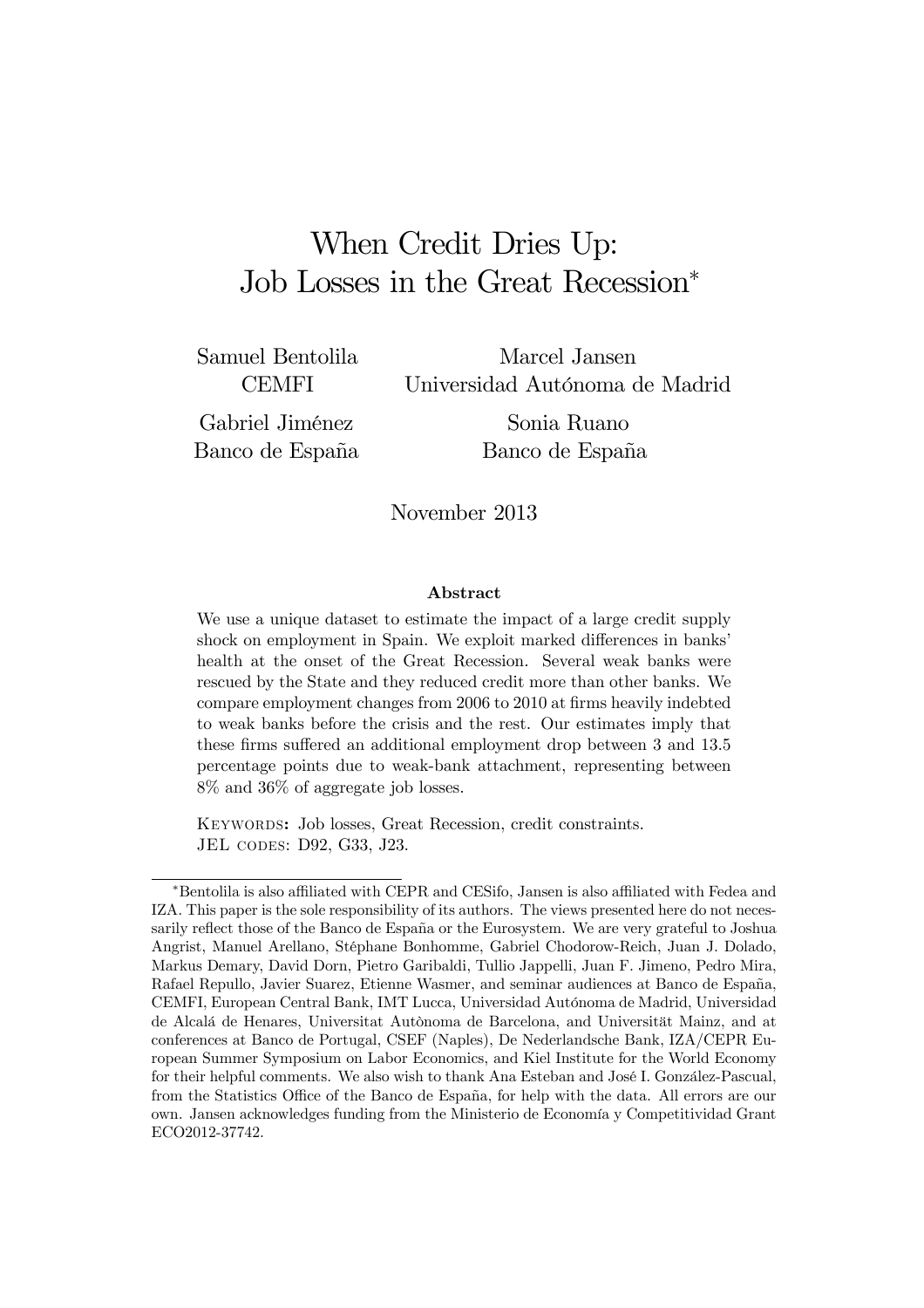## 1 Introduction

Policymakers in both Europe and the US are concerned about the economic implications of the current shortage of credit. As the International Monetary Fund puts it in a recent review of advanced economies' efforts to revive their credit markets, "policymakers want to support markets because the decline in lending is seen to be a primary factor in the slow recovery" (IMF, 2013). The available evidence on the economic implications of the recent decline in lending is however still rather limited. For some of the most affected countries, like the US, there is a lack of good data on bank credit to firms and this poses a problem for identification.

In this study we contribute to the literature by providing new data that help to resolve the identification problems. We aim at estimating the impact of the fall in bank lending on employment in Spain during the Great Recession. The Spanish economy offers an ideal setting to explore this question. To start with, Spanish firms rely heavily on bank credit and the high leverage ratio of many firms, mostly small and medium-sized enterprises (SMEs), made them vulnerable to the contraction in bank lending that took place during the recession. This credit shock originated in a boom-bust cycle in domestic housing prices that had a large impact on bank solvency. Thus, the Spanish example may help us to draw lessons that are applicable to other countries, like Ireland or the US, which also experienced a collapse of their housing markets and a strong rise in unemployment. Last but not least, the extraordinary quality of our data allows us to address the challenge of disentangling credit demand from credit supply shocks.

Our dataset draws from several sources. We have access to the official credit register of the Bank of Spain, which contains detailed information on virtually all existing and newly-granted loans to non-financial firms. Using these data we are able to reconstruct the complete banking relationships of over 217,000 companies working with almost 230 banks. We also have information on loan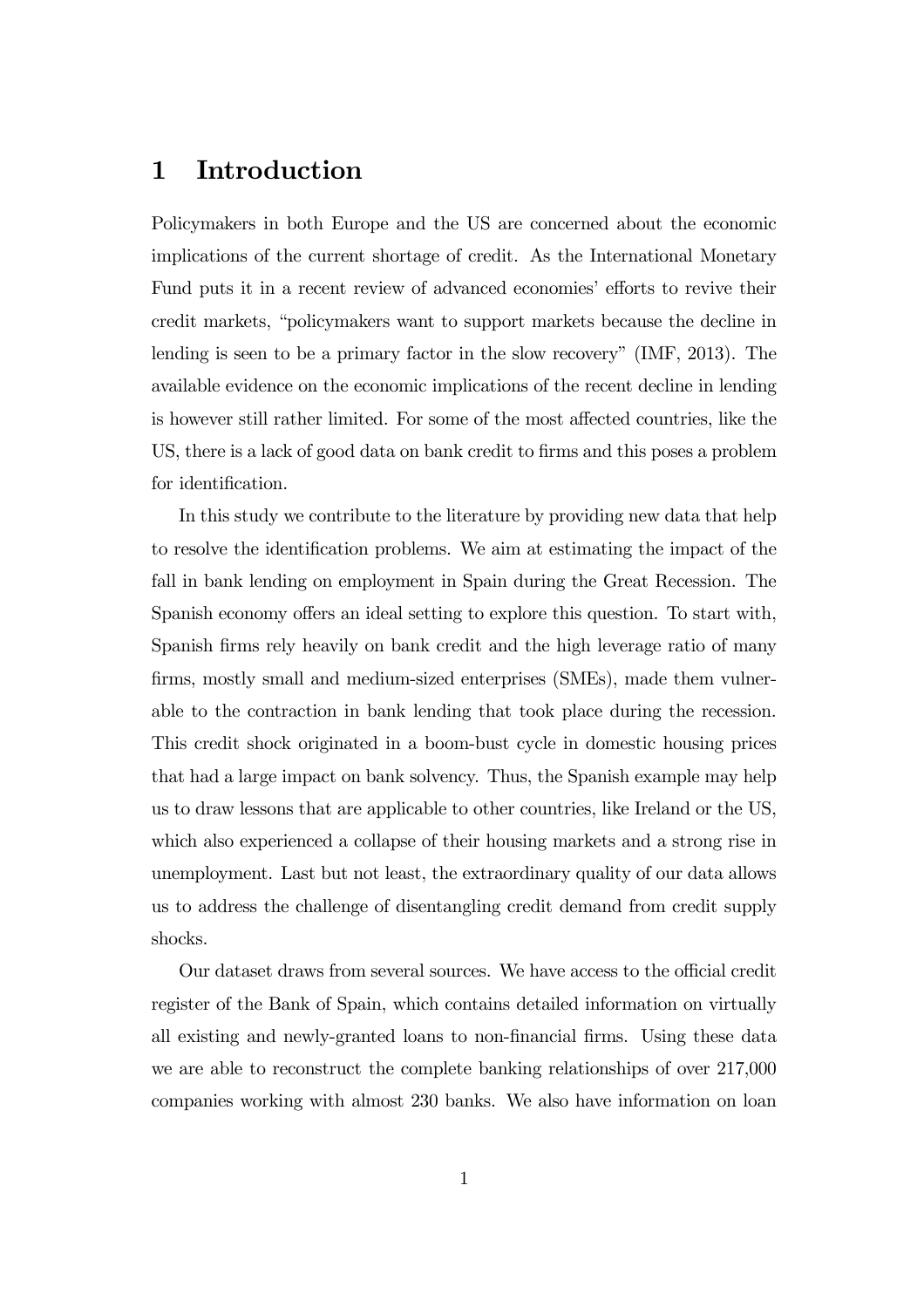demand through loan applications from non-current customers of banks and on whether the applications are granted or not. All this information is linked to the balance sheets of all banks operating in Spain and to the balance sheets and income statements of the firms in our sample. The result is, as far as we know, the most comprehensive matched firm-loan-bank data set ever assembled to estimate the real effects of shocks to the banking system.

Our empirical strategy exploits large differences in lenders' health at the onset of the crisis. The collapse of the housing bubble affected all Spanish banks, but the impact on their solvency was far from uniform. Only a subset of the banks, all but one of them savings banks (called Cajas de Ahorros in Spanish), needed to be rescued by the State. The rescue entailed either a merger of banks or a solvent bank taking over an ailing bank, usually with loans and guarantees from the public sector, or a bank's nationalization and recapitalization, sometimes followed by reprivatization via auction. Before the crisis, these bailed-out or weak banks accumulated a very large share of the loans to the real estate industry and, between the outbreak of the crisis and the end of 2010, these same banks reduced credit more than the other banks. To capture the real effects of this credit supply shock, we compare the changes in employment from 2006 to 2010 at two sets of firms: those with a high and those with a low exposure to weak banks, where exposure is measured as the pre-crisis ratio between a firm's loans from weak banks and its asset value.

The underlying assumption is that the client firms of weak banks could not predict this credit shock when they chose their banking relations. In addition, they must not have been able to readily switch to healthier banks after the outbreak of the crisis. We will provide evidence to corroborate both claims. Finally, we avoid the risk of reverse causality by removing from our sample all firms belonging to the real estate industry as well as those selling a significant share of their output to this industry.

Our final goal is to replicate as closely as possible the conditions of a natural experiment in which some of the firms are randomly assigned to weak banks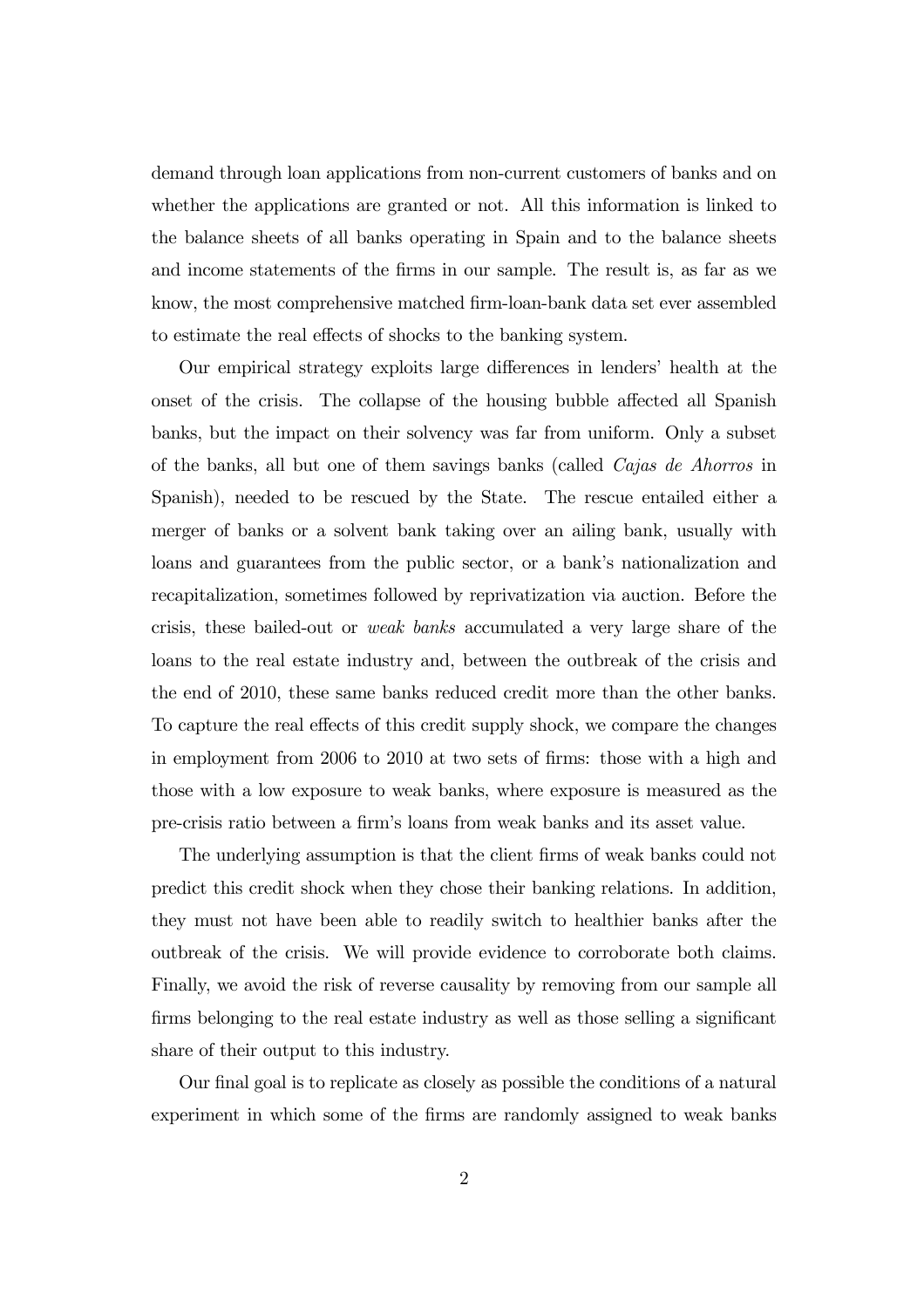and others to healthy banks. This strategy requires the possibility of comparing firms in many dimensions, in order to achieve homogeneity between treated and control firms. In our benchmark, we estimate the impact of weak-bank attachment on employment —the so-called average treatment effect on the treated using a difference-in-differences specification with a large set of firm controls. But in order to minimize the risk of selection, we also make use of matching estimators. Furthermore, we show that there is a causal link between the differences in employment growth between firms in the treatment and the control group and their access to credit during the crisis. In these exercises, weak-bank attachment is used as an instrument for observed changes in credit and the predicted changes are subsequently used to explain the differences in employment growth at the firm level. Lastly, in what is our most ambitious test, we check on the potential endogeneity of banking relationships by exploiting a change in banking regulation in 1988. This legal change liberalized the location decisions of savings banks, allowing them to expand freely beyond their region of origin. Thus we use the share of bank branches at the municipal level that belonged to weak banks right before this legal change as an instrument for weak-bank attachment in 2006.

Regardless of the approach followed, we find the same qualitative result. Firms with a relatively large exposure to weak banks at the start of the crisis destroyed a larger share of their jobs between 2006 and 2010 than other firms. Once selection effects are controled for, our estimates indicate that they destroyed an additional 3.0 to 13.5 percentage points, which in our sample would ceteris paribus represent between 8% and 36% of aggregate job losses. We also find large differences across firms belonging to different industries and across firms with different credit histories. Moreover, credit constraints are shown to have operated mostly through firm closures than through employment adjustment at surviving firms.

The rest of the paper is organized as follows. In Section 2 we review previous theoretical and empirical work on our topic and in Section 3 we provide some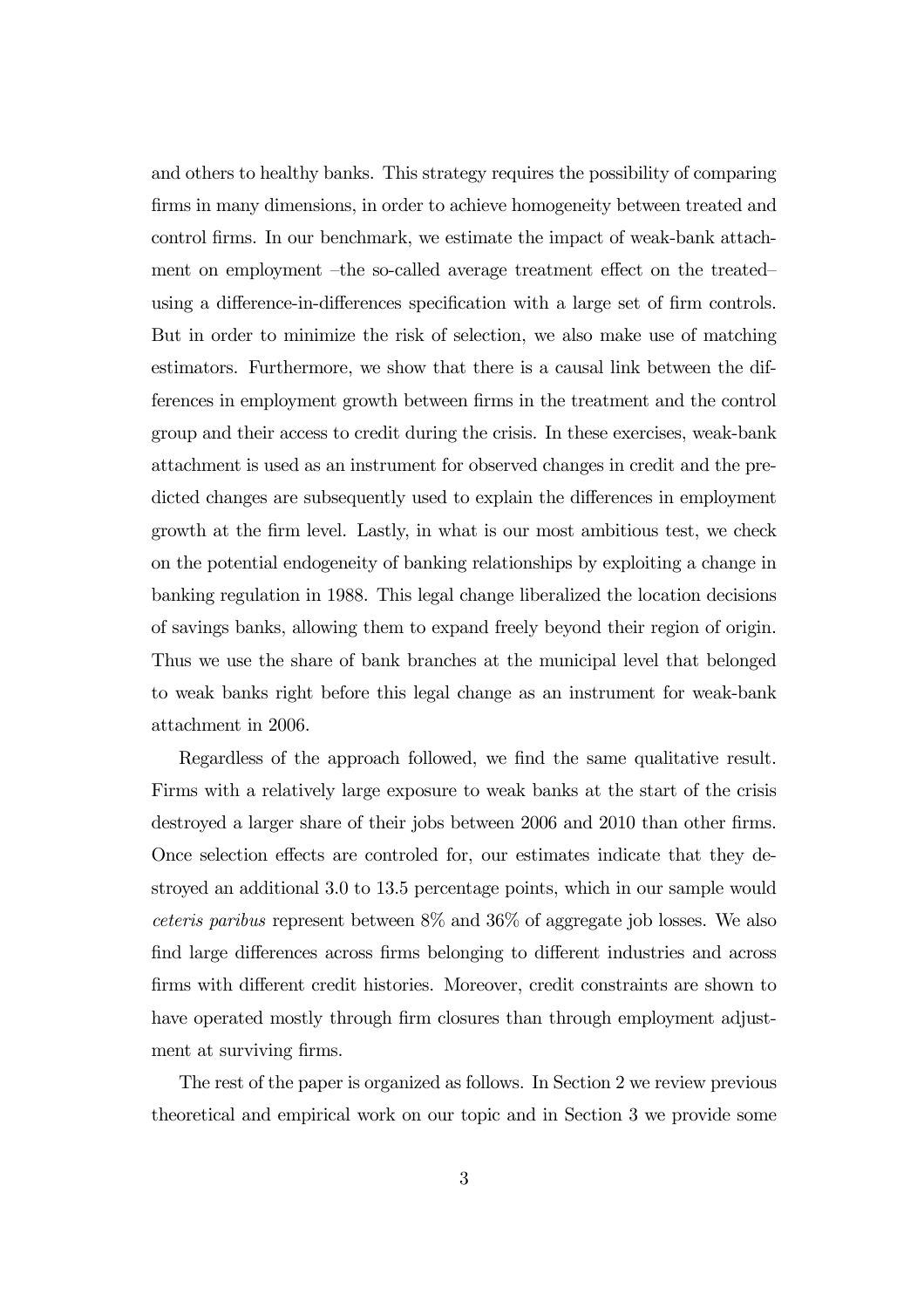institutional and background information on the Spanish economy before and during the financial crisis. Section 4 describes our data, Section 5 presents our empirical strategy and key results, and Section 6 presents an extensive battery of robustness checks. Section 7 contains our conclusions. The Appendix provides a detailed description of the variables used.

## 2 Literature review

Our identification strategy requires the existence of financial market frictions. In particular, firms attached to weak banks must not have been able to readily switch to healthier banks. Two strands of the literature provide the theoretical basis for this result.

The literature on financial accelerator mechanisms has shown that endogenous changes in credit market conditions may amplify shocks to the real economy. In these models, asymmetric information drives a wedge between the cost of internal and external funds that depends negatively on a firm's net worth. Negative shocks to net worth are therefore associated with a rise in the external finance premium and this may force firms to cut back on their scale of operation (the *net-worth effect*).<sup>1</sup> Furthermore, the theory suggests that in recessions firms with weak balance sheets should be the main victims of this tightening of credit constraints (the flight to quality).

The bulk of the financial accelerator literature treats financial intermediation as a veil, but Gertler and Kiyotaki (2009) illustrate how the theory can be adapted to incorporate agency problems between capital-constrained banks and their lenders. In their setup, a negative shock to the bank's net worth may generate a disruption in both the interbank market and the credit flow from banks to firms. The result is an inefficient allocation of capital and a drop in investment. We should stress that the fall in credit supply is not necessarily

<sup>&</sup>lt;sup>1</sup>The initial studies focused on investment in physical capital. Early contributions considering the effect of financial constraints on employment are Greenwald and Stiglitz (1993) and Sharpe (1994).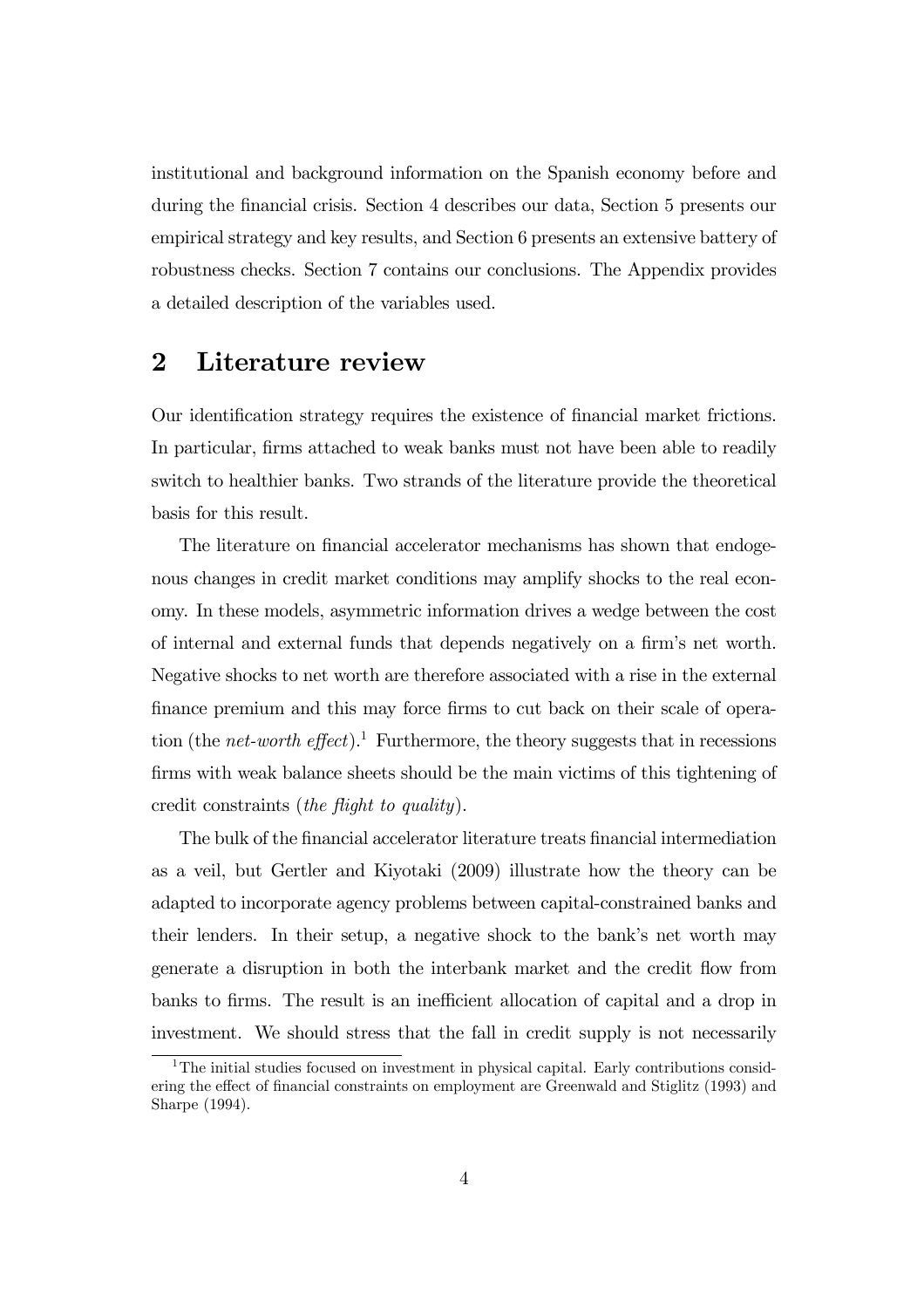uniform. Banks with a relatively high leverage ratio are more vulnerable to shocks and this negatively affects their clients.

The second line of research focuses on the role of relationship banking  $(e.g.$ Freixas, 2005). Repeated interaction with a client often provides soft information that allows a better assessment of the firm's future profitability. This explains why banks may give a preferential treatment to their incumbent clients when capital is scarce and why a profitable firm may not be able to find alternative sources of funding.

The same literature is less clear-cut on the optimal number of banking relations. A strong relationship with a single bank reduces transaction costs and makes it easier to restructure the firm's debt in case of financial distress. But attachment to a single bank may also impede the firm from undertaking a profitable project due to financial distress on the part of the bank, as the presence of asymmetric information may impose high switching costs for borrowers. Firms may therefore prefer to establish relationships with several banks to insure themselves against this type of liquidity risk (Detragiache et al., 1990).

Finally, firms that are more prone to suffer from credit constraints can use several strategies to reduce the impact of these future constraints. One option is to maintain a buffer stock of liquid assets. Another option is to maintain a fringe of flexible workers on fixed-term contracts. Ex ante this makes firms less vulnerable to financial shocks, but ex post it may also provoke quick and sizeable adjustments in employment levels (Caggese and Cuñat, 2009).

Moving now to the empirical literature, in recent years there has been a surge of studies exploiting quasi-experimental techniques to estimate the real effects of credit supply shocks. Broadly speaking, we can divide them into three groups depending on their identification strategy. A first strand of papers exploits the heterogeneous impact of large external shocks to banks in the US (e.g. Chava and Purnanandam, 2011, or Benmelech et al., 2012). A second line of work exploits cross-sectional differences in the financial vulnerability of firms at the start of the Great Recession. Almeida et al. (2011), Benmelech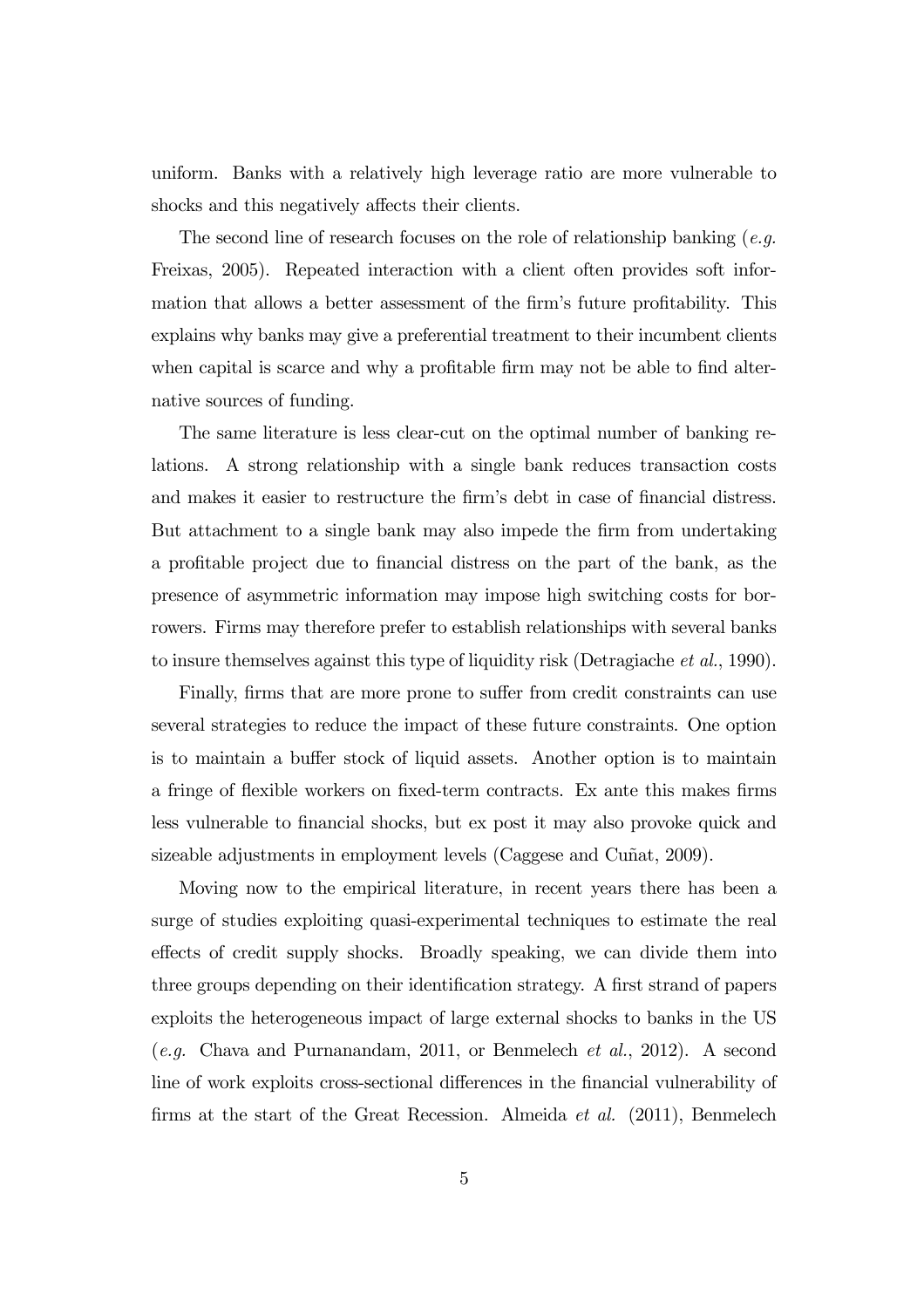et al. (2011), and Boeri et al. (2013) exploit differences in the debt maturity structure of firms. Since this maturity is often determined years in advance, it leads to fairly exogenous differences in firms' refinancing needs at a time when capital becomes very scarce. Similarly, Garicano and Steinwender (2013) try to elicit the impact of credit constraints in Spain by comparing the evolution of investment and employment at nationally-based manufacturing firms with foreign-owned ones, which have better access to credit.

The third route, which is the one adopted here, is to exploit cross-sectional differences in bank health. Greenstone and Mas (2012) construct a countylevel credit supply shock from the product of the change in US banks' smallbusiness lending at the national level and their predetermined credit market share at the county level. They find that this measure is highly predictive of the considerable reduction in county-level credit to small, standalone firms and in their employment levels in the period going from 2008 to 2010. Similarly, Chodorow-Reich (2013) uses data from the Dealscan syndicated loan database and measures the relative health of a firm's lenders using the reduction in lending to other borrowers during the crisis by the firm's pre-crisis syndicate. This data is matched to confidential data from the Bureau of Labor Statistics Longitudinal Database for a sample of just over 2,000 firms. In line with Greenstone and Mas (2012), he finds that relatively smaller firms that had pre-crisis relationships with less healthy banks faced stronger credit constraints after the fall of Lehman Brothers and reduced their employment more compared to clients of healthier banks. By contrast, for larger companies there are no significant effects.

It should be stressed that none of the papers above have access to a credit register. Nor do they have access to information about the loan applications or the credit history of firms. As explained in the Introduction, the access to loan level data with detailed financial information about lenders and borrowers is crucial for identifying shocks to credit supply. Moreover, our loan application data are a unique source of information about the extent of the credit constraints faced by Spanish firms. They allow us not only to control for cross-sectional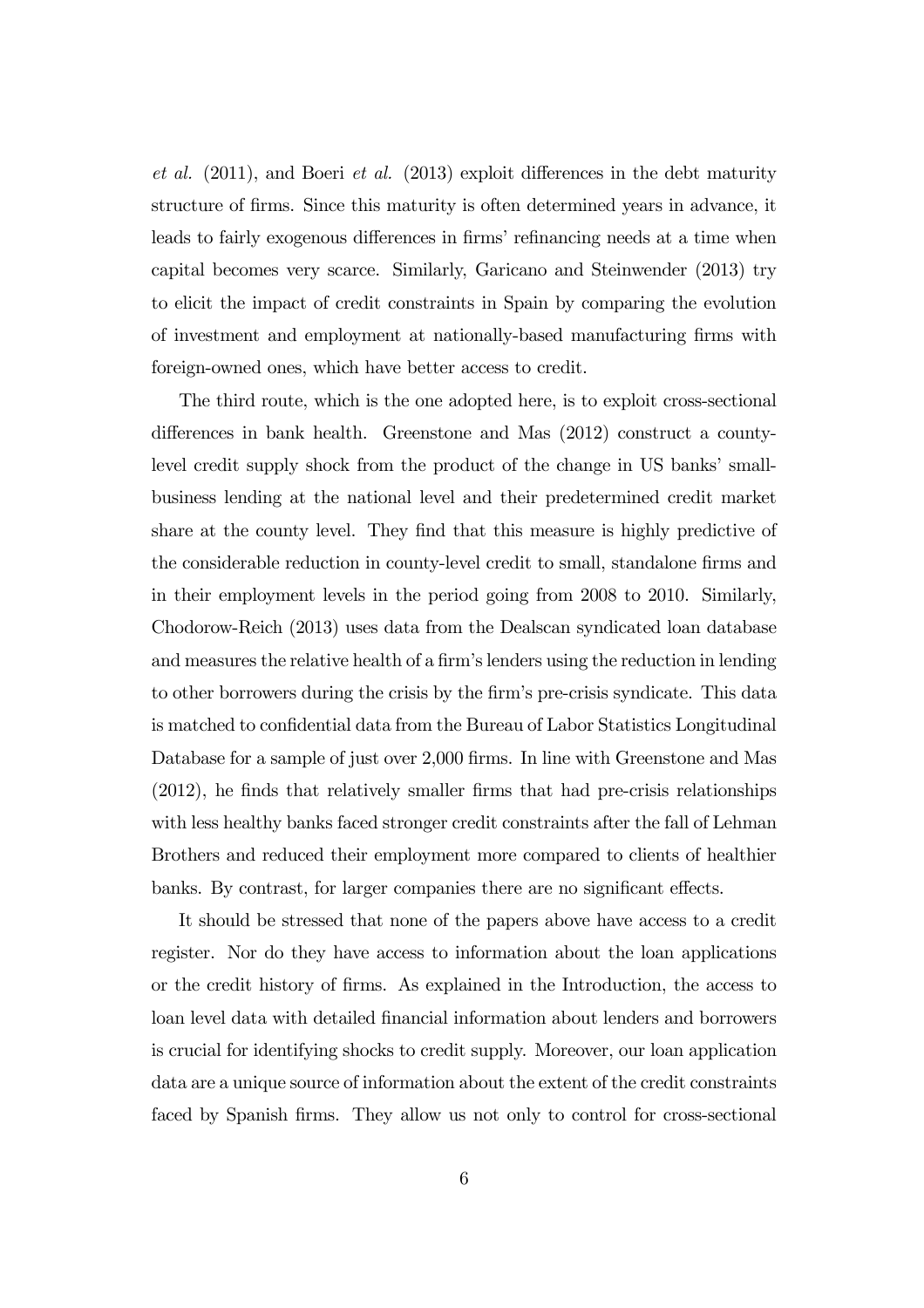differences in the financial vulnerability of both borrowers and lenders, but also to perform a wide range of robustness tests that cannot be replicated with the available data for the US. Finally, our sample of firms is roughly one-hundred times bigger than the one in the closest-related study of Chodorow-Reich (2012) and it predominantly contains SMEs that according to the theory are most susceptible to changes in credit market conditions.

## 3 The financial crisis in Spain

The Spanish economy has experienced an acute credit crunch in the Great Recession. In this section we briefly document its magnitude and origins, focusing on the role played by weak banks. We end with some evidence showing that financial markets failed to anticipate the economic troubles of these weak banks.

#### 3.1 The credit collapse

Spain provides an ideal setting to study credit constraints arising unanticipated reductions in bank lending. To start with, Spanish firms rely more on bank credit than their counterparts in most other developed countries. For example, in 2006 the stock of loans from credit institutions to non-financial corporations represented  $86\%$  of GDP vis-à-vis  $62\%$  on average in the EU.<sup>2</sup> Moreover, alternative sources of funding are hard to come by. In particular, corporate debt issue is not an option: over the period 2002-2010 on average only five very large companies issued debt in the market each year. And very few firms are quoted in the stock market. Indeed, our sample only contains 28 listed firms (i.e. 0.01% of our sample).

Secondly, the latest Spanish business cycle coincided with a boom-bust cycle in the credit market. The Spanish economy experienced an expansion from 1996 to 2007, with GDP and employment respectively growing at 3.7% and 4.1% per annum. By contrast, GDP fell by 1.1% per annum over 2008-2010 and by the end of 2010 employment had fallen by 10%, while the unemployment rate had

<sup>&</sup>lt;sup>2</sup>Source: European Central Bank (2010), Annex Tables 4 and 14.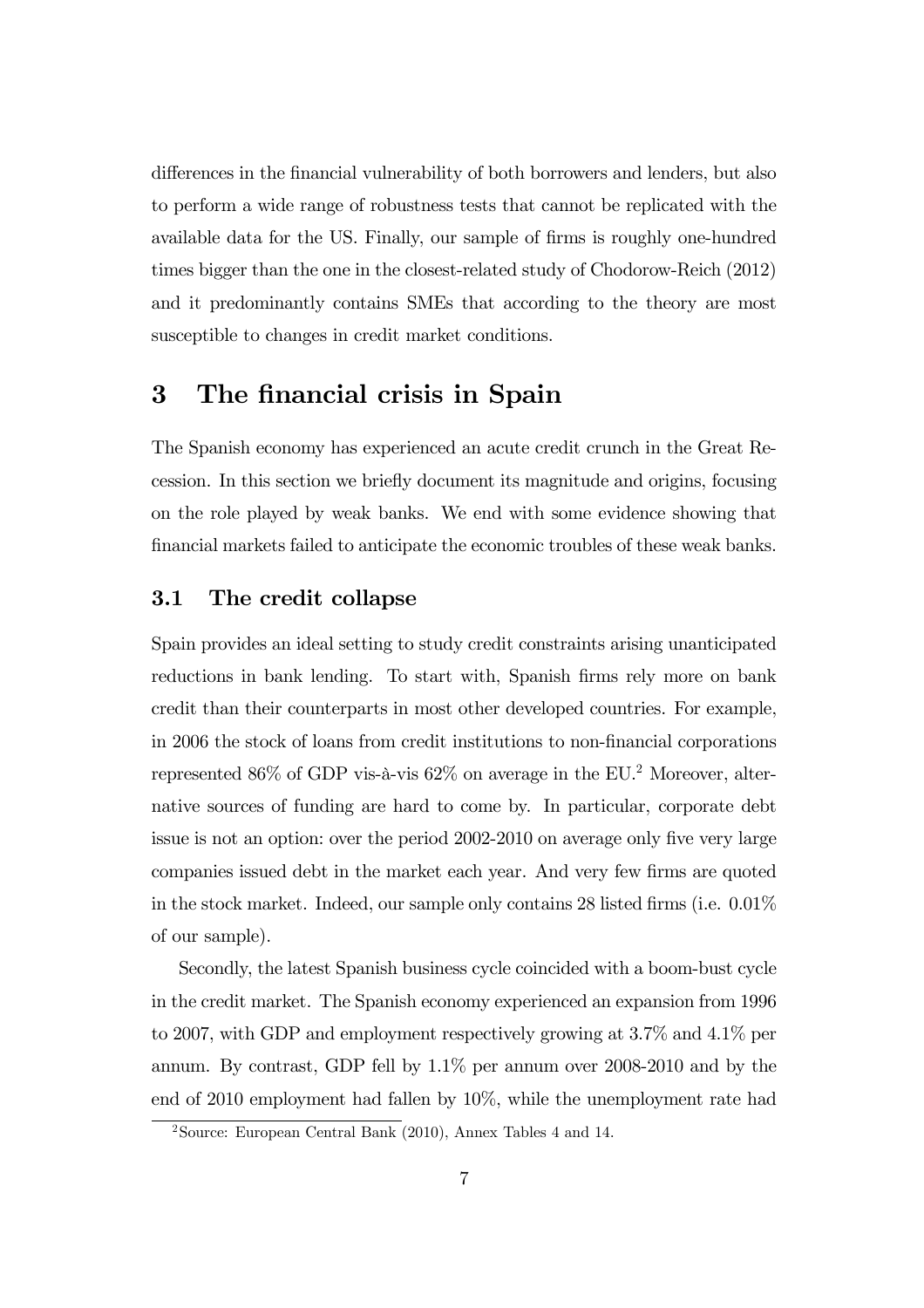soared from 8.6% to 20.3%. At the same time, credit grew very rapidly during the boom and fell precipitously in the bust. The annual average flow of new credit to non-financial firms by deposit institutions increased in real terms by 23% from 2003 to its peak in 2007, subsequently falling by 38% in the period to 2010.

The credit crunch resulted from the interaction of the international financial crisis and domestic events. During the boom, the expansionary monetary policy pursued by the European Central Bank (ECB) induced Spanish banks to take on more risks (the risk-taking channel of monetary policy). In particular, they fueled a housing market bubble with cheap loans to real estate developers and construction companies —real estate industry or REI, hereafter—, as well as homeowners (Jiménez *et al.*, 2013). The stock of loans to the REI grew from 14.8% of GDP 2002 to 43% in 2007. As a result, housing prices rose by 56% in real terms over 2003-2007, while by the end of 2010 they had fallen by 15%.

Two features of the Spanish banking regulation helped to protect banks in the initial stage of the crisis (Jiménez et al., 2012b). The Spanish regulator, namely the Bank of Spain, forced banks to keep securitized assets on their balance sheets, and in 2000 it implemented a system of dynamic provisioning, which obliged banks to build up provisions against unrealized loan losses. The banks had however funded a significant fraction of their new lending by issuing debt abroad and were therefore acutely hit by the freezing of wholesale Eurozone markets in 2008. The European Central Bank offered relief to Euro area banks, but the losses at REI firms increasingly threatened the solvency of many banks and this induced them to curtail lending.

What happened to interest rates? The average interest rate on loans to non-financial companies rose from 3.3% in 2005:11 to 5.9% in 2008:09 —closely following the path of the ECB's policy rate. However, it steadily fell thereafter to 2.4% in 2010:5, rising again to 3% by the year's end. Thus, while there was tightening at the beginning of the recession, it was sharply reversed upon Lehman Brothers' bankruptcy. Moreover, while in the recession weak banks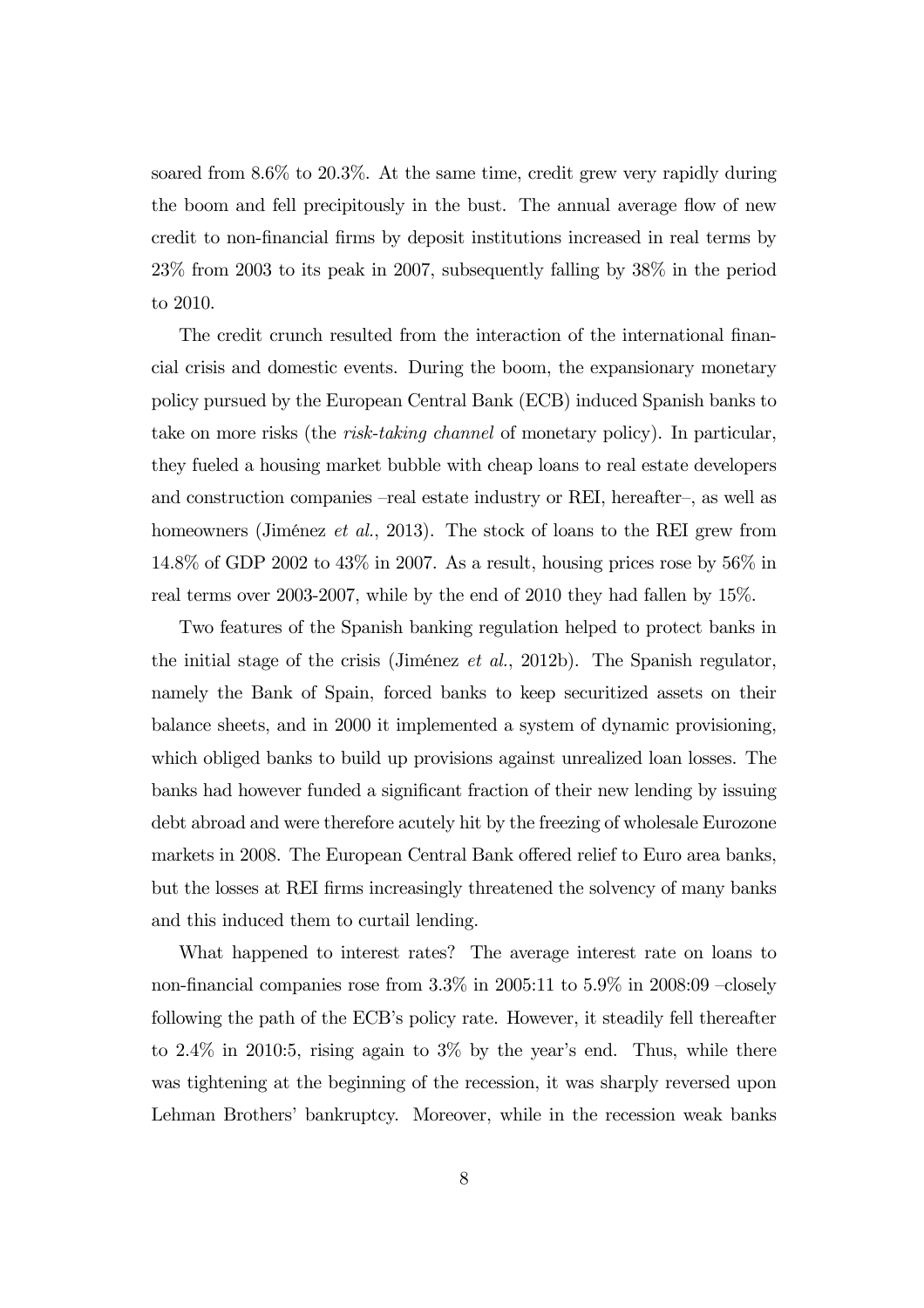started charging firms a higher interest rate for their loans than healthy banks, the difference was quite small, on average less than 30 basis points. For this reason, we focus on the volume of credit rather than on interest rates.

#### 3.2 The demise of the savings banks

The buildup of risks was not uniform across banks, with major risks being concentrated in the savings banks. One factor that may have contributed to the differential buildup of risks is the peculiar governance of savings banks. These banks were not exposed to the same market discipline as private banks, as they were not listed on the stock market and de facto they were controled by the corresponding regional government (see Cuñat and Garicano, 2010).

Solvency problems at savings banks eventually had to be dealt with through State bailouts. These entailed either a merger of banks or a solvent bank taking over an ailing bank, usually with loans and guarantees from the public sector, or a bank's nationalization and recapitalization, sometimes followed by reprivatization via auction. Between 2006 and 2011 the number of savings banks went down from 47 to 11, but over our sample period  $(2006-2010)$  nationalization only affected two very small savings banks (International Monetary Fund, 2012). Throughout the rest of the analysis we define weak banks as those banks that obtained funding from the State in order to survive (this set only includes one private, non-savings bank). We refer to the remainder as healthy banks, including those that received funds to acquire ailing banks. To fund the recapitalization of weak banks, the Spanish Government obtained a loan of 41.4 billion euros (around 4% of GDP) from the European Financial Stability Facility in June 2012.

Our empirical strategy exploits the differences between weak and healthy banks. In 2006 the former accounted for about one-third of outstanding credit to the non-financial sector. While the REI represented one-third of loans at healthy banks, it comprised almost two-thirds at weak banks (Panel A of Table 1). This explains the considerable differences in lender health at the onset of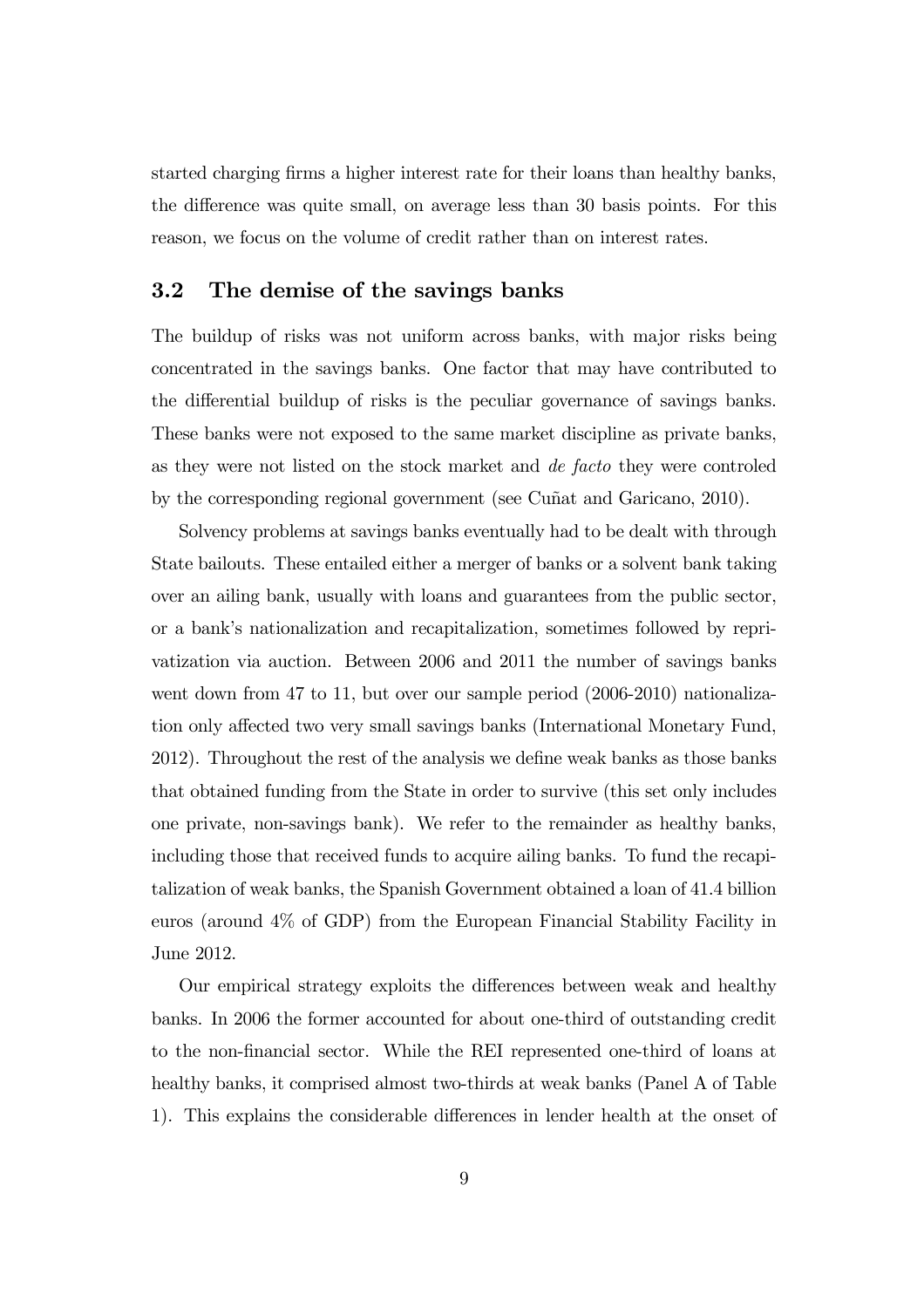the crisis.

Furthermore, credit grew more at weak than at healthy banks during the boom –in real terms,  $60\%$  v.  $12\%$  from 2003 to 2007– and it fell more during the slump  $-46\%$  v. 35% from 2007 to 2010. New credit to non-financial firms fell by 46% from 2006 to 2010 for weak banks and 5% for healthy banks (Panel B of Table 1).

These evolutions stemmed from changes at both the extensive margin (credit to new customers) and the intensive margin (new credit to current clients). Figure 1 depicts acceptance rates for loan applications by non-client firms. As a rough control for firm quality, we report acceptance rates for firms applying simultaneously to at least one weak and one healthy bank. During 2002-2004 acceptance rates were 6.5 percentage points (hereafter pp) higher for weak than for healthy banks, then both rates fell precipitously during 2007-2008, and subsequently acceptance rates switched to being 6.3 pp lower for weak banks in 2009-2010.

#### 3.3 Were weak bank troubles anticipated?

The differential buildup in risks at the two sets of banks is striking. But could firms anticipate the solvency problems of weak banks? If so, our identification procedure would be invalid. To study this issue, we analyze the risk premia charged to Spanish banks' securitization issues prior to the recession. We employ data on tranches of mortgage backed securities (MBS) and asset backed securities (ABS) in 2006. By the end of this year, the ratio of securitization to total assets was significantly higher for weak than for healthy banks, 16.7% and 13.5% respectively.

We group the ratings into three categories: prime (AAA), investment grade  $(AA + to BBB)$ , and speculative  $(BB + to D)$ . In total we have 303 observations (deal-tranches) with a floating rate, quarterly coupon frequency, and referenced to the 3-month Euribor, from 24 issuer parents (source: Dealogic).

Without any controls, weak banks actually paid 7 basis points less than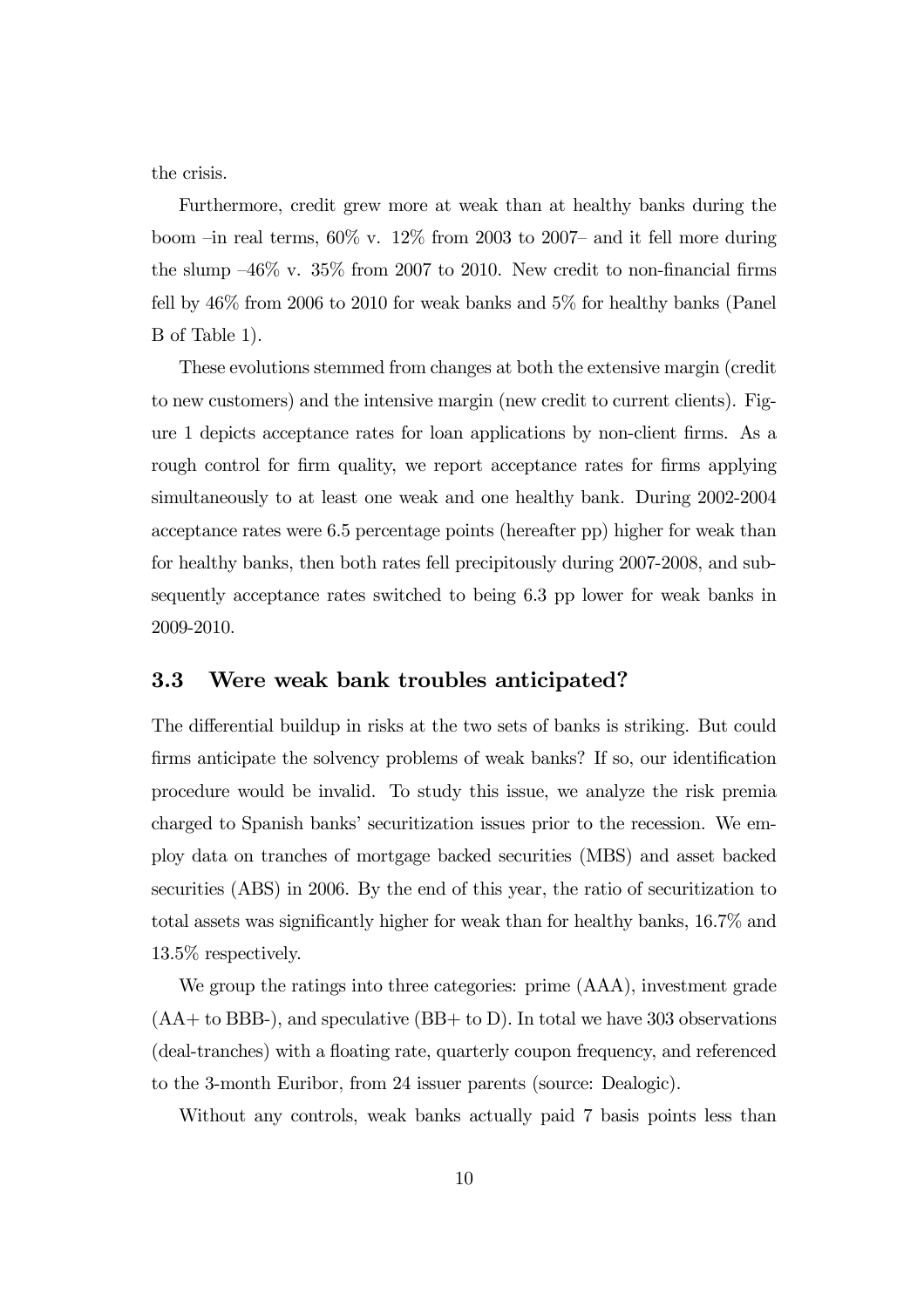healthy banks. To control for issue characteristics, we regress coupon differentials in basis points on variables capturing the type of securitization, risk category, month of issue, years to maturity, collateral type, and guarantor type. Standard errors are clustered by issuer parent. The estimated coefficient associated with a weak bank dummy is positive but not significant (2.8 basis points, with a *p*-value of  $(0.55)$ . Hence, we cannot reject the hypothesis that financial markets failed to recognize the buildup of differential risk at weak banks as late as 2006. It seems safe to assume that private firms, with a lower capacity to process available information than financial markets, could not possibly have predicted them either.

### 4 Data

In this section we describe the variables included in our matched firm-loan-bank data set. We end this section with a description of our treatment and control variables. Further details appear in the Appendix.

#### 4.1 Data set construction

As noted, a negative aggregate shock may reduce both credit supply and demand. To disentangle them, it is essential to observe both bank and firm characteristics and, in particular, to have exogenous measures of firms' vulnerability to bank credit shortages. Our data set combines six separate sources and contains such information.

We gather economic and financial information for more than 300,000 private, non-financial firms from balance sheets and income statements that Spanish corporations must submit yearly to the Spanish Mercantile Registers.3 In particular, it contains information on employment, measured as a yearly average, as well as on variables like the firm's age, size or indebtedness, which are

<sup>&</sup>lt;sup>3</sup>The source is the Iberian Balance sheet Analysis System produced by INFORMA D&B in collaboration with Bureau Van Dijk and the Central Balance Sheet Data Office of the Bank of Spain.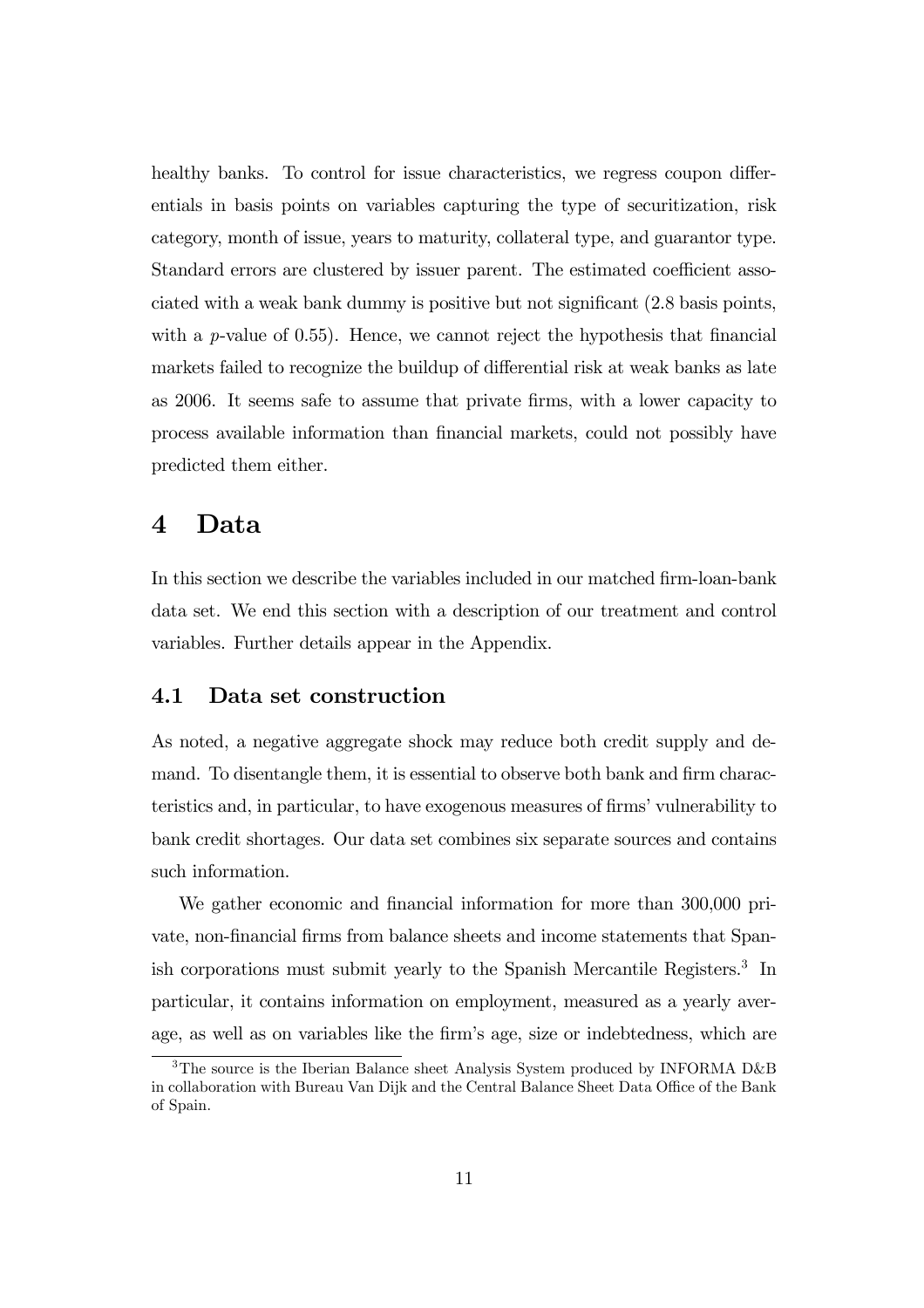used as controls in our analysis.

To avoid the risk of reverse causality —so that the troubles of firms drive the solvency problems of banks—, we exclude the REI, as well as industries that in the year 2000 sold at least 20% of their output to it (see the Appendix). The date is chosen to minimize potential endogeneity through credit decisions taken in the later part of the expansion. We are left with a sample of 217,025 firms, representing 27% of firms, 37% of value added, and 61% of private sector employees, in the industries included in our analysis, in 2006. We complement this information with data from the Central Business Register on firm entry and exit, so as to disentangle job destruction at surviving firms from that due to firms closing down.

We match these data sets with loan and bank information. The loan information is obtained from the Central Credit Register of the Bank of Spain (CIR), a proprietary database with information on all loans above 6,000 euros (around 8,100 dollars) granted to companies by all banks operating in Spain. Given the low threshold, this data set can be taken as a census. From the CIR we construct exhaustive information on the banking relationships of the firms in our sample and we compute the ratio of loans from weak banks to the firm's asset value, which is our key treatment variable. We also observe the number of bank relationships, collateralized loans, and credit lines, as well as a measure of loan maturity, so that we can control for firms' refinancing needs at the onset of the crisis. Since we are interested in bank credit, we exclude firms with no loans in 2006. We also identify each firm's main bank, defined as the one that accounts for the largest share of a firm's outstanding loans. Though firms' creditworthiness is typically unobservable, in our case information on non-performing loans and potentially problematic loans is available.

We also use information on loan applications. All banks receive monthlyupdated information from the CIR on their borrowers' credit exposure and defaults vis-à-vis all banks in Spain. But banks can also costlessly obtain this information on "any firm that seriously approaches the bank to obtain credit".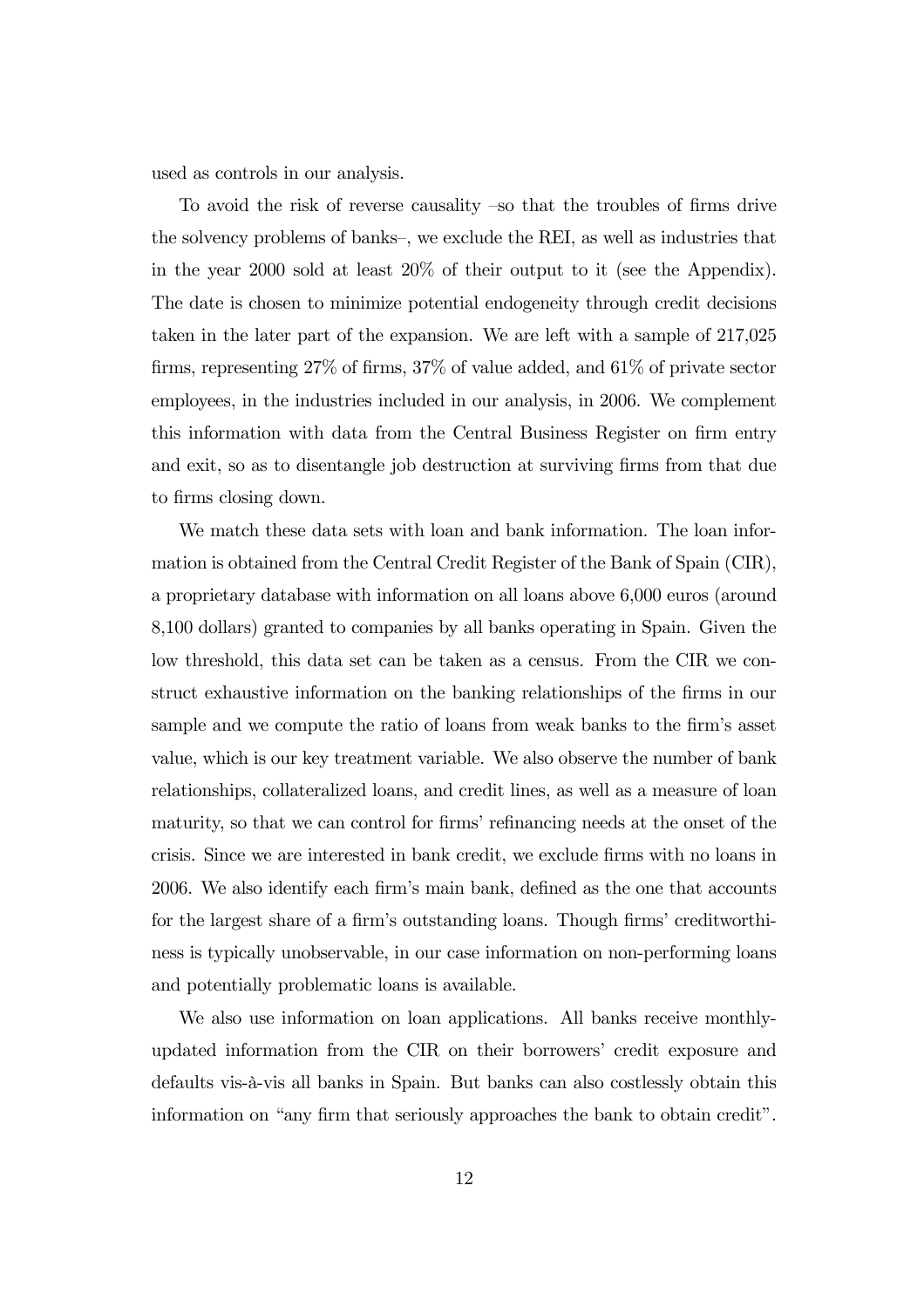By matching the loan application data set with the CIR we can observe, for each application, whether the loan is granted or not. If not, either the bank denied it or else the firm obtained funding elsewhere (see Jiménez et al., 2012a). Since the loan application data set only gives information on whether a firm borrowed from its bank(s) if it has a credit history, we exclude loan applications from entering firms.

Lastly, we enlarge our information with two data sets on banks. The first one records their financial statements and it is used by the Bank of Spain for regulatory and supervisory purposes. It includes 226 banks, comprising commercial banks, savings banks, and credit cooperatives. The second dataset contains historical data on the location of bank branches at the municipal level and it has never been used for research purposes before.

#### 4.2 The treatment variable and the sample

As already explained, we aim at measuring the employment losses caused by the differential effect of the financial crisis on the lending capacity of banks due to the heterogeneity in their financial health. We do so by comparing the evolution of employment in firms with high and low exposure to weak banks. Exposure is captured by the ratio of the firm's pre-crisis level of debt with weak banks to its asset value. This ratio jointly reflects the overall leverage ratio and the relative importance of weak banks in the firm's bank debt.<sup>4</sup>

About one-third of firms had no credit from weak banks. In our benchmark treated firms are defined as those above the third decile of the cross-sectional distribution of firms with positive exposure, which takes a value of 6.3%. This figure corresponds to a share of weak banks in total bank credit of 51.4%, so that above half of bank credit comes from weak banks. On average, their ratio of credit with weak banks to assets is 25% and their share of bank credit with weak banks equals 71%. We will also show that our results hold qualitatively

<sup>4</sup>We focus on drawn credit, but we also check the robustness of our results to the inclusion of undrawn credit in several of our empirical specifications.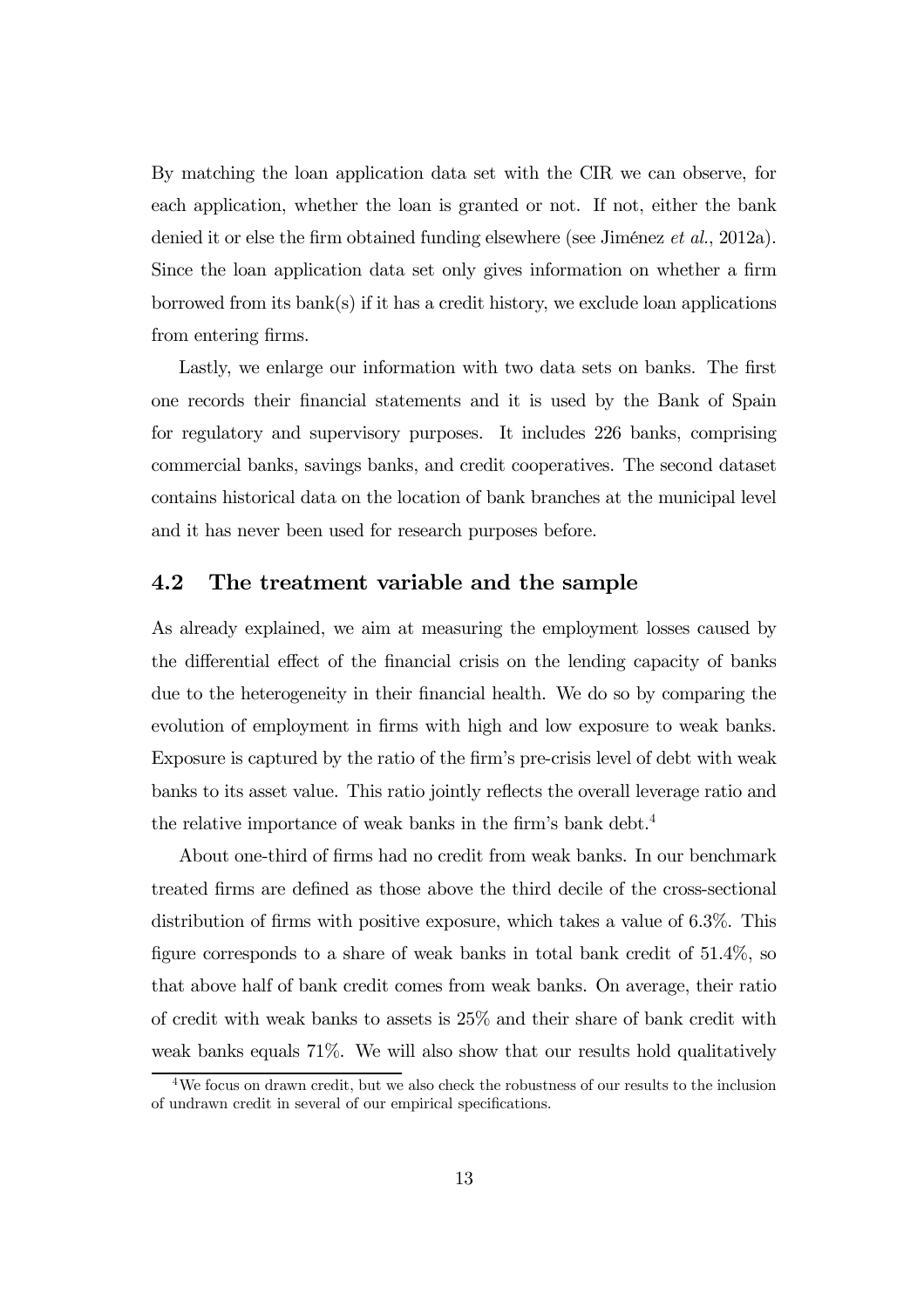for all other deciles of the distribution.

Table 2 provides descriptive statistics for our treatment and control groups, revealing different characteristics across groups. Compared with the control group, firms in the treatment group are on average younger and smaller in terms of both employment and assets, and they have a worse financial profile: they are less capitalized and profitable, they have less liquidity, and they are more indebted with banks. They work with three banks on average and between 2002 and 2005 they defaulted more often on their bank loans. Treated firms also worked with banks that were smaller, less capitalized, less profitable, with less liquidity, with more mortgages as a share of loans, and with a larger ratio of non-performing loans. These differences are not always large, although they are statistically significant. We must therefore exhaustively control for firm-level characteristics in any empirical exercise, since weak banks were more likely to grant loans to less profitable and potentially more vulnerable firms than healthy banks.

## 5 Empirical strategy and results

In this Section we discuss our empirical strategy and show the estimation results, both for standard difference in differences and for two instrumental variables models.

#### 5.1 Difference in differences

We start by estimating the following standard difference-in-differences (DD) equation:

$$
\log(1+n_{it}) = \alpha + \delta WB_i + \gamma Post WB_i + \beta Post + \eta d_s + \theta Post d_s + X'_i \phi + u_{it} \tag{1}
$$

where  $n_{it}$  is employment at firm i in year t (t=2006 and 2010),  $WB_i$  is a dummy variable for treated firms, Post is a dummy variable for 2010,  $d<sub>S</sub>$  is a joint vector of 50 province and nine industry dummy variables,  $X_i$  is a set of control variables, and  $u_{it}$  denotes random shocks.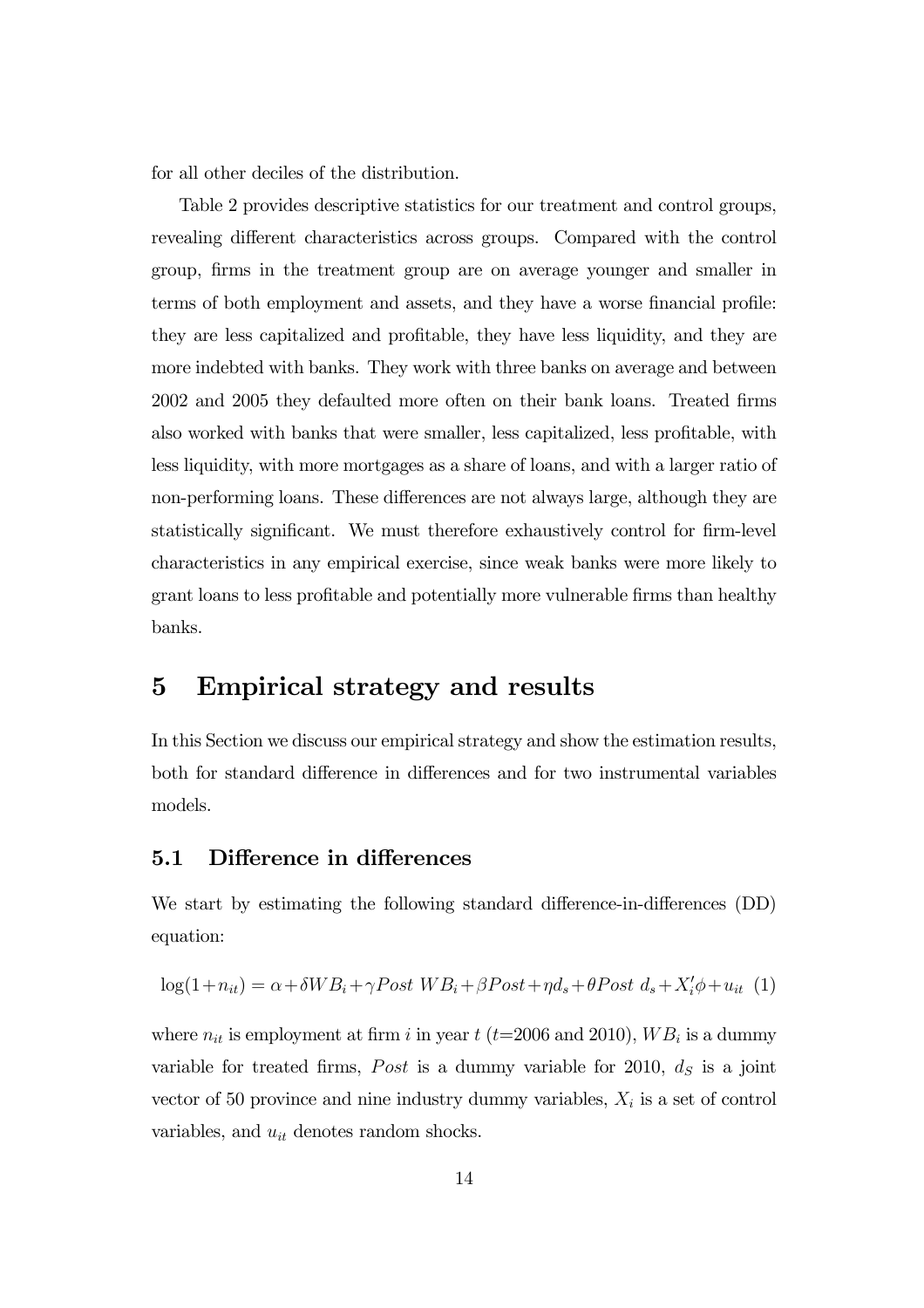Our sample is an unbalanced panel: though most firms are present in both periods, some firms are only observed in 2006 and others only in 2010.5 We keep all observations so as to increase efficiency. For firms that are observed in 2006 but not in 2010 because they closed down we set  $n_{it}$  to zero in 2010 –and therefore use  $log(1 + n_{it})$  as the dependent variable-, so that we can jointly measure employment changes both at surviving firms and due to firm closures. Below we will also study them separately.

Our main hypothesis is that firms working more intensely with weak banks in the expansion suffer more stringent credit constraints during the crisis, which translates into larger job losses. We do not intend to estimate all potential effects of credit constraints on employment, but only a partial effect that can be identified as being causal, namely the differential impact of those credit constraints stemming from being attached to a weak bank, as opposed to other banks, measured by  $\gamma$  in equation (1).

We aim at isolating the impact of credit constraints on observationally identical firms choosing ex ante to borrow from an ex-post insolvent bank vis-à-vis a solvent one, so that selection effects which may bias our estimates are absent. The group controls  $(d_S)$  and other characteristics  $(X_i)$  are intended to achieve such ex-ante homogeneity across firms, allowing allows us to estimate the average treatment effect on the treated (ATT) by comparing firms in the treatment group to similar firms in the control group. The list of variables in  $X_i$  is discussed next.

#### 5.2 Threats to identification

The two main challenges for identification are the non-random assignment of firms to banks prior to the crisis and the possibility of firms avoiding treatment through a successful application for loans at healthy banks. The relevance of the first threat is highlighted by the different characteristics of the firms working

<sup>&</sup>lt;sup>5</sup>The total number of firms is 217,025. The breakdown is as follows: both in 2006 and 2010, 153,369; in 2006 but closed down by 2010, 17,088; in 2006 but not observed in 2010, 45,570, and observed only in 2010, 998.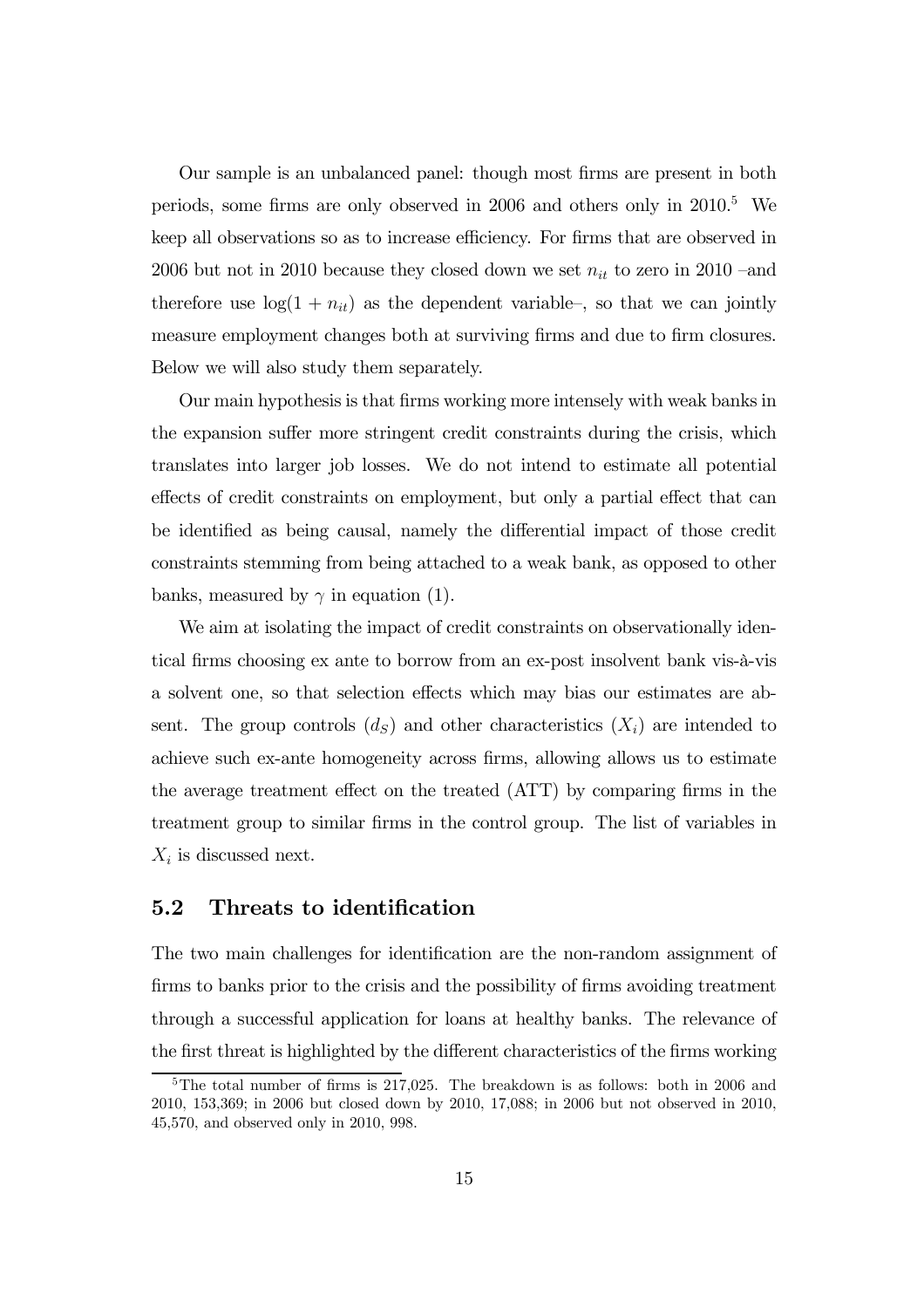with weak and healthy banks before the crisis. As shown in Section 4, the firms in the treatment group have worse financial statistics. It therefore seems that laxer loan-approval criteria at weak banks may have caused a systematic bias in the risk profiles of the companies in the treatment group or, alternatively, that they may have been a motive for self-selection of firms into weak banks.

The exceptionally rich contents of our data set helps us avoid many threats to identification. To start with, our data go back four years before the outbreak of the recession, so that we can test for differences in pre-existing trends in employment at attached and non-attached firms after conditioning on controls. Secondly, potential biases arising from a different geographical or sectoral concentration of the activities of either borrowers or banks are dealt with by including province and industry dummies in all specifications. Similarly, differences across industries or provinces in the impact of the recession are absorbed by interactions between  $d<sub>S</sub>$  and the crisis dummy.

We also introduce a set of covariates controling for firm characteristics exante (2006, unless otherwise indicated) that could lead to differential employment outcomes, like the firm's age and its square (to capture nonlinear effects), its size (in terms of assets), and its rate of return on assets. A second set of variables is linked to financial health, such as a firm's indebtedness with banks and its shares of short-term (up to one year) and long-term bank debt (above 5 years), intermediate terms being captured by the reference firm. A third set of variables captures the firm's financial vulnerability, several of them serving as direct proxies for expected credit constraints: liquidity and own-funds ratios, the number of past loan applications to non-current banks (where "past" refers to 2002-2005) and an indicator for whether all were accepted, indicators for having any past loan defaults, any current loan defaults, and any credit lines, the number of banking relationships and its square, and the share of loan amounts that are uncollateralized. Lastly, a full set of dummies (226) captures synthetically the characteristics of the main bank that a firm works with.

It is also vital to control for differences in the share of temporary contracts,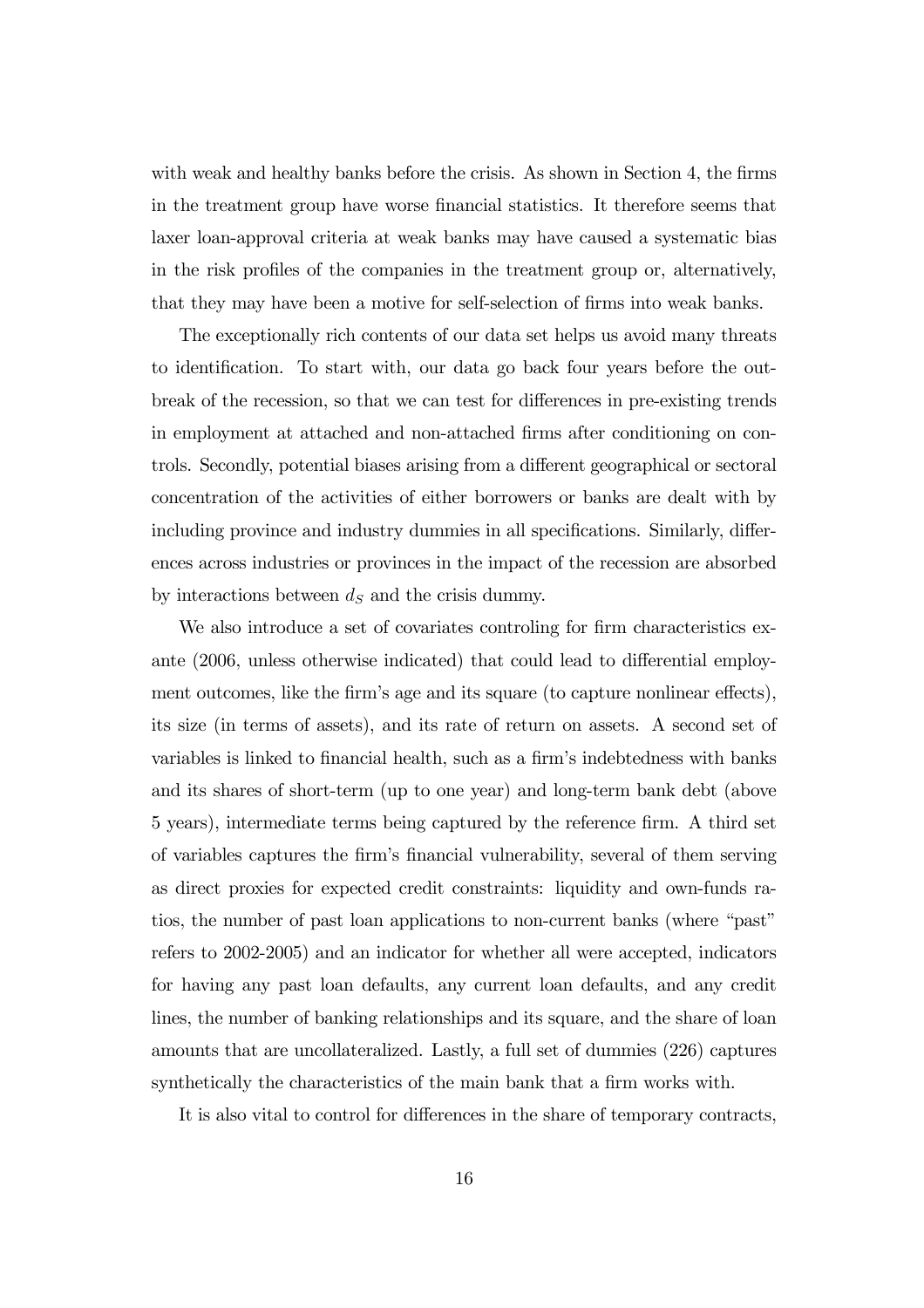which represent almost one-fourth of jobs in our sample. These contracts can be terminated at much lower costs than permanent ones and therefore, other things equal, we expect larger employment adjustments at firms with a larger temporary rate. Moreover, firms expecting to face financing constraints in future have an incentive to maintain a buffer stock of temporary contracts (Caggese and Cuñat, 2008).

This rich set of controls allows much better identification than is typical in the literature. The breakdown into 50 provinces affords a more accurate control of firms' location than in research work that uses regions or states (in the US) instead. Moreover, most of the firm characteristics we introduce are simply unavailable in standard data sets. In particular, what makes our exercise exceptional is the use of firms' banking relationships, in terms of the number and identity of the banks they work with, and the proxies for the banks' assessment of a firm's creditworthiness via its credit history: its decisions to apply for loans and its success in such applications, as well as its ability to meet repayment obligations. Lacking this information, researchers have resorted to proxying firms' access to credit either by responses to questions about past loan denials (e.g. Caggese and Cuñat, 2008) or from actual credit balances.

Moreover, whereas typical sample sizes in the literature are around 2,000- 3,000, our data on more than 217,000 firms allows us to both attain very high precision and to apply matching methods using many controls, so that very similar firms, attached and non-attached to weak banks, are being compared. Self-selection through unobservables is however still possible, and we therefore need to rely on the assumption of randomness of the assignment of firms to the control and treatment groups conditional on observables.

Our approach would still be incorrect if treated firms could easily find alternative funding from healthy banks or other sources. As highlighted by the relationship banking framework, banks usually obtain information on firms' profitability and solvency through long-standing relationships. This makes switching banks very costly for firms, since it takes time for other banks to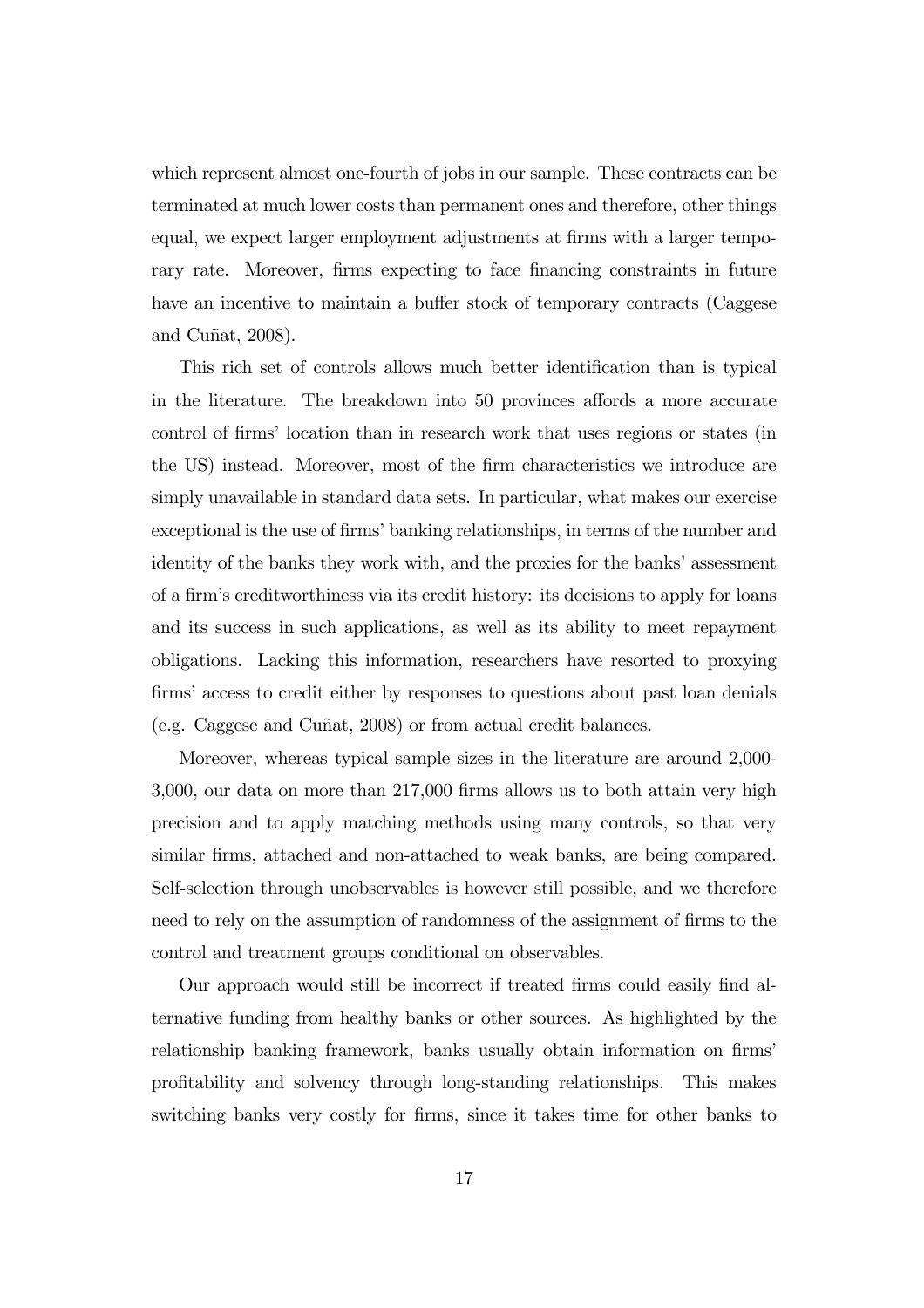acquire such knowledge. Thus, when the Great Recession arrived, obtaining loans from new banks became harder and many firms were largely limited to the funding provided by banks with which they had long-established relationships. As previously shown, acceptance rates of loan applications at all banks from non-current customers sharply fell starting in early 2007. Below we will also check whether it was even lower for firms with a high exposure to weak banks. Moreover, as shown below in the context of an instrumental variables model, committed credit fell significantly more for firms attached to weak banks and neither did bank nor non-bank credit sources allow firms to replace bank lending.

Lastly, it may be objected that the treatment is defined in terms of an outcome, namely bank bailout, that is realized several years after the outbreak of the crisis. The use of an ex-post criterion does not invalidate our results as long as the outcome was unforeseen. And we have shown in Section 3 that expected differences in bank default risk were insignificant, since financial markets did not recognize them in the runup to the crisis. Nevertheless, in one of our robustness exercises we also experiment with an alternative definition of weak bank that relies on the pre-crisis exposure of banks to firms in the REI.

#### 5.3 DD estimates

Table 3 presents the estimation results for our difference-in-differences equation (1). We report robust standard errors corrected for clustering at firm and main bank level, unless otherwise stated. The raw mean difference between the proportional loss of employment at firms in the treatment and control group is equal to 8.5 percentage points. This figure remains unaltered after the inclusion of province and industry dummies, while it falls to 7.4 pp when firm characteristics are controled for (first and second columns). Adding main bank dummies and controling for differential trends by province and industry reduces the treat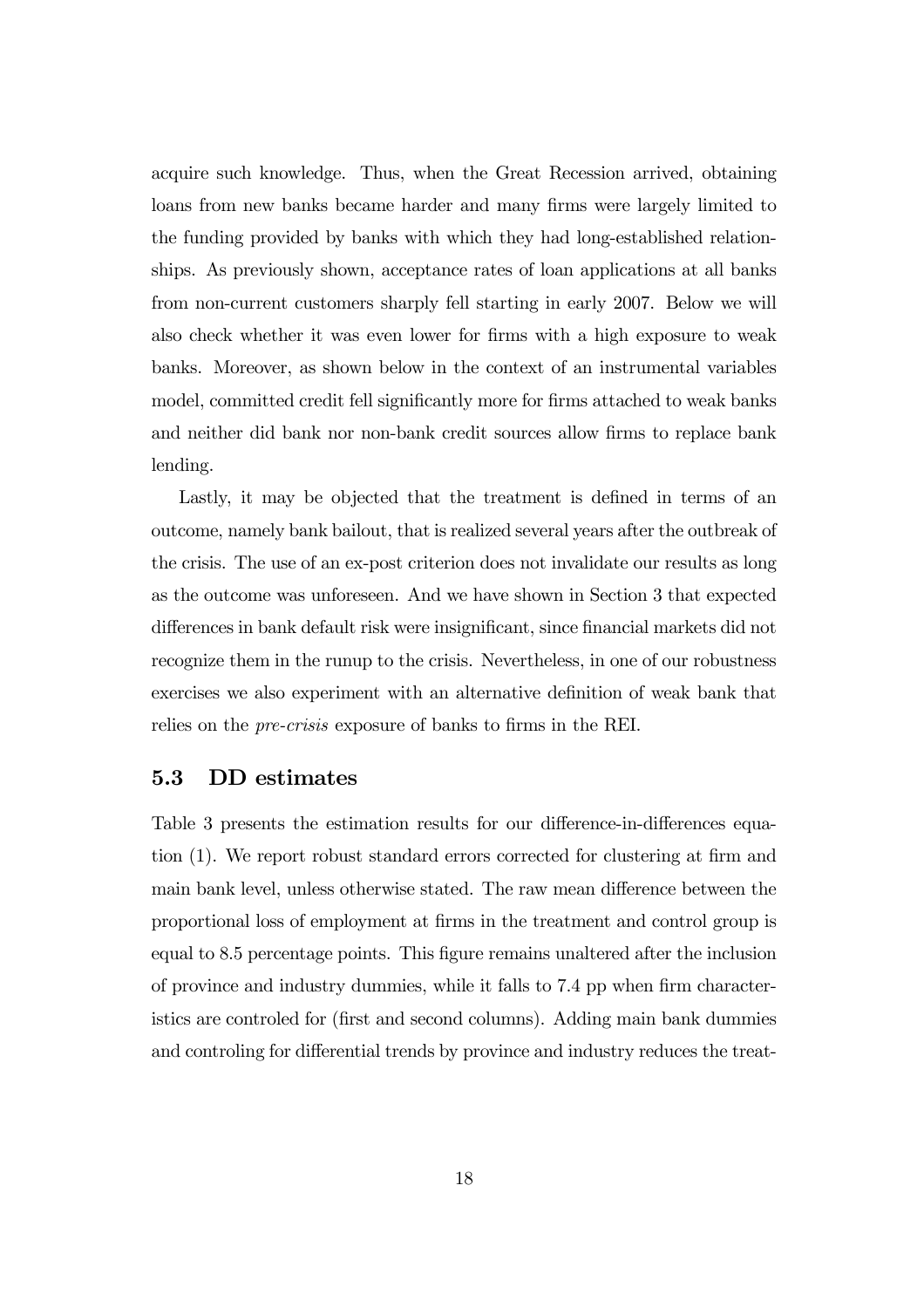ment effect to  $6.2$  pp (third column).<sup>6</sup> We take this as the baseline specification, in particular with respect to the set of control variables. We can perform a very rough estimate of the aggregate effect in our sample. Restricting ourselves to those firms in our sample whose employment is known for both 2006 and 2010, since firms attached to weak banks comprise 21.7% of employment in 2006, the estimated effect would explain an aggregate 1.3% employment fall. Given that the overall employment reduction at those firms from 2006 to 2010 was equal to  $8\%$ ,<sup>7</sup> weak-bank attachment would then account for 16.7% of aggregate job losses. Obviously this estimate cannot be taken as an approximation to the macroeconomic effect, since we are completely abstracting from any generalequilibrium effects.

We test for differences in the pre-crisis trends for the treatment and control groups by running a placebo equation where we have chosen 2002 and 2006 as initial and final dates. As required, this specification test delivers a coefficient that is not significantly different from zero (last column in Table 3).

#### 5.4 Instrumental variables estimates

We wish to ascertain that the impact of weak-bank attachment on employment is driven by credit constraints as opposed to other potential avenues. To this end we estimate the following instrumental variable (IV) model for the proportional change in employment:

$$
\Delta \log(1 + n_{it}) = \alpha' + \delta' \Delta \log(1 + Credit_{it}) + \beta' Post_t + \eta' d_s + \sigma' d_i + u'_{it}
$$
  

$$
\Delta \log(1 + Credit_{it}) = \pi + \mu Post_t WB_i + \omega Post_t + \rho d_s + \psi d_i + v_{it}
$$
 (2)

where all variables are defined as in equation  $(1)$ , except that  $Credit_{it}$  is total credit committed by banks to firm  $i$  in year  $t$  -both drawn and undrawn, so as to minimize potential endogeneity-,  $Post<sub>t</sub>$  is a vector of year dummies for

<sup>&</sup>lt;sup>6</sup>The estimated coefficient did not change when main bank dummies were replaced by either main bank characteristics or main, secondary, and tertiary bank dummies.

<sup>7</sup>This decline is very close to the fall in the number of private sector employees in Spain over the period, which was equal to 8.3%.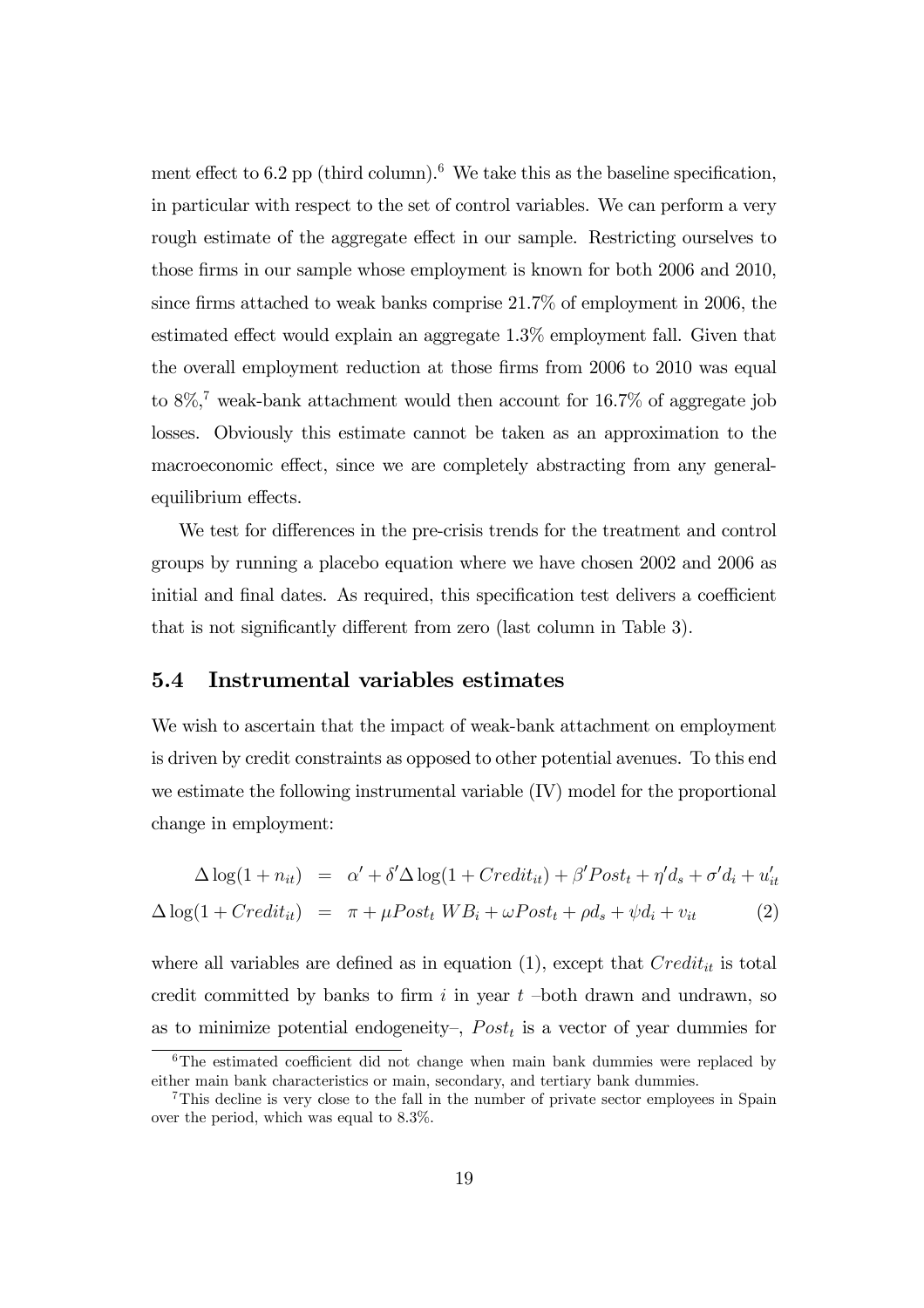$t = 2007,...,2010$ , and  $d_i$  is a firm fixed effect. Coefficient  $\mu$  captures the differential impact of weak banks on credit committed during the crisis, whereas  $\delta'$ captures the passthrough from credit to employment. The exclusion restriction is that working with a weak bank alters employment growth only through credit changes, as opposed to other channels.

This model differs from the DD equation in several ways. First, it is estimated in first differences because —in keeping with the literature— we are better able to explain credit changes than levels. Second, it is a panel of four rather than two periods, so that we exploit information for each recession year and we capture all firm-specific characteristics via fixed effects rather than through initial-year control variables.

As shown in the lower panel of Table 4, the instrumental variable is significantly and negatively correlated with credit, increasingly so as the recession lengthens (first column). Credit is also found to be a significant determinant of employment changes, so that a one pp increase in credit raises employment by 0.42 points. The product of this second-stage coefficient and the weak-bank effect on credit for 2010 (-0.154) yields an employment reduction of 6.5 pp in  $2010$  with respect to  $2007$  (the omitted year).<sup>8</sup> This is very close to our baseline DD estimate of 6.2 pp, in spite of the different nature of the two models. This result supports the idea that credit is the key channel through which the weak-bank attachment operates.

In the second column we replace credit growth with an alternative measure of credit constraints, namely an indicator for having a loan application rejected. The effect of weak-bank attachment again increases over time in the first stage, and now the causal effect of a loan rejection is a very large reduction in employment, of about 90% (1 –  $e^{-2.28}$ =0.90). Note that here we are measuring a local average treatment effect for firms on the margin of having a loan approved

<sup>8</sup>The effect vis-à-vis 2006 is unidentified, but an IV estimation for 2007 alone gave a nonsignificant coefficient with respect to 2006, so that the former effect is likely to be around 6.5 pp as well.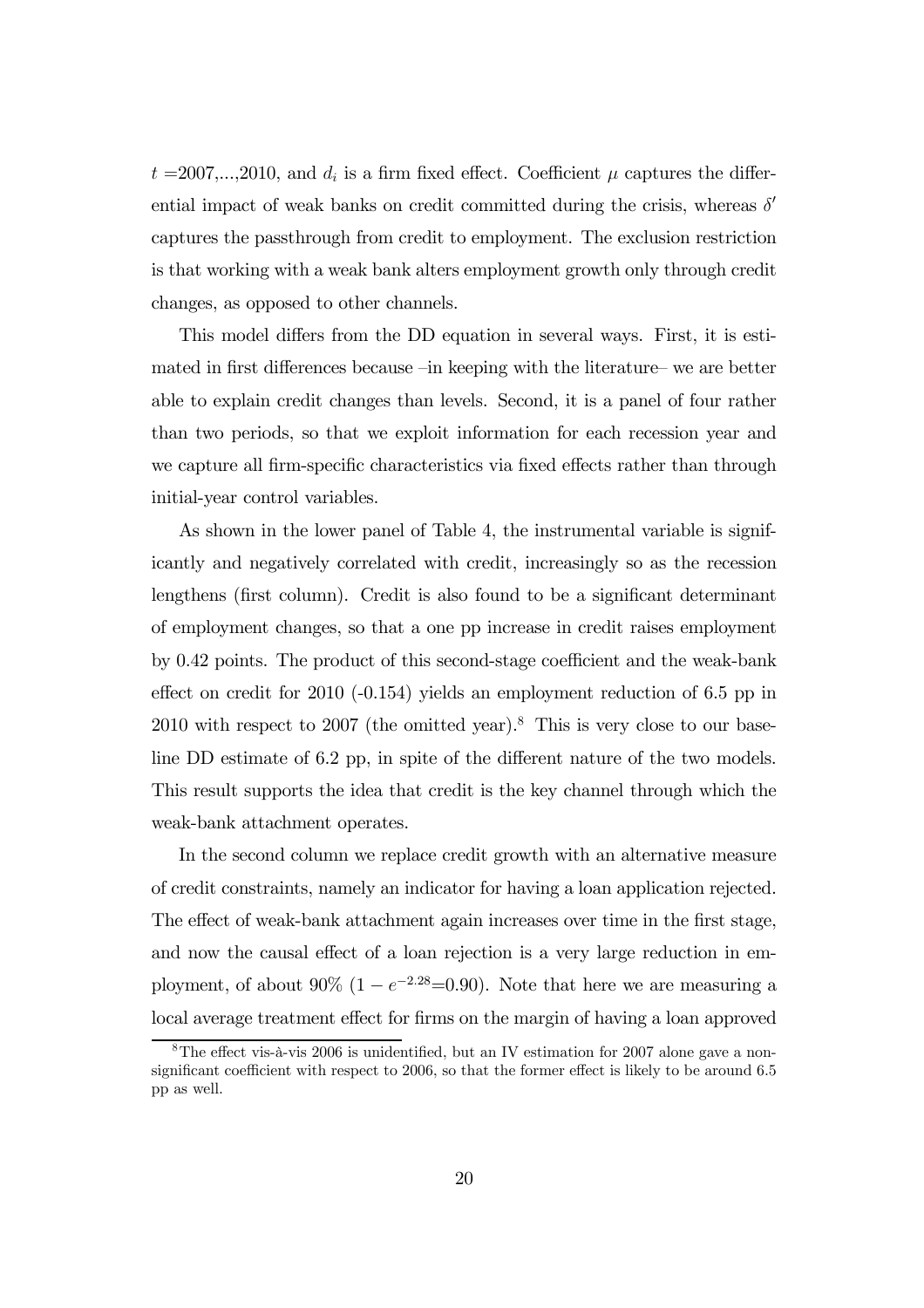(Imbens and Angrist,  $1994$ ).<sup>9</sup> This finding is not so surprising once we realize that these losses stem from firms closing down, which represent 77% of aggregate job losses in our sample. In any event, this underlines the need to examine the effect of weak-bank attachment on the probability of exit, as is done below.

#### 5.4.1 Exogenous variation in exposure to weak banks

Firms choosing a weak bank may have been driven by motives, such as laxer credit standards, that subsequently contributed to the demise of the savings banks. In other words, to convincingly rule out selection effects we need an exogenous source of variation in firms' attachment to weak banks. We exploit two variants.

First, we use a regulation-based instrumental variable. Up until 1988 savings banks could open at most 12 branches outside their region of origin, but in December 1988 a new law removed all location restrictions (Real Decreto-ley 1582/1988). In order to better exploit this variation, we compute for each municipality the share of bank branches that belonged to our set of weak banks in December 1988 (6,101 municipalities with bank branches). Our instrumental variable is this weak-bank density in the municipality where the firm is located. This variable should capture exogenous variation in the probability of weakbank attachment, since it is more likely that a firm will work with a bank if it is located in a municipality where the bank traditionally operates. In Table 5 we see that high weak-bank density in 1988 significantly predicts weak-bank attachment 18 years later (first column). The associated employment effect amounts to 8.4 pp, which is higher than the DD baseline value of 6.2 pp, though not significantly so. According to this estimate, 22.7% of aggregate job losses would be attributed to weak-bank attachment.

Alternatively, we use traditional bank ties to real estate firms to make sure that credit restrictions faced by firms indebted with weak banks do not simply result from poor bank management. Our instrumental variable is now bank

<sup>&</sup>lt;sup>9</sup>Under the monotonicity assumption that access to credit always improves with lender health.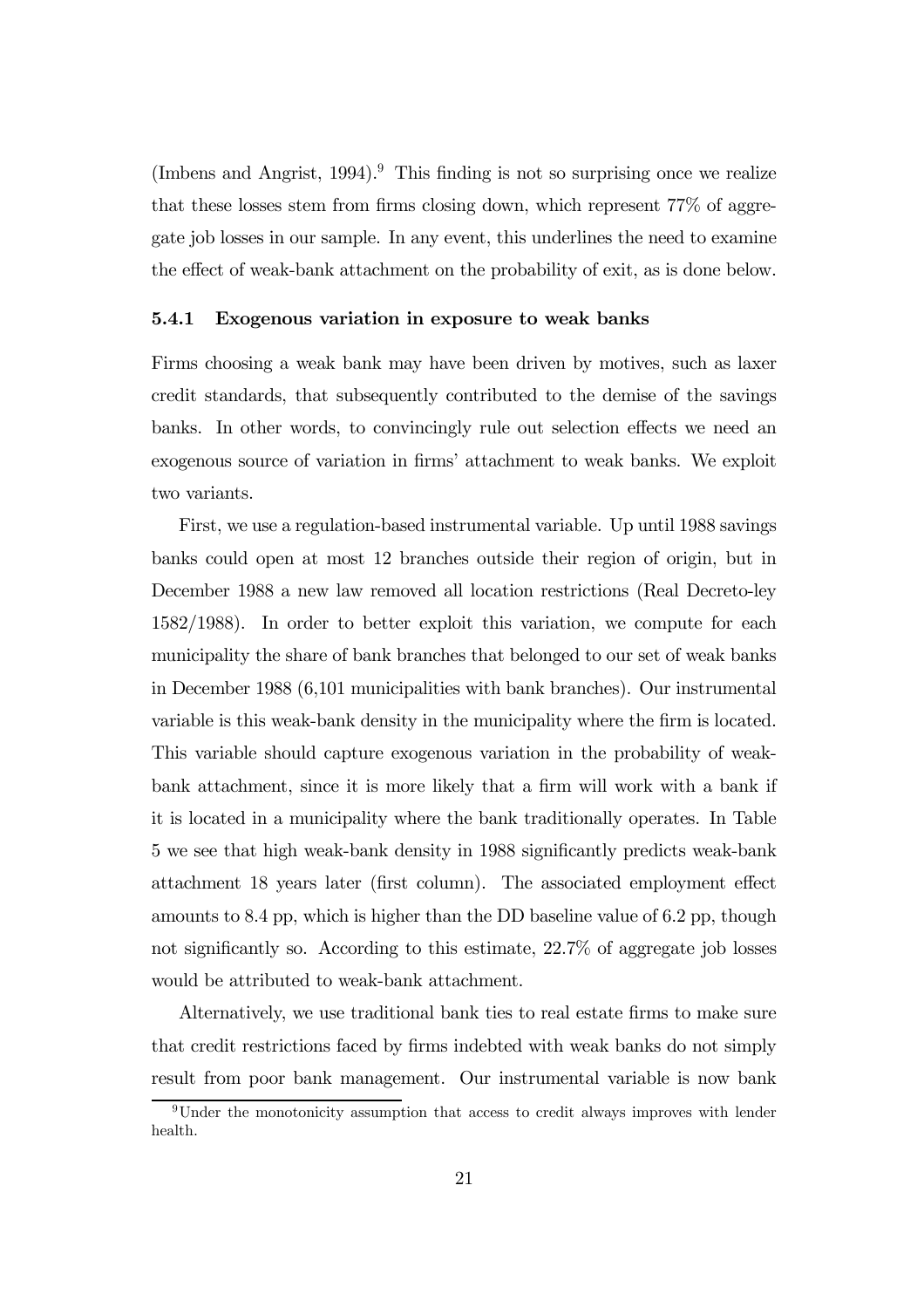exposure to the REI in 2000, well before the beginning of the bubble, which is commonly thought to have started around mid-2003 (see Ayuso and Restoy, 2006). The second column reveals that the instrument is very powerful. The employment effect of predicted weak-bank attachment of 13.5 pp is now significantly higher than our DD baseline. This finding suggests that to some extent weak banks got into trouble because of their historical ties to real estate firms and not only because they aggressively pursued real estate lending just before the crisis. Repeating the simple extrapolation exercise performed above, this estimate would imply that 36.4% of job losses would be attributed to weak-bank attachment.

#### 6 Robustness checks

In this section we check the robustness of our baseline estimates in many ways. The checks are presented in terms of the dimension of variation: timing, treatment variable and reference sample, firms' financial vulnerability, level of exposure to weak banks, probability of exit, measure of credit, and estimation method.

#### 6.1 Timing, treatment variable, and reference sample

We first explore the timing of the impact of the credit constraint on firms by choosing alternative ex-post periods. Our estimates are as follows (in pp, s.e. between parentheses): 0.5 (0.3) for 2007, -0.6 (0.5) for 2008, and -3.1 (0.7) for 2009. Thus the weak-bank effect does not become significant until 2009. Secondly, to avoid potential anticipation effects, we progressively restrict the analysis to firms with long-run banking relationships, established years before the outbreak of the crisis. In Table 6 we report the effect of shifting back the year at which the firm control variables are measured (first two columns). This restriction moderates the effect to 5.9 pp when 2002 is used and to 6.1 pp for 2005.

We also shift back the date of treatment. The assignment of firms to the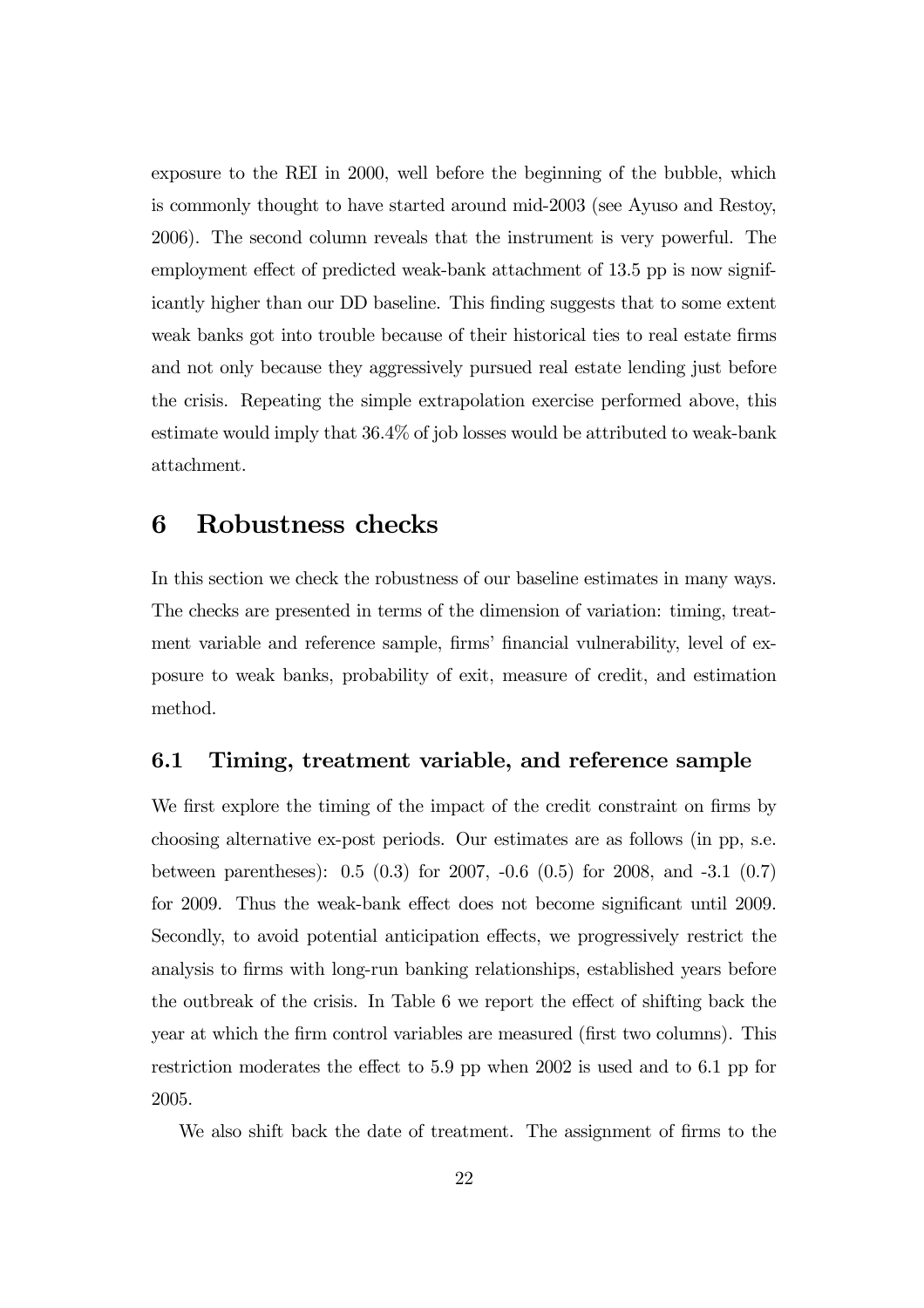treatment is now based on their weak-bank exposure in either 2000 or 2002. This approach involves a tradeoff: it potentially weakens endogeneity concerns but it also brings us farther away from the conditions faced by firms just before the crisis —which are likely to be more relevant. As Table 6 shows, the corresponding estimated effects of attachment to weak banks for benchmark years 2000 and 2002 are respectively 3.5 pp and 4.9 pp, which are still sizeable and with the former being significantly different from the baseline (third and fourth columns).

To check whether using a treatment defined by an ex-post event, i.e. the bailout, may be biasing our results, we re-classify banks on the basis of their exposure to the REI in 2006. This is measured as the share of a bank's loans that are granted to REI-firms, and all banks with an exposure above the third decile of the distribution are classified as weak banks. This specification leads to an estimated employment effect of 6.2 pp (fifth column), which is identical to the baseline, confirming that REI exposure drives weak-bank troubles.<sup>10</sup>

Lastly, we estimate the effect only for surviving firms. The estimated job loss for treated firms is equal to 1.3 pp, which is significantly lower than for the full sample. As indicated, firms that close down comprise 77% of overall job losses and, compared to continuing firms, they are smaller, younger, less capitalized, and less profitable. This finding indicates that credit constraints have been more important in driving firm closures than in leading surviving firms to cut jobs. We return to this issue below, when we examine the probability of firm exit.

#### 6.2 Firms' financial vulnerability

In this section we allow for heterogeneity of the treatment effect across firms with different characteristics. To this effect we interact the product of the  $Post$ dummy and the weak bank dummy with the firm characteristic of interest. We begin with nine industry dummies. For five out of the nine we find significant

 $10$  Including committed but undrawn loans in the treatment yields a job loss of 5.7 pp (s.e. 0.8 pp).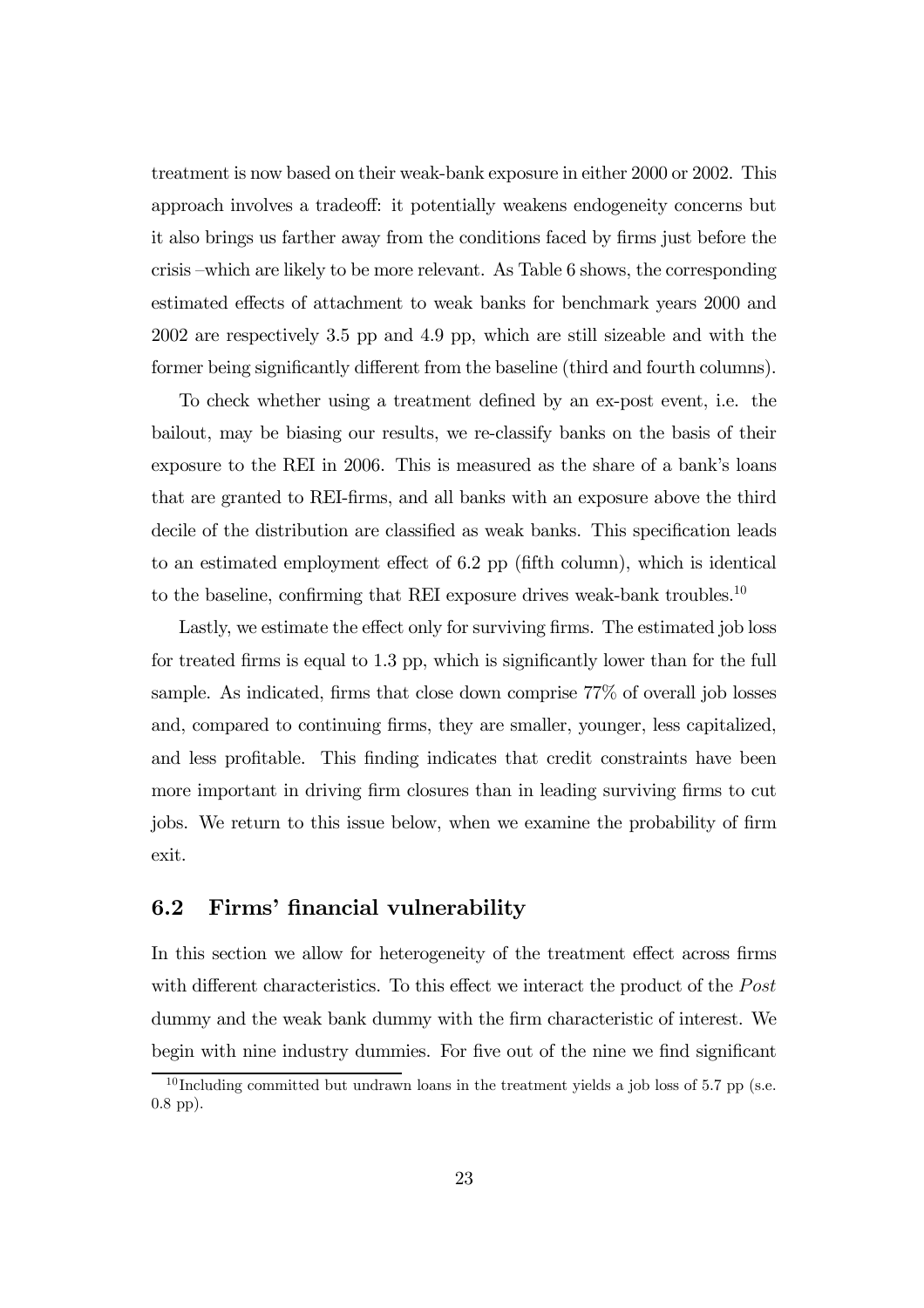effects, as follows: Manufacturing (8.4 pp), Machinery, Renting, Computing, and R&D (6.8), Trade (6.1), Transport, Storage, and Communications (4.6), and Hotels and Catering (4.3). These results are quite reasonable, since the effects tend to be larger for industries requiring more capital and therefore typically more credit.

A second set of triple difference specifications examines whether the employment cost of weak-bank attachment depends on a firm's financial vulnerability.<sup>11</sup> The first measure is an indicator for whether the firm had a loan application rejected over 2002-2006. Table 7 reveals that these firms suffer an additional loss of jobs of 6.4 pp in the recession but no extra loss if they were attached to weak banks. Similarly, firms that defaulted on a loan over the same period experience an additional loss in employment of 22.9 pp, though working with a weak bank again does not add to it. Note that, at face value, this implies an impact that is almost five times higher than for other treated firms.

Next, firms with a share of short-term bank debt in total debt above onehalf in 2006 –implying that they subsequently had to renew a sizeable fraction of it— suffer an additional job loss of 9.4 pp, and another 7.1 pp if attached to weak banks. Further, small firms (defined as those with assets below 10 million euros) suffer an extra 12 pp job losses, but only if they were attached to weak banks (the interaction with *Post* is only significant at the  $10\%$  level). These findings are in accordance with standard theoretical predictions that smaller, less transparent, and financially weaker firms should be more vulnerable to changes in credit market conditions. In contrast to the literature, however, our results are based on direct measures of credit constraints and credit records. A noteworthy result is that we find no significant differences in the penalties that weak banks impose on firms with a bad credit record.

We next examine whether the impact of credit constraints varies with the number of banking relations. We distinguish between firms working with only

<sup>&</sup>lt;sup>11</sup>To avoid having to weigh coefficients by the variables' average values, regressors are in deviations from their means.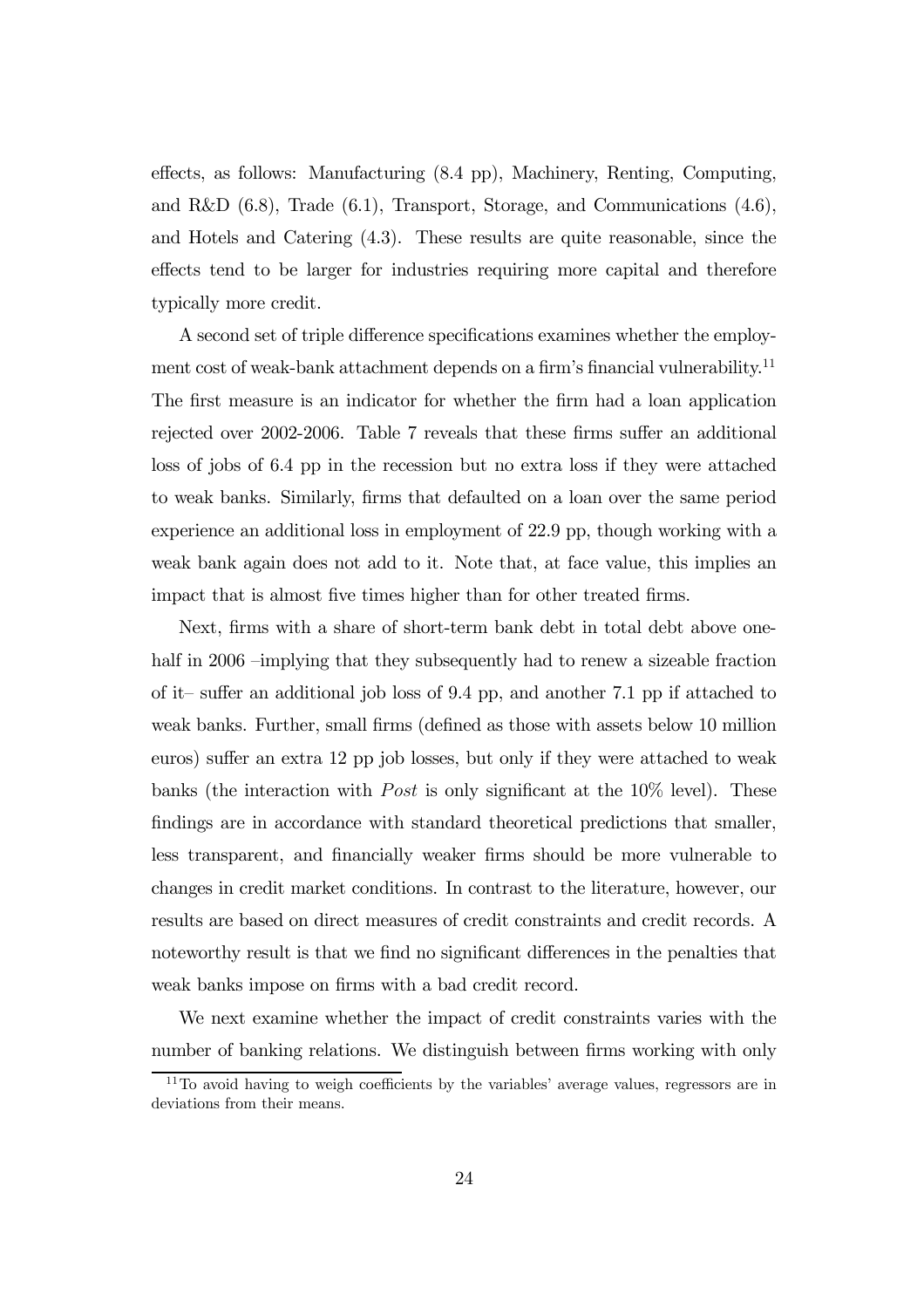one bank from the rest. The empirical literature has not reached a robust conclusion on this issue. According to Hoshi *et al.* (1990), in Japan firms whose debt is concentrated with a single bank, within a group of firms or keyretsu, have better access to credit in periods of distress. On the contrary, in the case of the US, Houston and James (2001) find that cash-flow sensitivity is larger at firms with an exclusive banking relationship. For Spain we find that job losses at single-bank firms are 3.8 pp lower than at multi-bank firms, as shown in Table 7, and still 2.9 pp lower if the single bank is weak. In the next subsection we further explore the latter finding.

#### 6.3 Degree of exposure to weak banks

We have so far presented results for the degree of exposure to weak banks using the third decile of the cross-sectional distribution in 2006 as the threshold. To check the sensitivity of our results to this choice, we reestimate equation (1) for firms with any positive loan balances with weak banks and for exposure levels above each decile of the distribution of firms in that set. Figure 2 shows that the weak-bank effect is present at all deciles and that there is relatively little variation in the estimates for any exposure up to the sixth decile, ranging from 5.2 to 6.3 pp (continuous line). The magnitude however falls for higher deciles.

This decline may reflect a composition effect since the share of firms with a single banking relationship grows from 29% above the first decile of exposure to weak banks to 50% above the ninth decile and we know that these firms suffered smaller employment losses. To check this hypothesis, we reestimate equation (1) separately for single- and multiple-bank firms. The estimates are now stable and significantly different: job losses from weak-bank attachment are on average 8.8 pp higher for multi-bank firms but 2.8 pp lower for single-bank firms.

It may be that single-bank firms are better borrowers. In our sample, they have better ratios of capitalization, liquidity, return on assets, and bank debt, and they are less likely to have defaulted on their debt obligations. Thus they may also be better along other dimensions we have not controled for. Alterna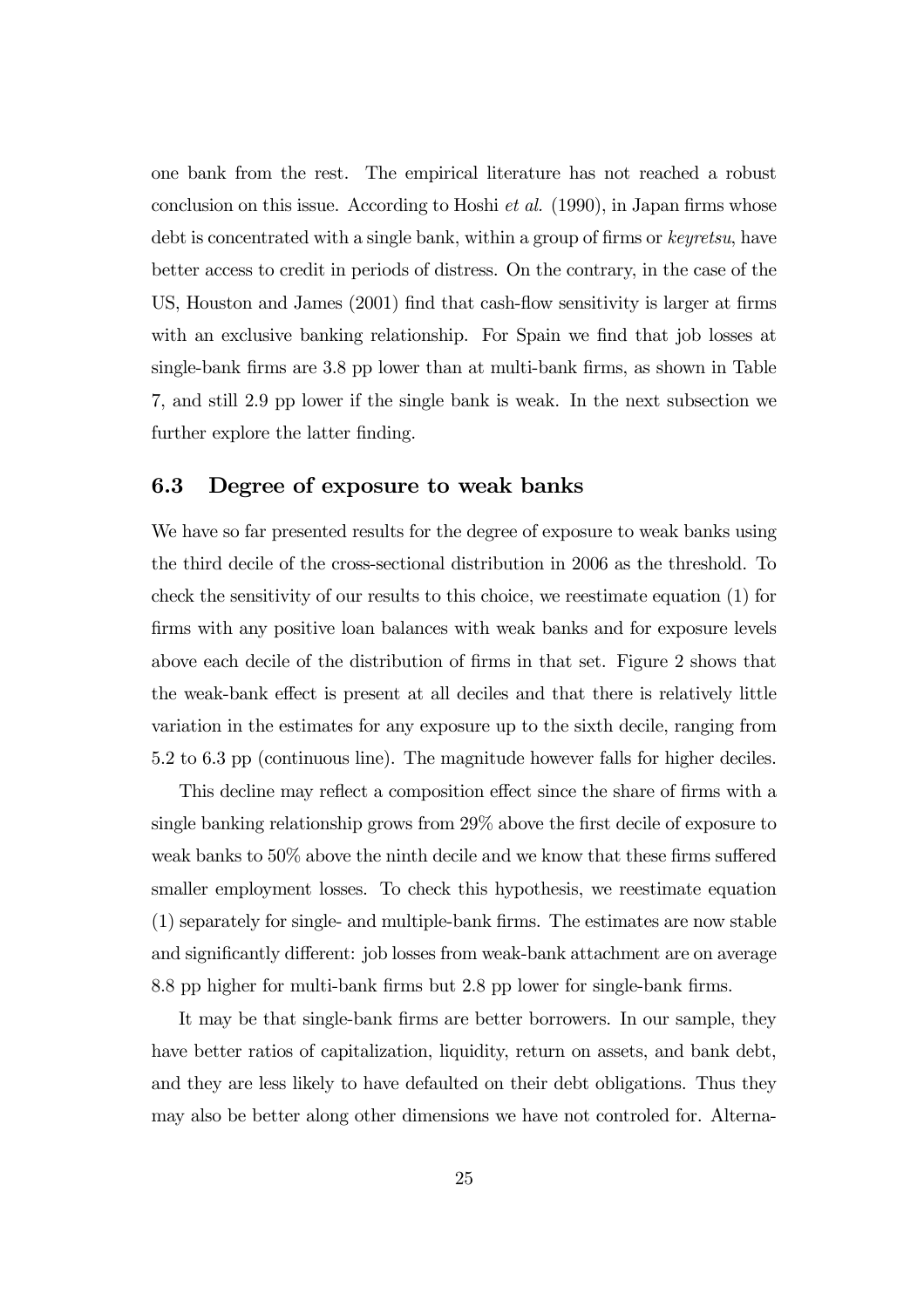tively, there may be an advantage for a firm in working with a single bank, which acquires more information about it and has a stronger stake in its economic success. Some evidence on this hypothesis is given by Frazzoni et al. (2012), who study a set of Italian firms over 2004-2009 and find that the strength of a firm's relationship with its main bank —measured by the ratio of loans from that bank to the firm's asset value— has a positive impact on its propensity to innovate and export. This result suggests that relationship banking helps with funding of innovation and in accessing foreign markets.

To make progress on this issue, we test whether banks favored firms that concentrated their loans with them. Using our firm-bank-loan database, we regress the yearly change in credit committed in the recession (2007-2010) on the share of loans of the firm with each bank in 2006, including firm and bankyear fixed effects to control for unobservable demand and supply factors.<sup>12</sup> This data set has 3.75 million observations on 509,800 firms. We find that in general banks did not extend more credit to firms whose credit was more concentrated with them, except for weak banks: each pp of loans with the bank raises credit growth by  $0.34$  pp (s.e.  $0.09$ ). This result hints at an *evergreening* of loans by these banks.

Why would only weak banks behave in this way? During this period, weak banks were more closely monitored by the markets than healthy banks, due to their large exposure to real estate, so that they might have been more eager to avoid increases in their non-performing loan rate. Alternatively, while obtaining credit became harder for all firms, it may have been more difficult for firms heavily depending on weak banks. We test this stigma hypothesis using our data on loan applications from non-current customers. We previously found no significant effects from weak-bank attachment for 2007, so we employ monthly loan (firm-bank) data from 2008:01 to 2010:12.13 We estimate a linear prob-

 $^{12}\mathrm{Standard}$  errors are clustered at firm and bank level.

<sup>&</sup>lt;sup>13</sup>The dataset has  $240,179$  observations on  $109,172$  firms. The available variables in 2002, which are used in this estimation are: Industry and Province Dummies, Size, Age, Age Squared, Own Funds, Liquidity, Return on Assets, and Past Defaults. Standard errors are clustered at firm and bank level.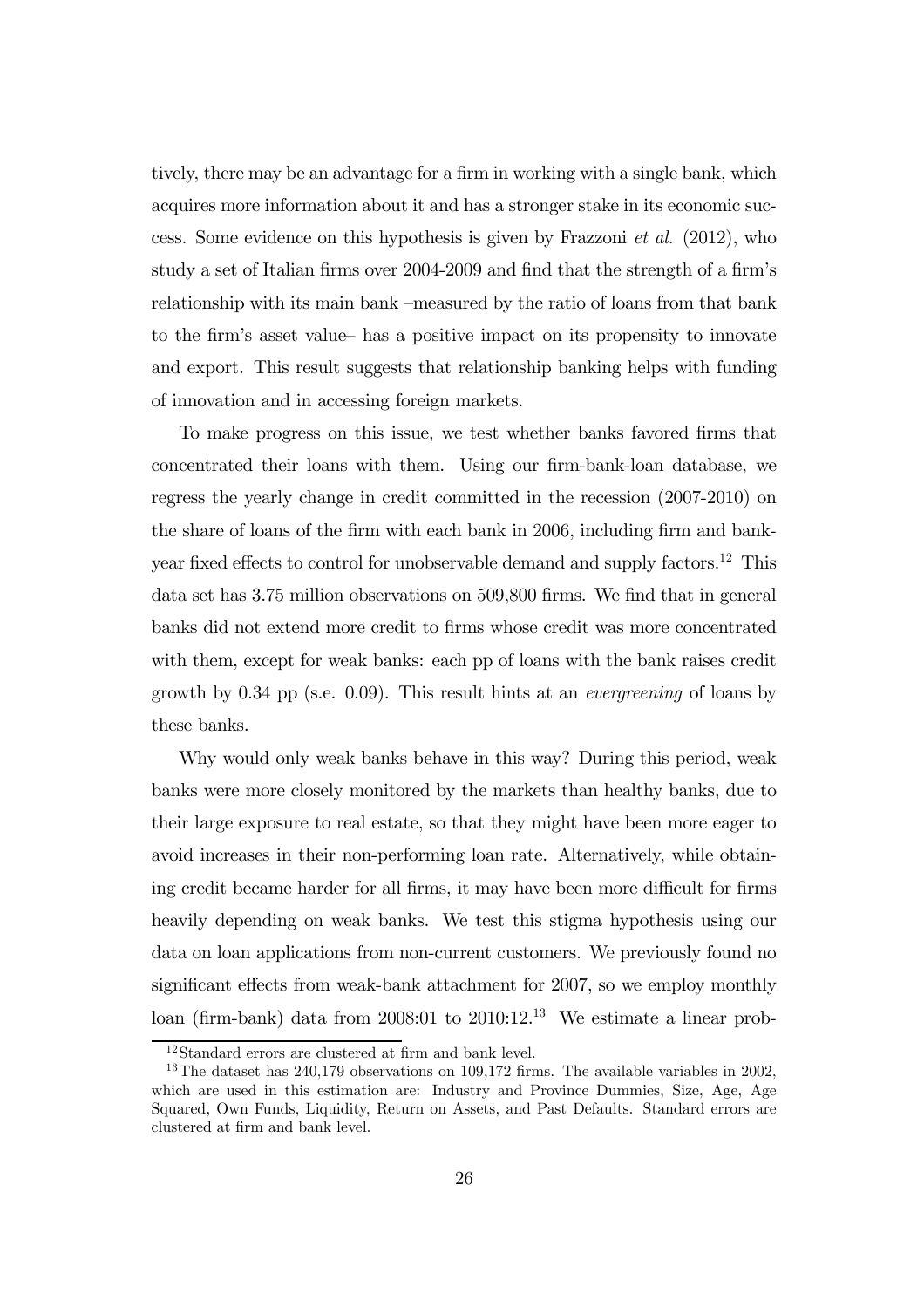ability model for the event that a loan is requested and granted on the share of bank credit that a firm had with weak banks over 2002-2006, including the same control variables as in equation (1) and bank-time dummies to control for time-varying unobservable supply factors. The result is a decrease in that probability of 3% for each pp increase in that share, as long as the firm has a share with weak banks above 80%.

#### 6.4 Probability of exit

Since the bulk of job losses stem from firm closures, it is natural to estimate the effect of weak bank attachment on the probability of firm exit. We start by estimating a linear probability model for exit in 2010 with respect to 2006, using the same specification as in our baseline DD equation (1). The sample consists of the 170,457 firms with either a positive employment level or a zero level of employment in 2010 because the firm is known not to have survived the crisis.

As shown in the first column of Table 8, the treatment effect is significant. Weak-bank attachment leads to a marginal exit probability which is 8.4% (0.8 pp) higher than the baseline exit rate of 10%. We also try a second specification in which we use the actual ratio of weak-bank credit to assets rather than the treatment dummy. The effect, presented in the second column, is again significant, with a coefficient of 5.8 pp. This implies that ceteris paribus, compared to a firm with a ratio of weak bank debt to assets at the first decile —which is roughly nil—, a firm at the ninth decile, i.e. with an exposure of one-quarter, has a 14.4% higher probability of closing down. The last column of the Table confirms the preceding results, in that single-bank firms benefit from this condition by having a lower probability of exit. At the average exposure ratio (0.17), they have an 8% lower probability of exit than multi-bank firms.

Firm destruction carries job losses with larger economic costs than downsizing at surviving firms, and it probably makes recessions more protracted. It is therefore worth asking why do credit constraints cause employment losses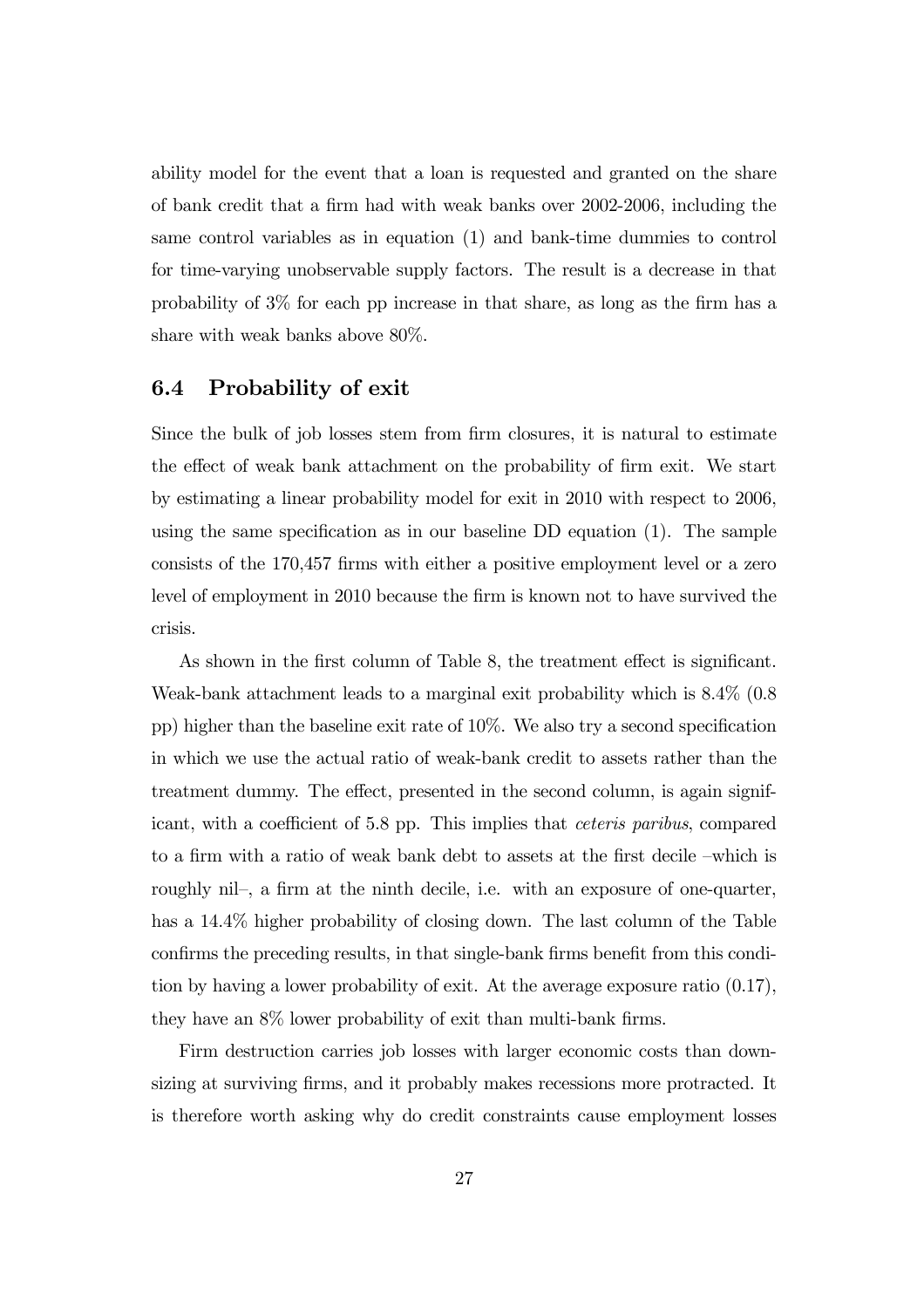mostly through closures. This is likely linked to Spain ranking relatively high —in the ninth position out of 28 OECD countries in 2006— in the degree of stringency of employment protection legislation for permanent contracts (OECD Indicators of Employment Protection, 2013 release). Therefore, once temporary jobs have been destroyed at a relatively low cost, it is quite costly and difficult —due to labor court procedures— to dismiss regular employees, so that eventually many firms have to close down.

#### 6.5 Non-bank credit

So far we have focused on bank credit, which is the major source of funding for firms in Spain. However, trade credit is an alternative source, and a firm's suppliers may have advantages over banks as credit providers, in terms of acquiring information, monitoring, and efficiency in liquidation (Petersen and Rajan, 1997).

We cannot fully address the question of whether trade credit may have compensated for restrictions in bank credit. The reason is that we only have data on firms' liability structure for a subsample, namely for 15,323 firms (7% of the total). These are the firms that provide more detailed public accounts, which not surprisingly tend to be the largest ones. For example, in 2006 their median assets were equal to 9.1 millions, vis-à-vis 0.58 millions in our full sample. For them, at the median, financial institutions and trade credit each represent 34% of their liabilities.

We then reestimate our instrumental variables model (2) for the credit channel for these firms. The weak bank dummy is significant in the first stage and the overall effect of weak-bank attachment on employment is 4.0 pp, lower than the full sample estimate of 6.2 pp, see Table 9 (first column). This is consistent with the larger effect found for small firms in our triple difference estimation. Estimating the IV model with total credit rather than bank credit (second column), we find again that the weak bank dummy is significant and, contrary to the case of bank credit, it reveals a credit contraction starting in 2008. The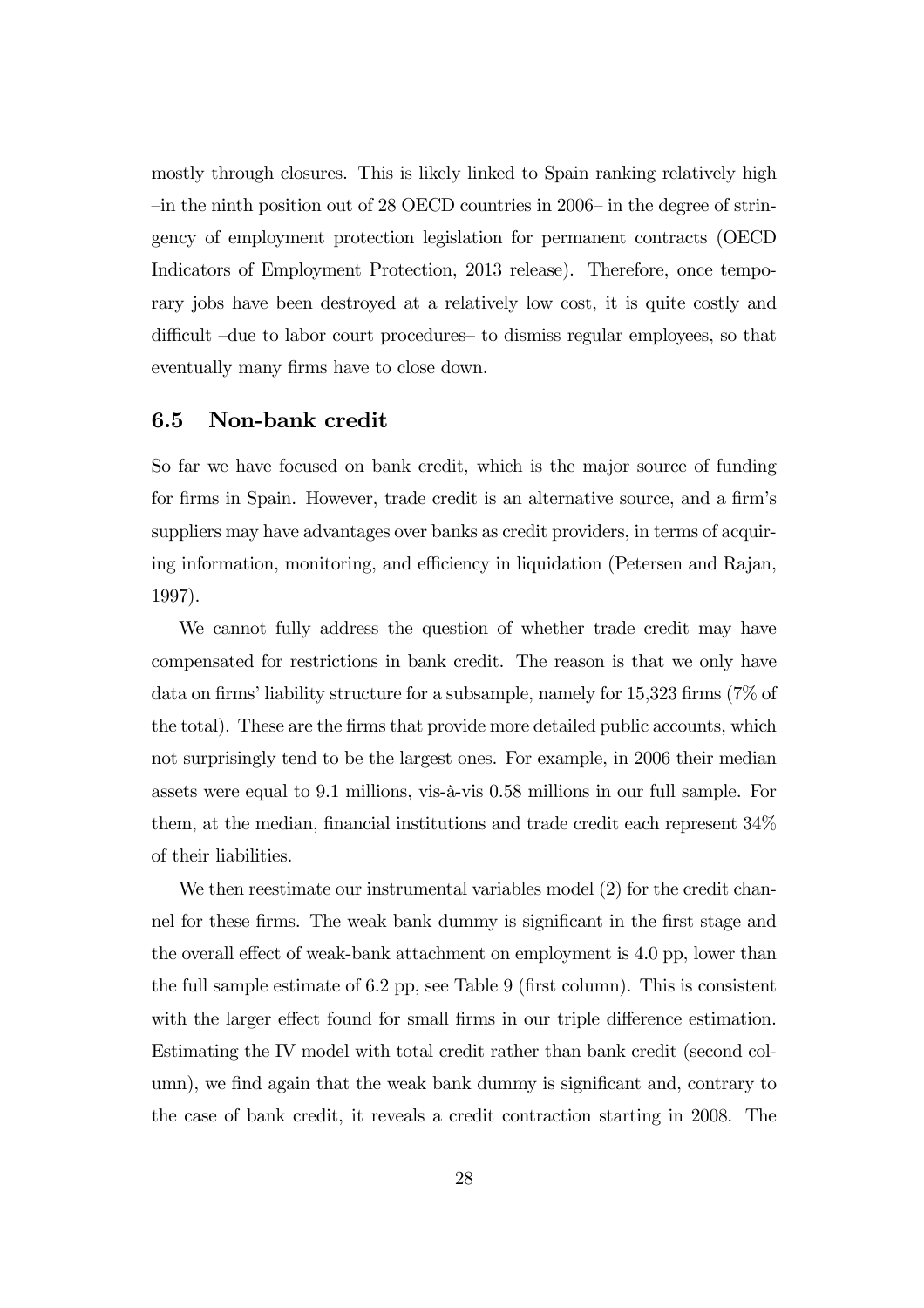overall effect is slightly higher than for bank credit, 4.4 pp, but not significantly so. Thus we conclude that trade credit did not alleviate the credit constraint. We cannot directly check whether the same is true also for smaller firms, which are usually more dependent on trade credit. However, our finding is consistent with the results by Molina Pérez (2012), who finds no increase in trade credit taken by firms over the period 2008-2010 with a sample of 9,602 Spanish firms, 85% of which are small and medium-sized firms (below 250 employees).

#### 6.6 Exact matching

To achieve ex-ante comparability across firms, so far we have controled for a long list of firm characteristics. More accurate control for selection may however be attained through the use of matching techniques. Here we apply the coarsened exact matching method (Iacus et al., 2011). Sample sizes typically found in the literature severely limit the number of cells that can be constructed, whereas in our case we can use cells defined by 14 control variables, which we choose according to their significance in the baseline DD regression.

The coarsening entails each variable becoming a 0-1 dummy. For variables that were not originally of this type, we use the sample median value as the cutoff, except for the number of banks, where we distinguish between firms with one and with multiple banking relationships. Regarding industry, we separate the Primary sector and Mining from the others, and for provinces we differentiate those in the East coast of the Spanish Peninsula plus the Balearic and Canary Islands from the rest (see the Appendix for a full list). Out of 16,384 potential strata, we end up with 4,822 strata with observations, 3,553 of which can be matched across treated and control firms. Reassuringly, we have ascertained that the matching method suppresses any potential preexisting trend differences between treated and control firms.

Using weighted least squares, the estimated employment effect attached to the weak bank dummy variable is equal to -3.0 pp (s.e. 1.4 pp), which is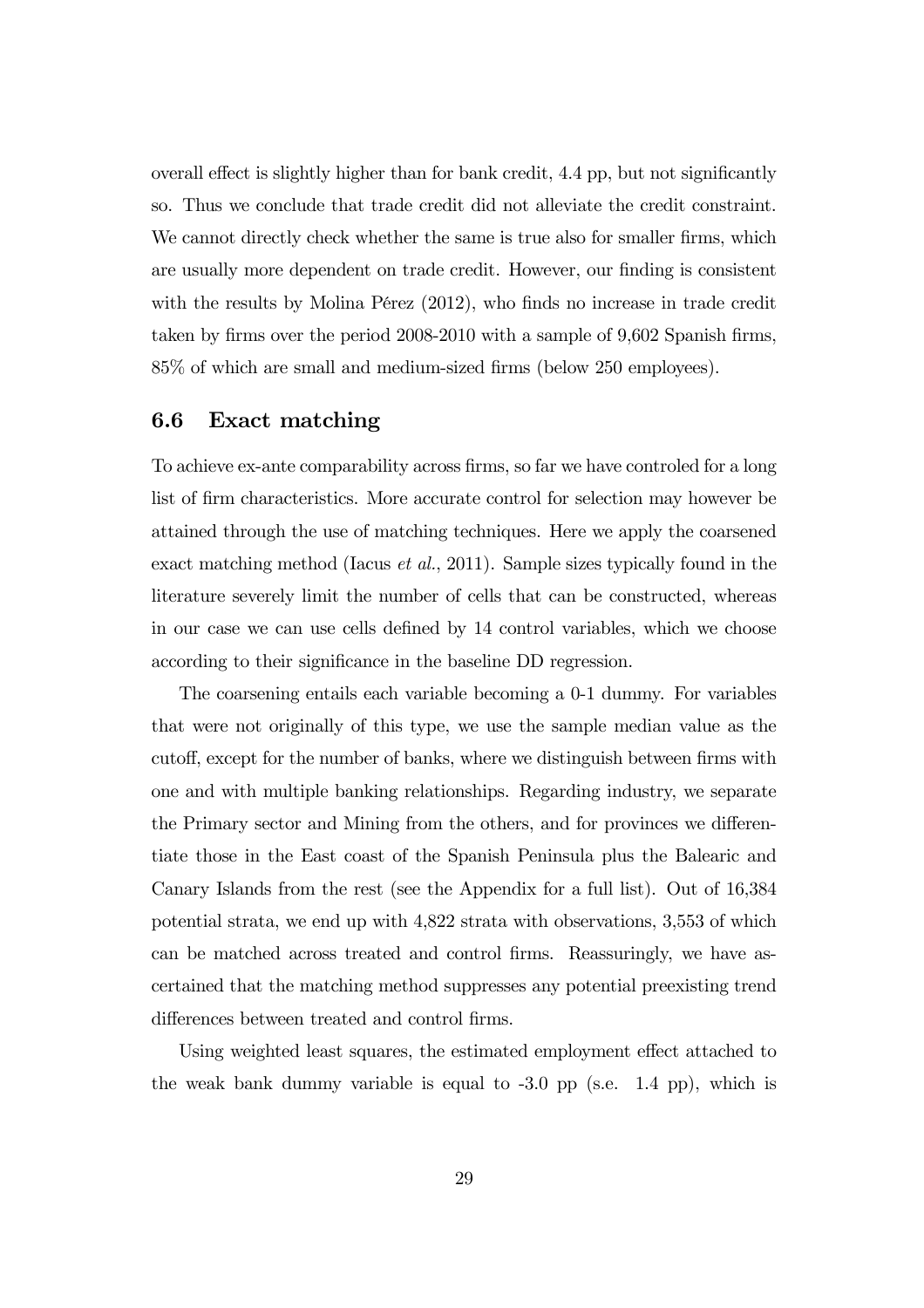about half the size of our baseline  $DD$  estimate.<sup>14</sup> In this case, the aggregate impact of weak-bank attachment would also be halved, to 8.1%. The sizeable difference between these estimates suggests that a rigorous control for selection can significantly alter estimated effects.

We also check the stability of the estimate with respect to the degree of exposure to weak banks. Matching estimates are less stable than DD estimates, ranging from 5.2 pp above the third decile to nil above the ninth decile (not shown). However, estimating separately for single- and multi-bank firms, we find that the former do not suffer additional job losses from weak bank attachment, whereas multiple-bank firms suffer losses around  $4.8$  pp on average.<sup>15</sup> As already indicated, these firms obtained relatively more credit, possibly as a result of the evergreening of their loans.

## 7 Conclusions

In this paper we aim at measuring the impact of credit constraints on employment during the Great Recession in Spain for firms outside the real estate sector. We achieve identification by exploiting differences in lender health at start of the crisis, as evidenced by public bailouts of savings banks. We proceed by comparing employment changes from the expansion to the recession between firms that are heavily exposed to weak banks and less exposed firms. Our exceptionally large matched bank-loan-firm data set allows us to control exhaustively for ex-ante characteristics of firms and for potential endogeneity, as well as to perform a wide range of robustness checks. The estimated effects are sizeable. Controling for selection, attachment to weak banks caused a larger fall in employment from 2006 to 2010 ranging from 3.0 to 13.5 percentage points, i.e. 8% to 36% of aggregate job losses in our sample, though of course these

<sup>&</sup>lt;sup>14</sup>There are 377,498 observations on 211,284 firms. This sample is not exactly the same as for DD; for the same sample the DD estimated effect is -0.063 (s.e. 0.009).

<sup>&</sup>lt;sup>15</sup>Estimate precision falls as exposure to weak banks grows, because finding matches for treated firms becomes increasingly harder within smaller groups, but coefficients are generally significant.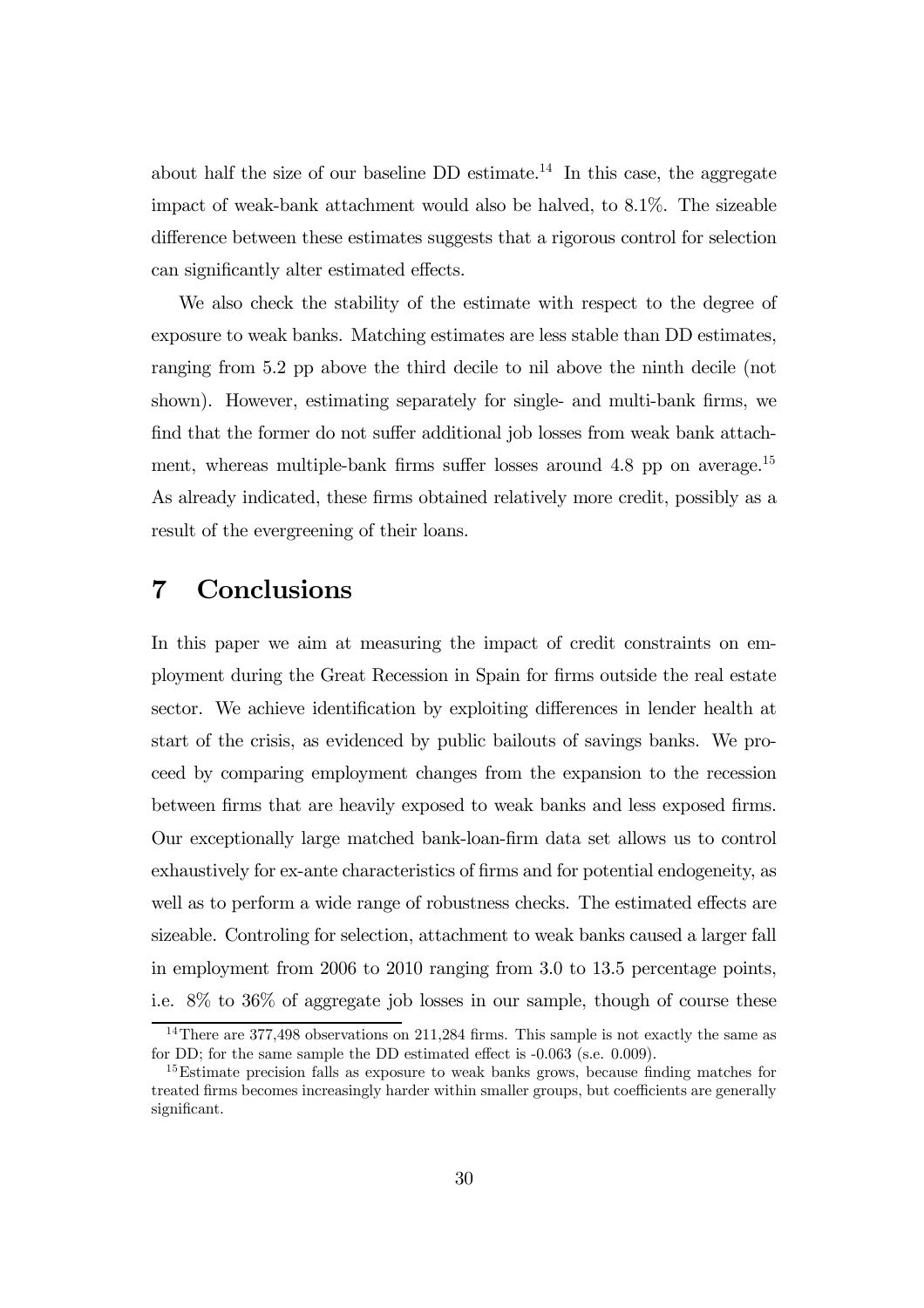estimates cannot be taken as an approximation to the macroeconomic effect, since we are ignoring any general-equilibrium effects. We also find significant heterogeneity according to the ex-ante financial vulnerability of firms.

Our results are within the ranges found in the preceding US literature. Greenstone and Mas (2012) infer that the decline in lending from 2007 to 2009 accounted for up to 20% of the employment decline in US firms with less than 20 employees and for 16% of the total employment loss. On the other hand, Chodorow-Reich (2013) finds that the withdrawal of credit explains between one-third and one-half of job losses at small and medium-sized firms in the year following the Lehman Brothers bankruptcy. However, these estimates are not directly comparable with ours for a number of reasons. In particular, we have achieved identification by focusing on credit constraints arising from only one channel, exposure to weak banks, while controling for other firm characteristics that are also traditionally thought to capture credit restrictions. Our estimates reveal that the joint consideration of both sets of characteristics lead to a wider range of estimated employment effects. For example, the impact for firms which ever defaulted on a loan is almost five times larger. This finding suggests that, lacking information on firms' financial histories, the existing literature may be overestimating the impact of credit on employment, due to the lack of sufficient controls to attain homogeneity between treated and control firms.

We also contribute to the literature on the interaction between credit constraints and the number of banks that firms work with. Our results clearly show that in the Spanish case firms that relied on a single bank were not adversely affected by that bank being weak. Lastly, we have also found that credit constraints caused employment losses mainly by driving firms to close down rather than to just downsize. This channel had not been identified in the existing literature, as far as we know. And it has potentially important welfare implications, since job losses via firm destruction carry a larger economic cost than downsizing at surviving firms, and they probably make the recession more protracted.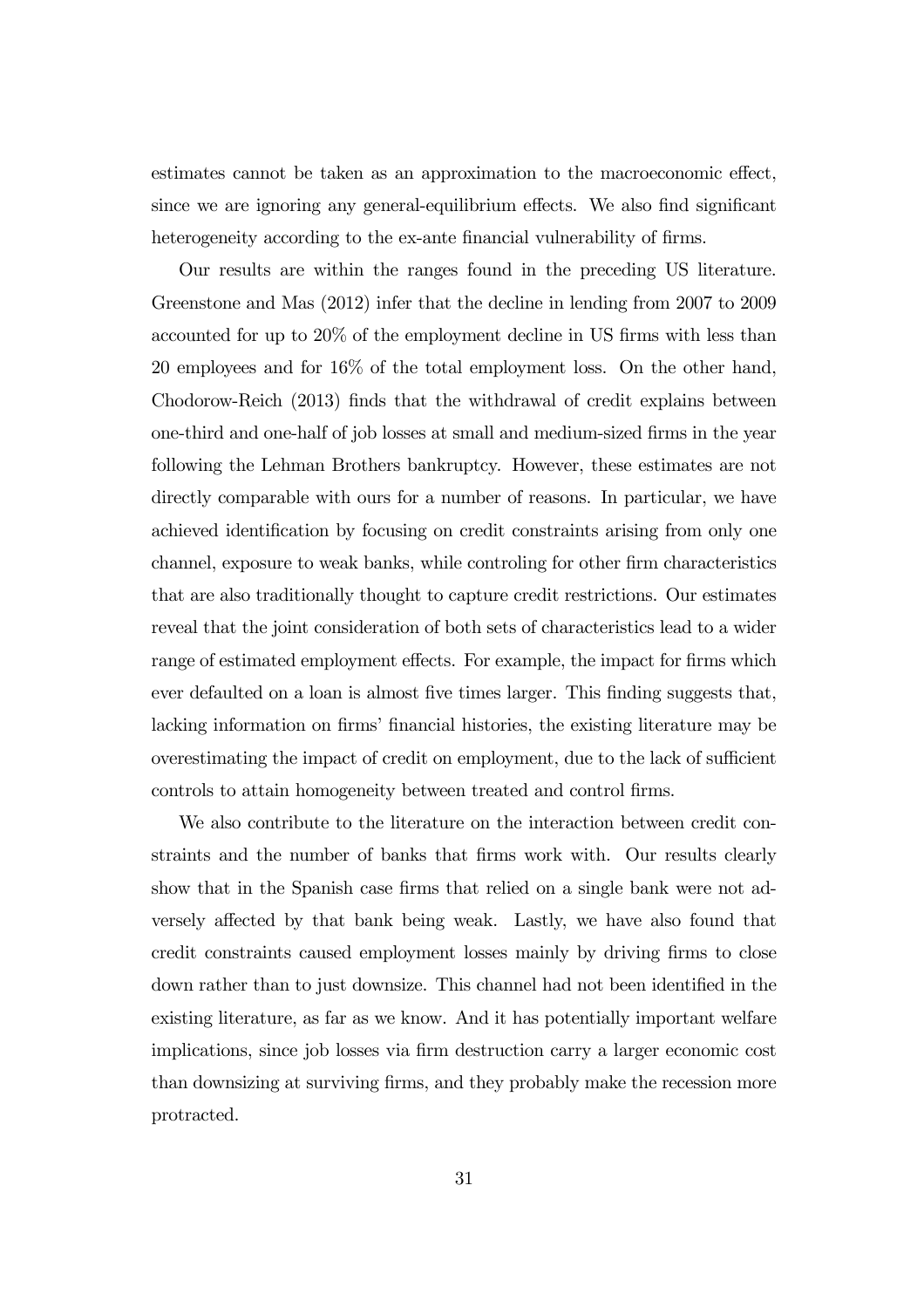We can also make a statement regarding efficiency. Assuming that our quasi-experimental approach is valid, the assignment of firms to weak banks, as opposed to healthy banks, is as good as random. In other words, given our controls, these firms could have been granted as much credit from healthy rather than weak banks. In this sense, while the total job losses suffered by firms attached to weak banks may or may not have been efficient, the estimated employment effects of the credit constraints we identify, once selection has been taken into account, were inefficient.

In order to achieve better identification of a causal effect, we have focused on a single channel through which credit constraints operate, namely estimating the differential effect on employment at firms attached to weak banks vis-à-vis the non-attached firms. For this reason, it would be incorrect to extrapolate our estimates to the aggregate economy. In general equilibrium there would be further effects (see Chodorow-Reich, 2013). A drop in aggregate demand generally reduces labor demand by both constrained and unconstrained firms, but product demand may be shifted from the former to the latter, thus inducing an increase in their labor demand. The microeconomic effects need therefore not coincide with the aggregate effect.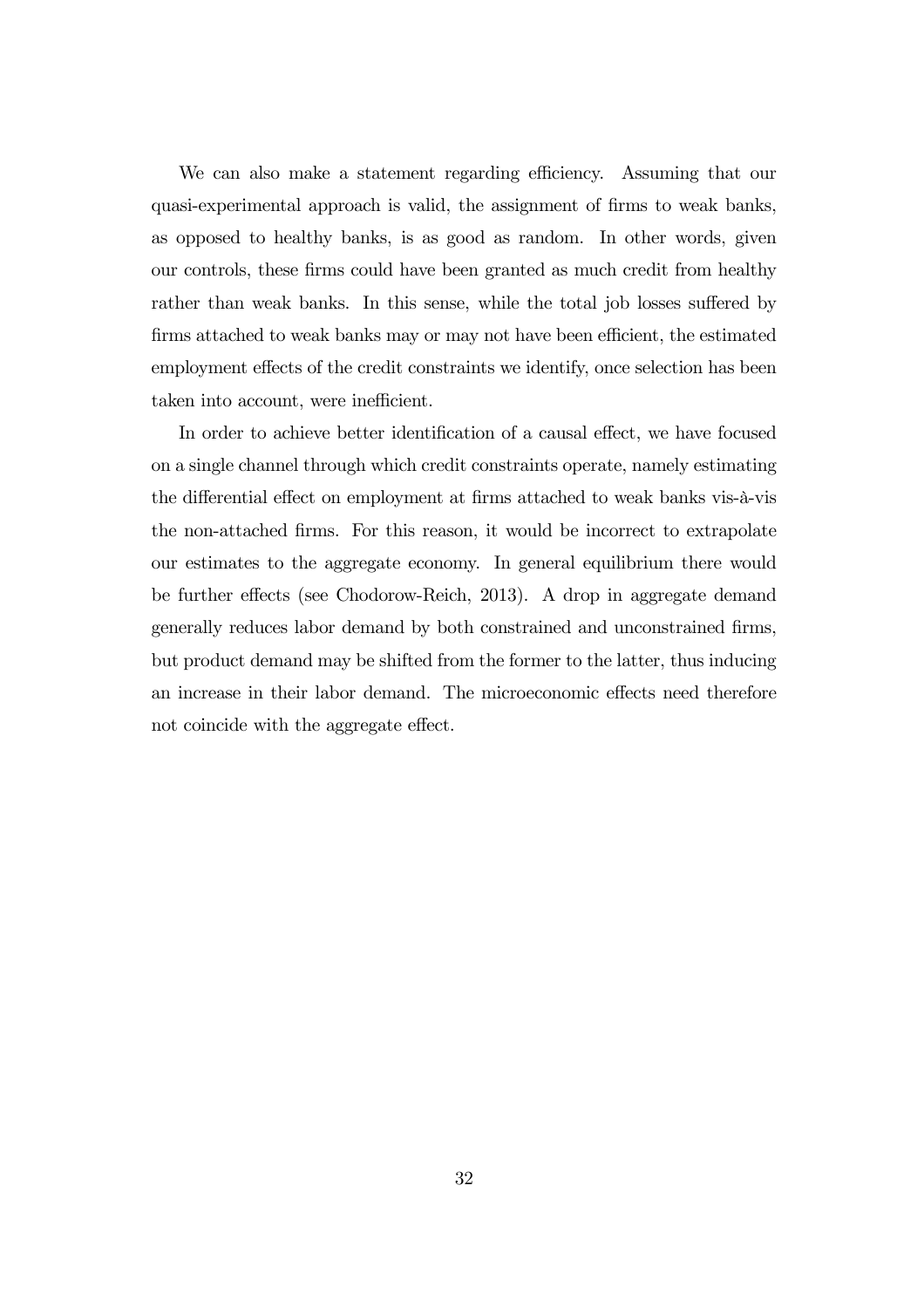## A Appendix. Definitions of variables

Employment. Computed as the average level over the year, weighing temporary employees by their weeks of work. The Temporary Employment ratio divides the temporary by the total number of employees. Set to 1 above the median for matching.

**Treatment variable.** The Weak Bank treatment  $(0-1)$  is equal to 1 if the ratio between the total value of a firm's loans from weak banks and its book value in 2006 is above the third decile of the cross-sectional distribution of firms with positive exposure to weak banks.

Province. There are 50 provinces. For matching the dummy is set to 1 for the East coast, namely Girona, Barcelona, Tarragona, Castellón, Valencia, Alicante, Murcia, Almería, Granada, Málaga, Cádiz, and Huelva, plus the islands: Baleares, Las Palmas, and Santa Cruz de Tenerife.

Industry. Firms belonging to the following industries are excluded (share of output sold to Construction and Real Estate in 2000 shown between parentheses): Extraction of Non-metallic Minerals (35.2%), Wood and Cork (21.1%), Cement, Lime, and Plaster (46.4%), Clay (60.1%), Non-metallic Mineral Products n.e.c. (85.4%), Fabricated Metal Products except Machinery and Equipment (23.3%), Machinery and Electric Materials (19.2%), and Rental of Machinery and Household Goods (26.2%).

There are nine Industry dummies, for: Agriculture, Farming, and Fishing; Mining; Manufacturing; Electricity, Gas, and Water; Trade; Hotels and Catering; Transport, Storage and Communications; Rental of Machinery, Computing and R&D; and Other Service Activities. For matching, the dummy takes on the value 1 for the first two.

Balance sheet and income statement control variables (flows are in nominal values and stocks in book values in December). Size (Total Assets), Own Funds (Own Funds/Total Assets), Liquidity (Liquid Assets/Total Assets), Return on Assets (Earnings before interest, taxes, depreciation and amortization/Assets), Bank Debt (Bank Debt/Total Debt), Short-Term Bank Debt (Debt up to one year/Total Bank Debt), Long-Term Bank Debt (Debt of five years or more/Total Bank Debt), and Uncollateralized Loans (Uncollateralized Loans/Total Bank Debt). Age is defined as current year minus year of creation. For matching they are set to 1 when above the median. For triple differences, a Small Firm is defined as one with Total Assets below 10 million euros.

Credit-related control variables. Credit Line (at least one), Current Defaults (any nonperforming loan in 2006), Past Defaults (any nonperforming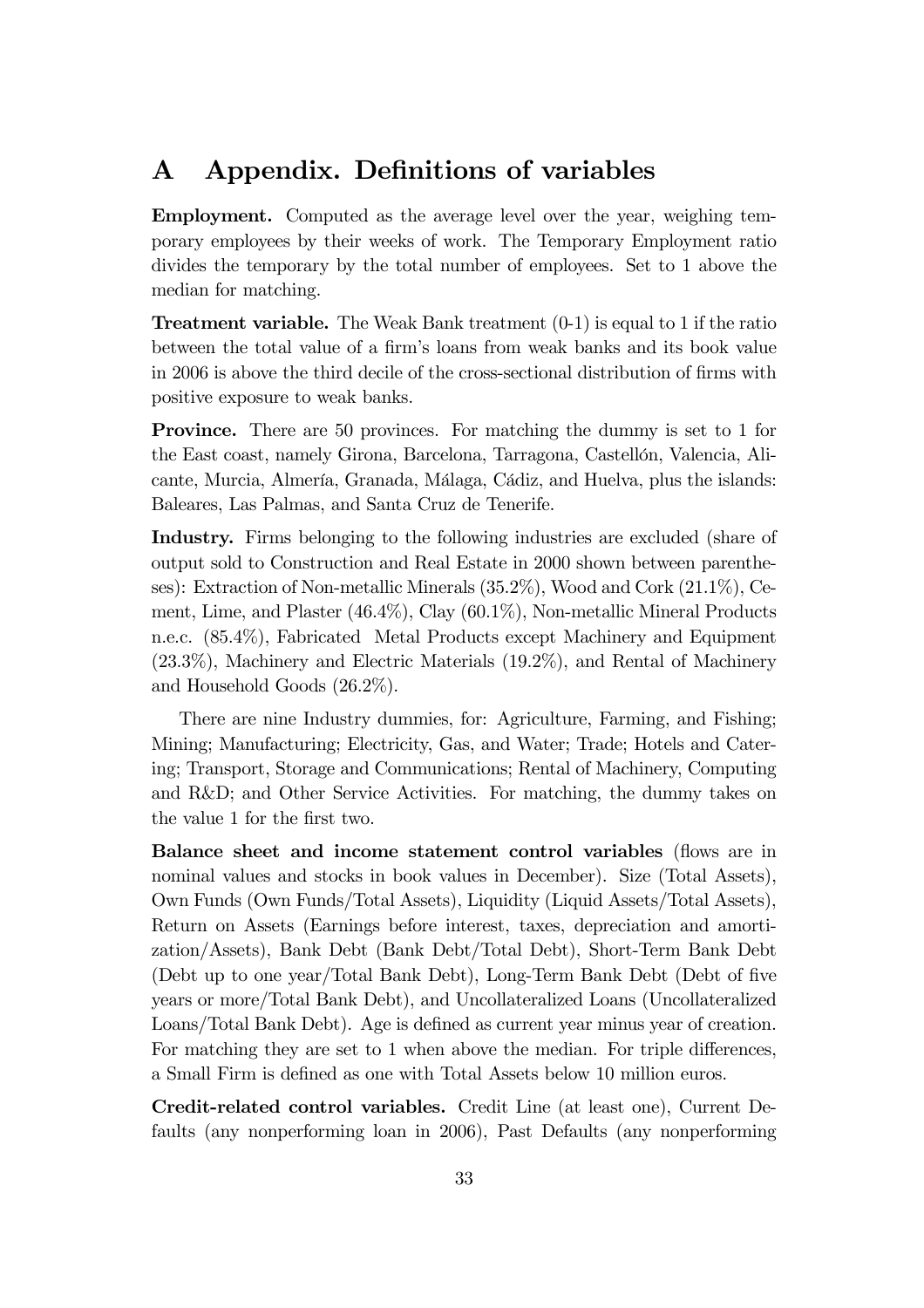loan over 2002-2005), Loan Applications, All Applications Accepted (over 2002- 2005). For triple differences the following composite variable is used: Defaults  $=$  Current Defaults + Past Defaults.

Banking relationship control variables. Banking Relationships (number of banks with outstanding loans) (for matching set to 1 for multiple-bank firms), Duration of Banking Relationship (with Main Bank, in years), and Main Bank (bank with the largest amount lent).

Further tables and figures can be found in an Online Apppendix at: https://dl.dropboxusercontent.com/u/15338248/creditjobsonlineappendix.pdf.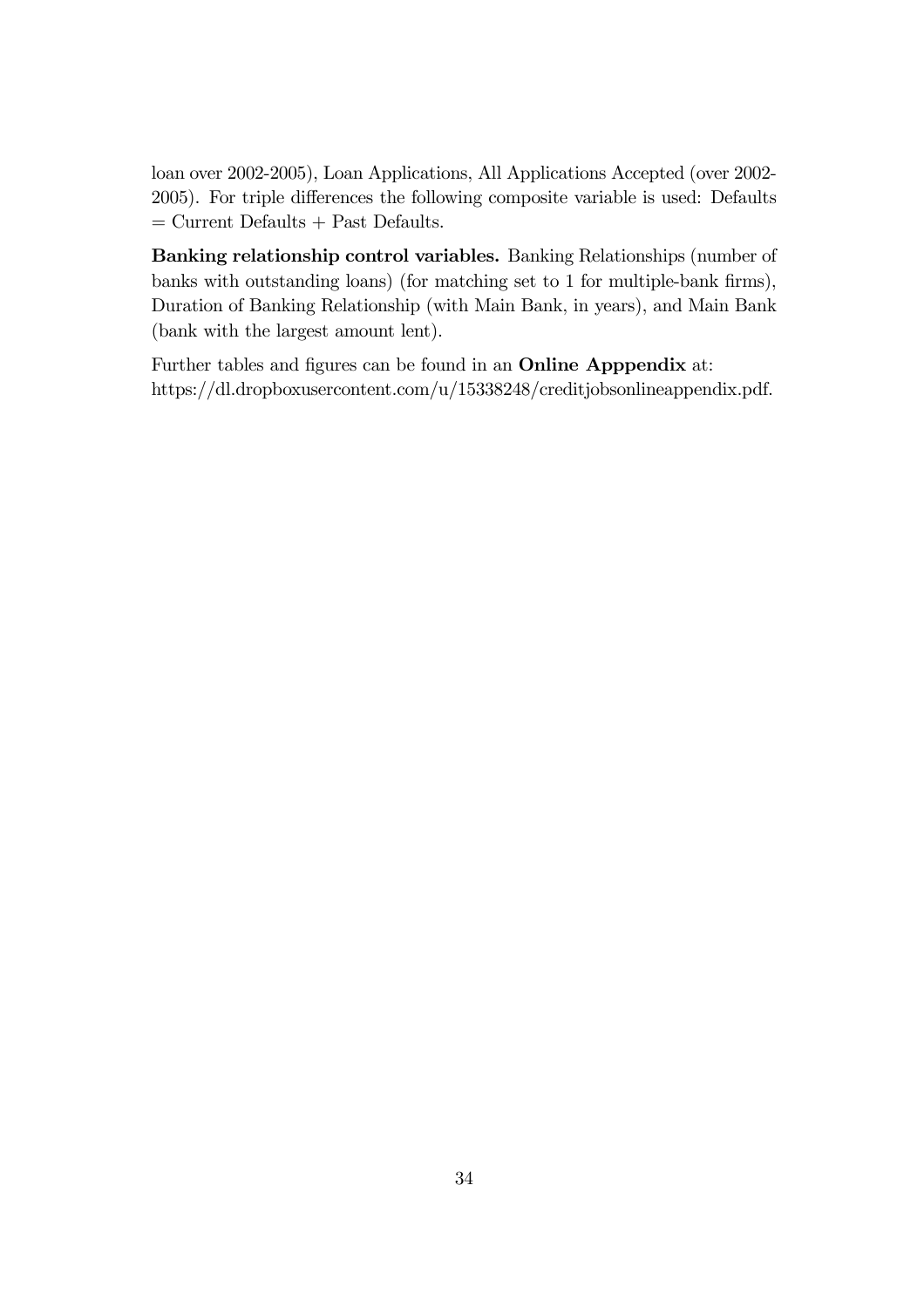## References

- [1] Almeida, H., M. Campello, B. Laranjeira, and S. Weisbenner (2012), "Corporate Debt Maturity and the Real Effects of the 2007 Credit Crisis", Critical Finance Review 1, 3-58.
- [2] Ayuso, J. and F. Restoy (2006), "House prices and rents: An equilibrium asset pricing approach", Journal of Empirical Finance 13, 371—388.
- [3] Benmelech, E., N. K. Bergman, and A. Seru et al. (2011), "Financing Labor", NBER Working Paper no. 17144.
- [4] Bernanke, B. S. and M. Gertler, "Agency Costs, Net Worth, and Business Fluctuations", American Economic Review 79, 14-31.
- [5] Bernanke, B. S. and M. Gertler (1995), "Inside the Black Box: The Credit Channel of Monetary Transmission", Journal of Economic Perspectives 9, 27-48.
- [6] Bernanke, B. S., M. Gertler and S. Gilchrist (1996), "The Financial Accelerator and the Flight to Quality", Review of Economics and Statistics 78, 1-15.
- [7] Boeri, T., P. Garibaldi, and E. Moen (2013), "Labor and Finance: Mortensen and Pissarides meet Holmstrom and Tirole", mimeo, Bocconi University.
- [8] Caggese, A. and V. Cuñat (2008), "Financing Constraints and Fixed-Term Employment Contracts", Economic Journal 118, 2013-2046.
- [9] Chava, S. and A. Purnanandam (2011), "The Effect of Banking Crisis on Bank-dependent Borrowers", Journal of Financial Economics 99, 116-135.
- [10] Chodorow-Reich, G. (2013), "The Employment Effects of Credit Market Disruptions: Firm-level Evidence from the 2008-09 Financial Crisis", Quarterly Journal of Economics (forthcoming).
- [11] Cuñat, V. and L. Garicano, "Did Good Cajas Extend Bad Loans? Governance, Human Capital and Loan Portfolios", mimeo, London School of Economics.
- [12] European Central Bank (2010), EU Banking Structures, Frankfurt.
- [13] Frazzoni, S., M. L. Mancusi, Z. Rotondi, M. Sobrero, and A. Vezzulli (2012), "Relationships with Banks and Access to Credit for Innovation and Internationalization of SME", mimeo, Unicredit.
- [14] Freixas, X. (2005), "Deconstructing Relationship Banking", Investigaciones Económicas 29, 3-31.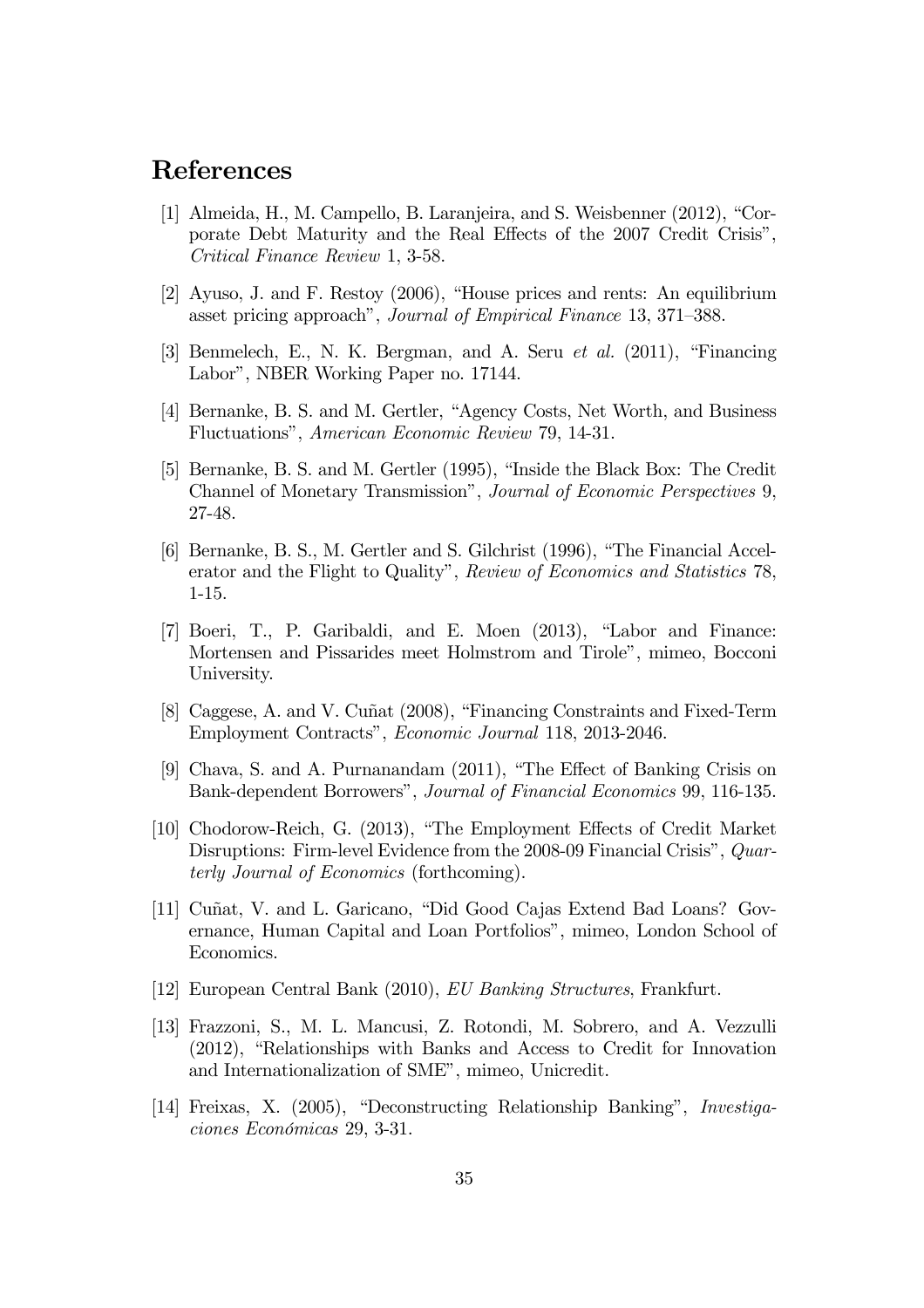- [15] Garicano, L. and C. Steinwender (2013), "Survive Another Day: Does Uncertain Financing Affect the Composition of Investment?", Centre for Economic Performance, Discussion Paper no. 1188.
- [16] Gertler, M. and N. Kiyotaki (2010), "Financial Intermediation and Credit Policy in Business Cycle Analysis", in B. M. Friedman and M. Woodford (eds.), Handbook of Monetary Economics, vol. 3, Amsterdam, North Holland, 547—599.
- [17] Greenstone, M. and A. Mas (2012), "Do Credit Market Shocks Affect the Real Economy? Quasi-Experimental Evidence from the Great Recession and 'Normal' Economic Times", MIT Department of Economics Working Paper no. 12-27.
- [18] Greenwald, B. and J. Stiglitz (1993), "Financial Market Imperfections and Business Cycles", Quarterly Journal of Economics 108, 77-114.
- [19] Hoshi, T., A. Kashyap, and D. Scharfstein (1990), "The Role of Banks in Reducing the Costs of Financial Distress in Japan", Journal of Financial Economics 27, 67-88.
- [20] Houston, J. F. and C. M. James (2001), "Do Relationships Have Limits? Banking Relationships, Financial Constraints, and Investment", The Journal of Business 74, 347-374.
- [21] Iacus, S. M., G. King, and G. Porro (2011), "Multivariate Matching Methods that Are Monotonic Imbalance Bounding", Journal of the American Statistical Association 106, 345-361.
- [22] Imbens, G. W. and J. D. Angrist (1994), "Identification and Estimation of Local Average Treatment Effects", Econometrica 62, 467-475.
- [23] International Monetary Fund (2012), "Spain: The Reform of Spanish Savings Banks. Technical Note", Monetary and Capital Markets Department.
- [24] International Monetary Fund (2013), World Economic Outlook, Washington, DC, October.
- [25] Jiménez, G., S. Ongena, J.-L. Peydró, and J. Saurina (2013), "Hazardous Times for Monetary Policy: What Do Twenty-Three Million Bank Loans Say about the Effects of Monetary Policy on Credit Risk-Taking?", Econometrica (forthcoming).
- [26] Jiménez, G., S. Ongena, J.-L. Peydró, and J. Saurina (2012a), "Credit Supply and Monetary Policy: Identifying the Bank Balance-Sheet Channel with Loan Applications", American Economic Review 102, 2301-2326.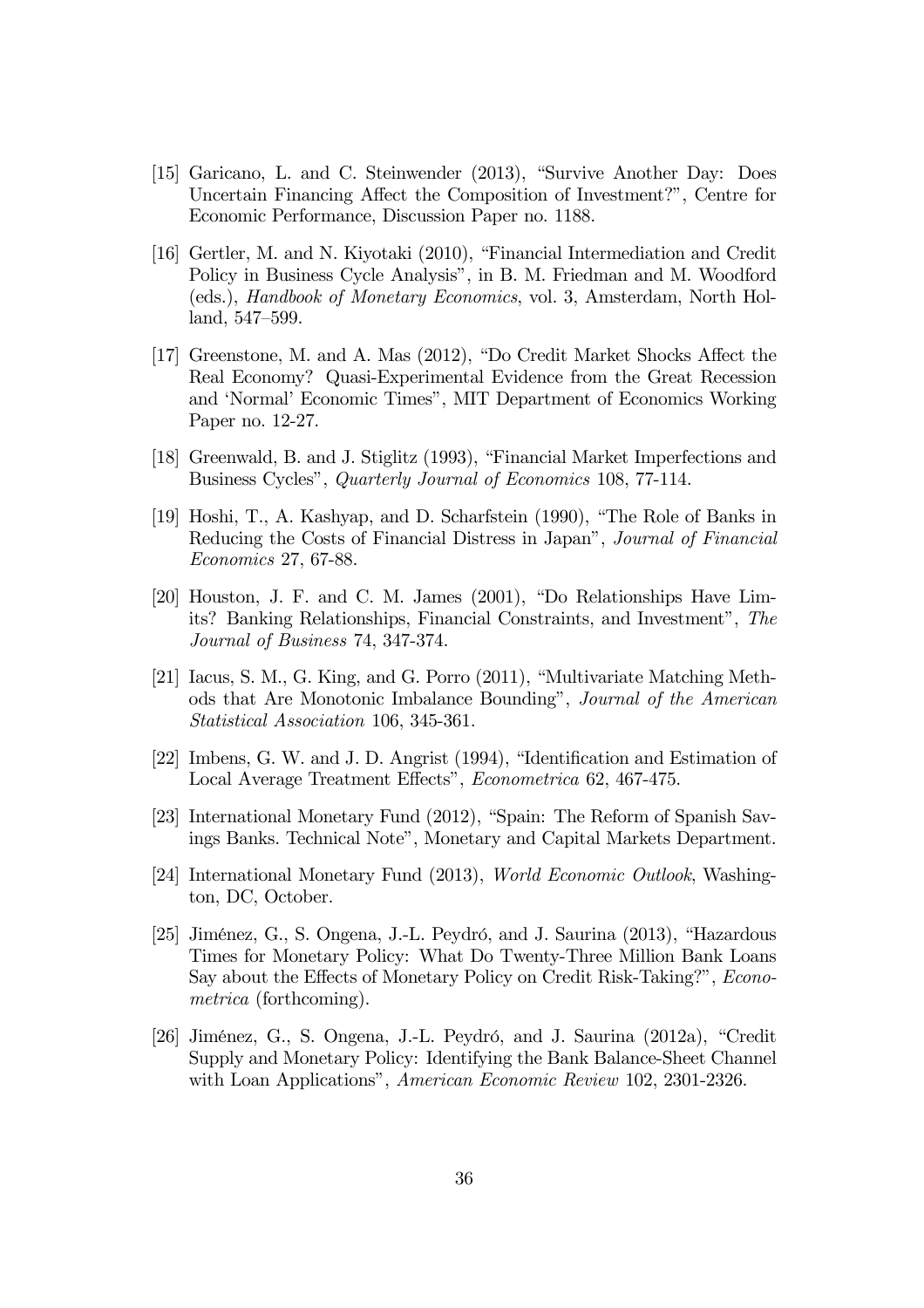- [27] Jiménez, G., S. Ongena, J.-L. Peydró, and J. Saurina (2012b), "Macroprudencial Policy, Countercyclical Capital Buffers and Credit Supply: Evidence form the Spanish Dynamic Provisioning Experiments", European Banking Center Discussion Paper no. 2012-011.
- [28] Molina Pérez, J. C. (2012), "Trade Credit and Credit Crunches: Evidence for Spanish Firms from the Global Banking Crisis", Estabilidad Financiera 23, 57-70.
- [29] Petersen, M. A. and R. G. Rajan (1997), "Trade Credit: Theories and Evidence", Review of Financial Studies 10, 661-691.
- [30] Sharpe, S. (1990), "Asymmetric Information, Bank Lending and Implicit Contracts: A Stylized Model of Customer Relationships", Journal of Finance 45, 1069-1087.
- [31] Sharpe, S. (1994), "Financial Market Imperfections, Firm Leverage, and the Cyclicality of Employment", American Economic Review 84, 1060- 1074.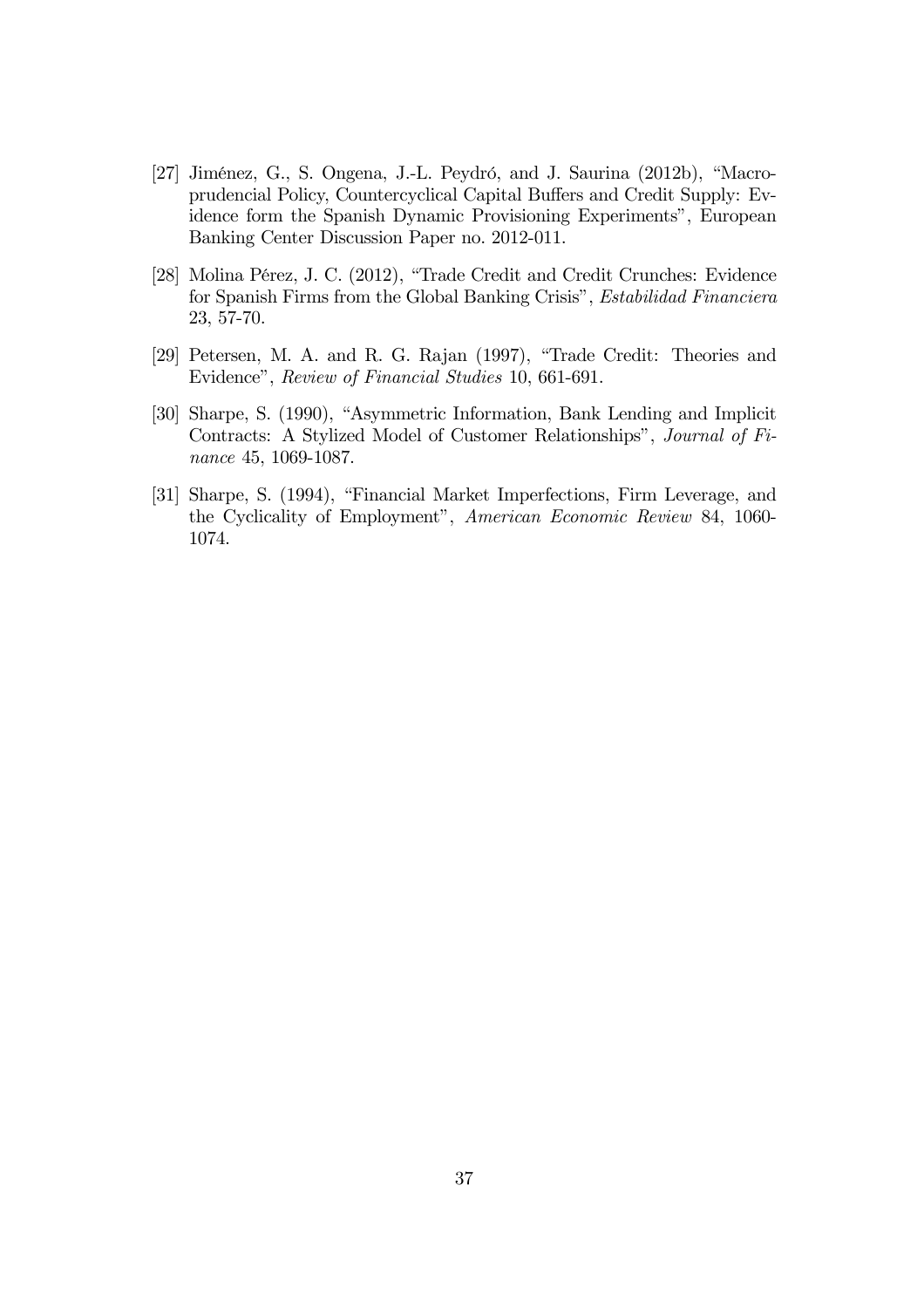|                                                            | Weak banks | Healthy banks |  |  |
|------------------------------------------------------------|------------|---------------|--|--|
| A. Share of loans to the real estate industry (2006):      |            |               |  |  |
| Mean                                                       | 63.8       | 33.5          |  |  |
| Standard deviation                                         | 10.1       | 23.1          |  |  |
| Median                                                     | 64.3       | 32.3          |  |  |
| 1st decile                                                 | 50.6       | 2.9           |  |  |
| 9th decile                                                 | 76.8       | 64.9          |  |  |
| B. Change in new loans to non-financial firms (2006-2010): |            |               |  |  |
| Mean                                                       | $-45.8$    | 4.7           |  |  |
| Standard deviation                                         | 17.8       | 195.5         |  |  |
| Median                                                     | $-47.7$    | $-41.8$       |  |  |
| 1st decile                                                 | $-63.8$    | $-81.3$       |  |  |
| 9th decile                                                 | $-17.4$    | 58.3          |  |  |

Table 1. Heterogeneity in bank exposure to the real estate industry and in credit change (%)

Notes. Panel A gives shares in loans to non-financial firms. There are 201 healthy and 33 weak banks. Panel B reports values for 10 weak banks, which result from consolidation of the 33 banks existing in 2006. Source: Own computations on banks balance sheet data from the Bank of Spain.

|                             | Control |           | Treated |           | 2-sample |
|-----------------------------|---------|-----------|---------|-----------|----------|
| Variable                    | Average | Standard  | Average | Standard  | t-test   |
|                             |         | deviation |         | deviation |          |
| Loans with WB/Assets        | < 0.01  | 0.01      | 0.25    | 0.17      | 551.46   |
| Share of loans with WB      | 0.10    | 0.25      | 0.71    | 0.29      | 438.06   |
| Employment (employees)      | 24.63   | 327.38    | 18.73   | 134.94    | 4.31     |
| Temporary Employment        | 0.21    | 0.26      | 0.24    | 0.27      | 19.85    |
| Age (years)                 | 12.16   | 9.58      | 11.01   | 8.37      | 25.89    |
| Size (million euros)        | 5.08    | 101.32    | 3.01    | 22.80     | 4.99     |
| Own Funds                   | 0.33    | 0.24      | 0.24    | 0.18      | 90.33    |
| Liquidity                   | 0.12    | 0.15      | 0.09    | 0.12      | 52.28    |
| Return on Assets            | 0.06    | 0.11      | 0.05    | 0.09      | 27.52    |
| <b>Bank Debt</b>            | 0.32    | 0.27      | 0.50    | 0.23      | 150.75   |
| Banking Relationships (no.) | 1.94    | 1.55      | 2.98    | 2.69      | 111.37   |
| Past Defaults               | 0.02    | 0.13      | 0.03    | 0.17      | 17.56    |

Table 2. Descriptive statistics of control and treated firms (2006)

Notes. Observations: 155,167 control firms and 60,860 treated firms. WB denotes weak banks. Variables are ratios unless otherwise indicated. The share of loans with weak banks is in bank credit.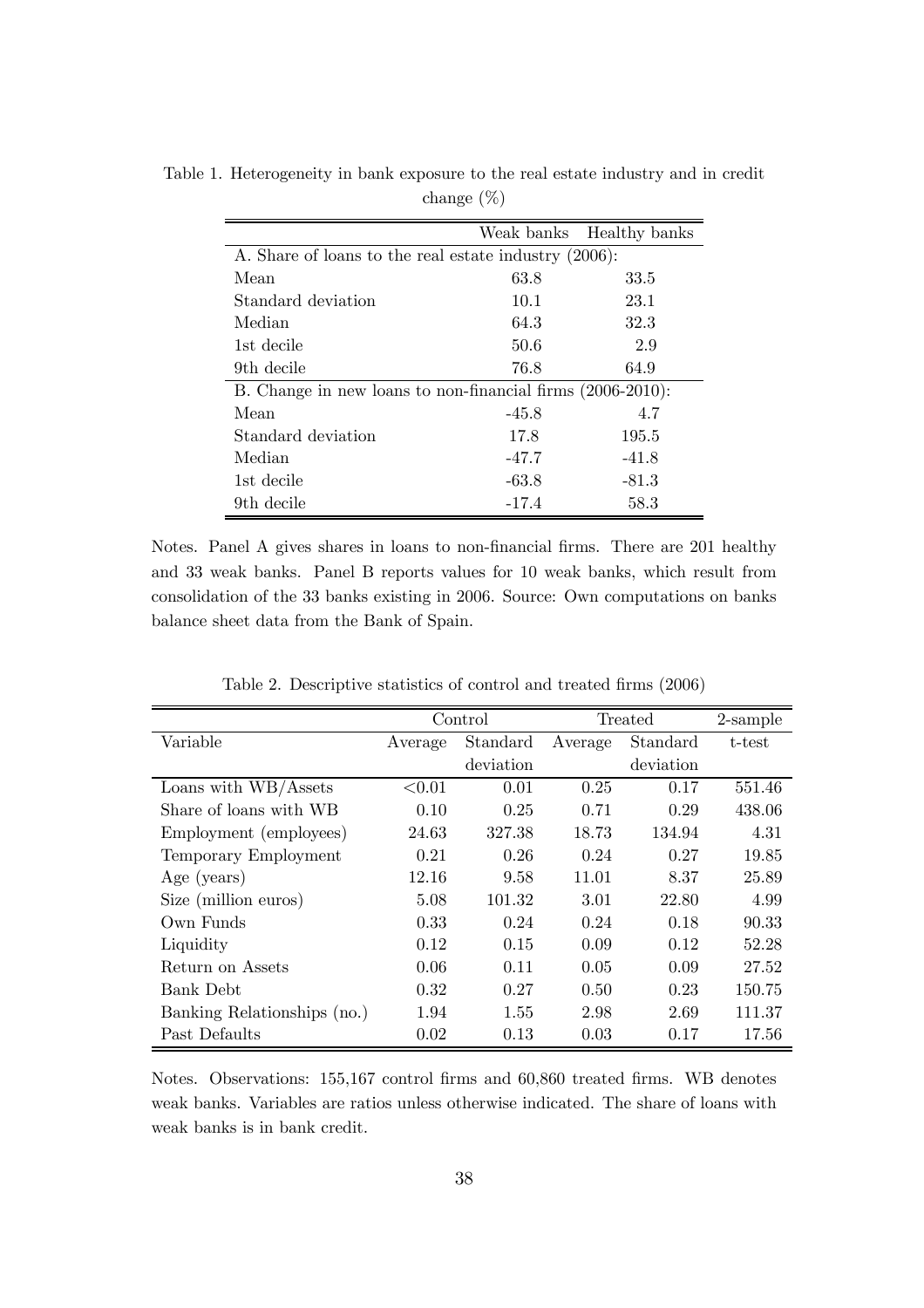|                                               |          |                       | <b>Baseline</b> | Placebo  |
|-----------------------------------------------|----------|-----------------------|-----------------|----------|
| $Post \times WB_i$                            | $-0.085$ | $-0.074$ <sup>*</sup> | $-0.062$        | $-0.001$ |
|                                               | (0.013)  | (0.013)               | (0.009)         | (0.001)  |
| Province and Industry dummies                 | yes      | yes                   | yes             | yes      |
| Firm Controls                                 | no       | yes                   | yes             | yes      |
| Main Bank Dummies                             | no       | $\mathbf{n}$          | yes             | yes      |
| $Post \times \text{Province}$ and Industry d. | no       | no                    | yes             | yes      |
| $R^2$                                         | 0.009    | 0.489                 | 0.494           | 0.003    |
| No. firms                                     | 217,025  | 217,025               | 217,025         | 101,515  |
| No. observations                              | 387,482  | 387,482               | 387,482         | 191,948  |

Table 3. The employment effect of weak-bank attachment. Difference in Differences Dependent variable:  $log(1+Employment_{it})$ 

Notes. OLS estimates for 2006 and 2010; in the last column, 2002 and 2006. Firm controls: Size, Age, Age Squared, Own Funds, Liquidity, Return on Assets, Temporary Employment, Bank Debt, Short-Term Bank Debt, Long-Term Bank Debt, Uncollateralized Loans, Credit Line, Banking Relationships, Banking Relationships Squared, Current Defaults, Past Defaults, Loan Applications, All Applications Accepted. Robust standard errors corrected for clustering at the firm and main bank level between parentheses.  $p<0.01=***$ ,  $p<0.05=**$ ,  $p<0.10=*$ .

Table 4. The employment effect of weak-bank attachment. Instrumental Variables Dependent variable:  $\Delta$ log(1+Employment<sub>it</sub>)

| Instrumented variable: | $\Delta$ log(1+Credit <sub>it</sub> ) | $I(\text{Rejection})$ |
|------------------------|---------------------------------------|-----------------------|
|                        | ***<br>0.424                          | ***<br>$-2.280$       |
|                        | (0.098)                               | (0.461)               |
|                        | First stage                           |                       |
| $d_{2008} \times WB_i$ | ***<br>$-0.022$                       | 0.014                 |
|                        | (0.006)                               | (0.003)               |
| $d_{2009} \times WB_i$ | $-0.095***$                           | 0.024                 |
|                        | (0.014)                               | (0.004)               |
| $d_{2010} \times WB_i$ | $-0.154***$                           | $0.029***$            |
|                        | (0.016)                               | (0.005)               |
| p-value of F test      | 0.00                                  | 0.00                  |
| No. firms              | 196,978                               | 196,978               |
| No. observations       | 716,678                               | 716,678               |

Notes. IV estimates for 2007 to 2010. All specifications include Firm and Time Fixed effects. Robust standard errors corrected for clustering at firm and main bank level between parentheses. p-value of the F test for the exclusion restriction reported.  $p<0.01=***$ ,  $p<0.05=**$ ,  $p<0.10=*$ .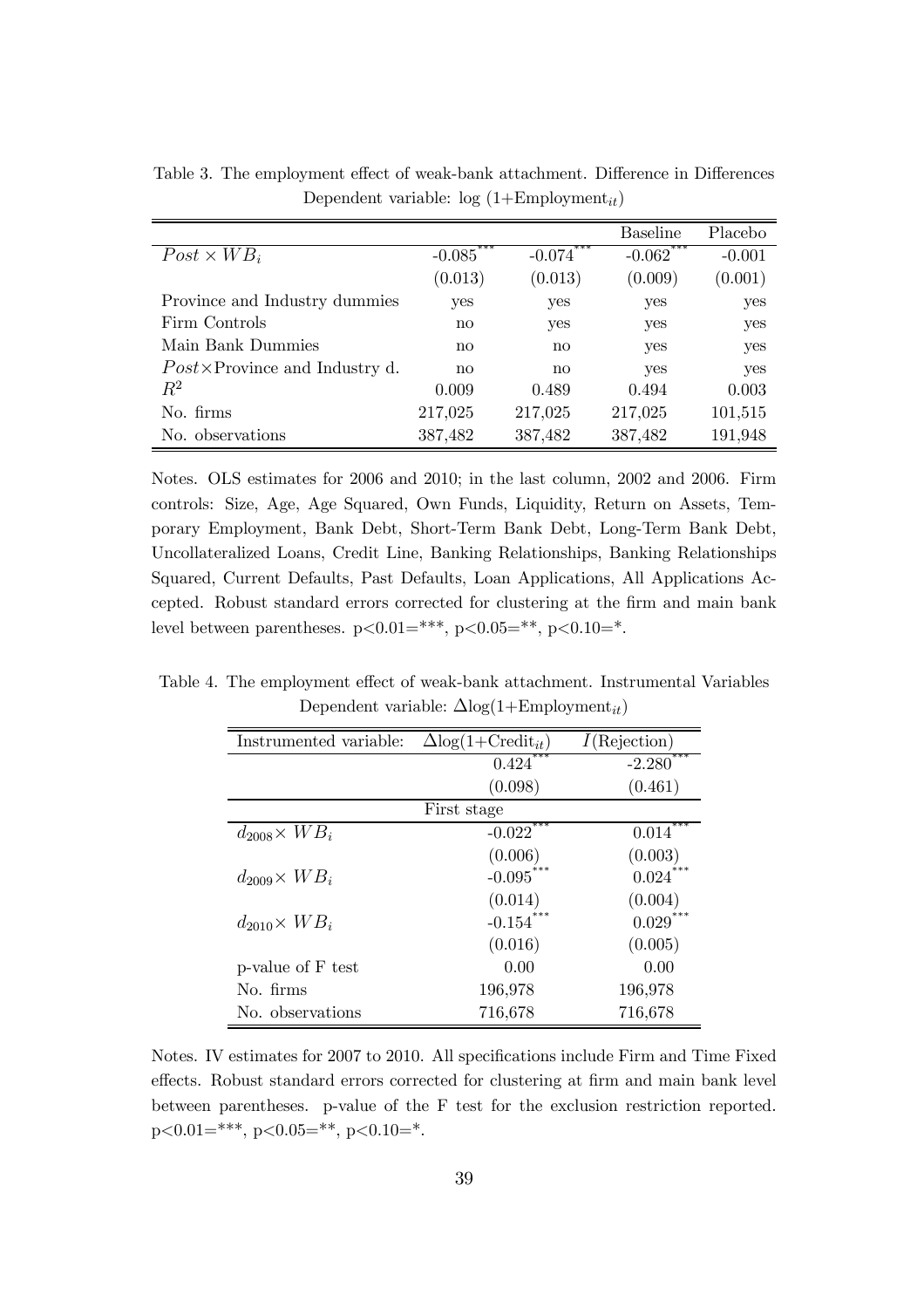|                                               | Weak-bank density     | Exposure to REI       |
|-----------------------------------------------|-----------------------|-----------------------|
| $Post \times WB_i$                            | $-0.084$ <sup>*</sup> | $-0.135$ <sup>*</sup> |
|                                               | (0.038)               | (0.024)               |
|                                               | First stage           |                       |
| Dependent variable: $WB_i$                    |                       |                       |
| Weak-bank density <sub>i</sub>                | 0.101                 |                       |
|                                               | (0.009)               |                       |
| Exposure to REI $(2000)$                      |                       | $0.276^{\degree}$     |
|                                               |                       | (0.076)               |
| Dependent variable: $Post \times WB_i$        |                       |                       |
| $Post \times Weak$ -bank density <sub>i</sub> | $0.431***$            |                       |
|                                               | (0.076)               |                       |
| Post $\times$ Exposure to REI (2000)          |                       | $0.373***$            |
|                                               |                       | (0.122)               |
| p-value of F test                             | 0.00                  | 0.00                  |
| No. firms                                     | 217,025               | 217,025               |
| No. observations                              | 387,482               | 387,482               |

Table 5. The employment effect of weak-bank attachment. Instrumental Variables Dependent variable:  $log(1+Employment_{it})$ 

Notes. Instrumental variables estimates for 2006 and 2010. All specifications include Industry Dummies, their interaction with *Post*, and Main Bank Dummies. Firm controls as in Table 3. Robust standard errors corrected for clustering at firm and main bank level between parentheses. p-value of the F test for the exclusion restriction reported.  $p<0.01=***$ ,  $p<0.05=**$ ,  $p<0.10=*$ .

|                    |                              | Timing: Firms                |             | Timing: Banks                | $%$ loans    | Surviving   |
|--------------------|------------------------------|------------------------------|-------------|------------------------------|--------------|-------------|
|                    | 2002                         | 2005                         | 2000        | 2002                         | to REI       | firms       |
| $Post \times WB_i$ | ***<br>$-0.059$ <sup>*</sup> | ***<br>$-0.061$ <sup>*</sup> | $-0.035***$ | ***<br>$-0.049$ <sup>*</sup> | $-0.062$ *** | $-0.013***$ |
|                    | (0.010)                      | (0.009)                      | (0.006)     | (0.007)                      | (0.008)      | (0.004)     |
| $\,R^2$            | 0.488                        | 0.500                        | 0.526       | 0.517                        | 0.494        | 0.546       |
| No. firms          | 106,122                      | 150,690                      | 99,869      | 136,280                      | 217,025      | 199,691     |
| No. obs.           | 192,765                      | 271,540                      | 181,751     | 246,362                      | 387,482      | 353,060     |

Table 6. Robustness checks. Difference in Differences Dependent variable:  $log(1+Employment_{it})$ 

Notes. OLS estimates for 2006 and 2010. The first four columns report results for deeper lags of Firm controls and Main Bank, the fifth changes the definition of weak bank, and the sixth changes the sample to surviving firms. All specifications include Industry and Province Dummies, their interaction with Post, and Main Bank Dummies. Firm controls as in Table 3. Robust standard errors corrected for clustering at firm and main bank level between parentheses.  $p<0.01=***$ ,  $p<0.05=**$ ,  $p<0.10=*$ .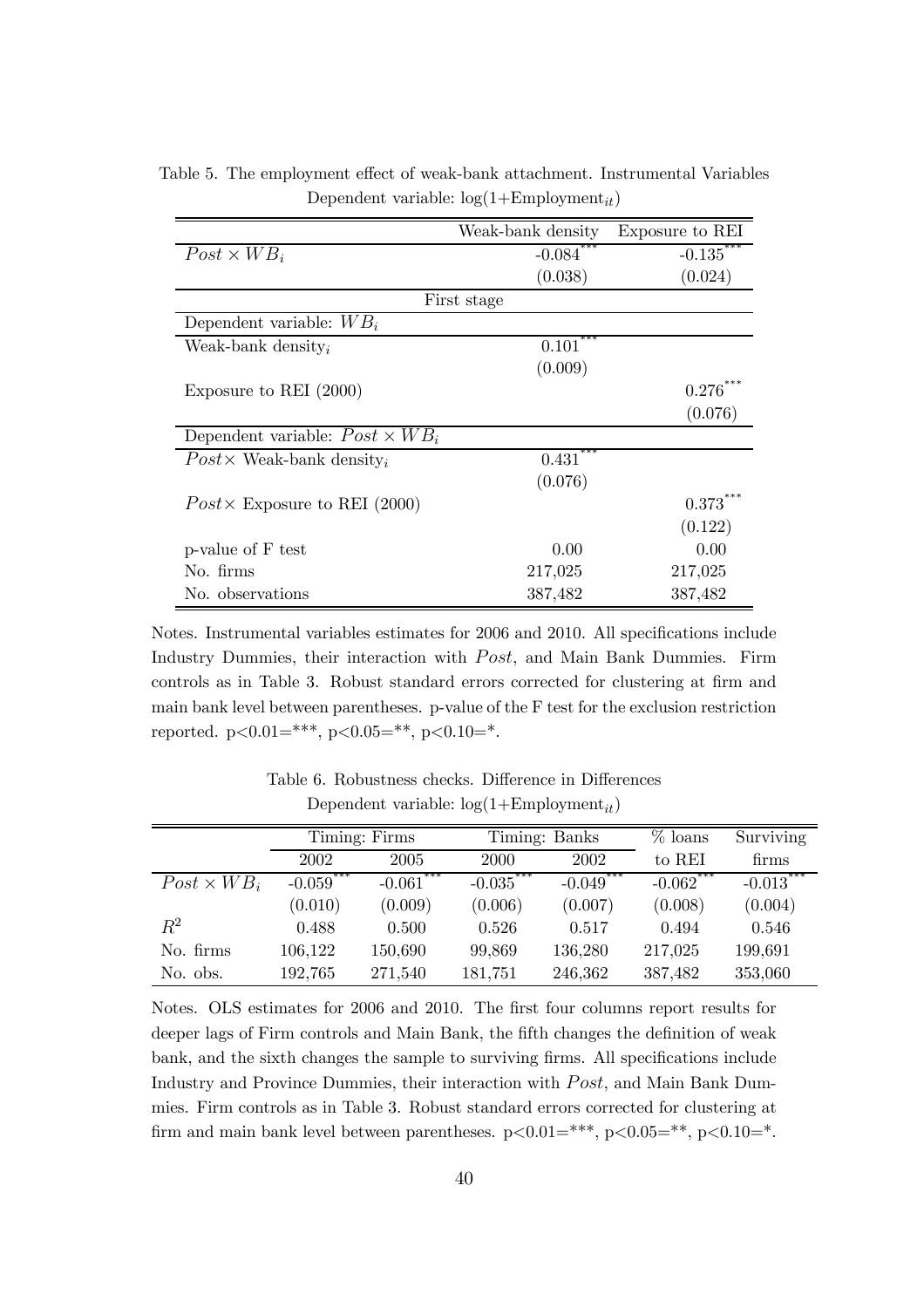| $Post \times WB_i$                                          | $-0.047$              |
|-------------------------------------------------------------|-----------------------|
|                                                             | (0.007)               |
| $Post \times$ Rejected application <sub>i</sub>             | $-0.064$              |
|                                                             | (0.004)               |
| $Post \times WB_i \times$ Rejected application <sub>i</sub> | $-0.013$              |
|                                                             | (0.011)               |
| $Post \times$ Defaults <sub>i</sub>                         | $-0.229$              |
|                                                             | (0.025)               |
| $Post \times WB_i \times \text{Defaults}_i$                 | $-0.006$              |
|                                                             | (0.027)               |
| $Post \times$ Short-term debt <sub>i</sub>                  | $-0.094$              |
|                                                             | (0.008)               |
| $Post \times WB_i \times$ Short-term debt <sub>i</sub>      | $-0.071$              |
|                                                             | (0.013)               |
| $Post \times$ Small firm                                    | $-0.024$ <sup>*</sup> |
|                                                             | (0.013)               |
| $Post \times WB_i \times Small$ firm                        | $-0.120$              |
|                                                             | (0.033)               |
| $Post \times$ Single bank <sub>i</sub>                      | 0.038                 |
|                                                             | (0.004)               |
| $Post \times WB_i \times$ Single bank <sub>i</sub>          | 0.029                 |
|                                                             | (0.010)               |
| $R^2$                                                       | 0.389                 |
| No. firms                                                   | 217,025               |
| No. observations                                            | 387,482               |

Table 7. The employment effect of weak-bank attachment. Triple Differences Dependent variable:  $log(1+Employment_{it})$ 

Notes. OLS estimates for 2006 and 2010. All variables are in deviations from their means. All specifications include Industry and Province Dummies, their interaction with  $Post<sub>t</sub>$ , and Main Bank Dummies. Firm controls as in Table 3. Robust standard errors corrected for clustering at firm and main bank level between parentheses. p<0.01=\*\*\*, p<0.05=\*\*, p<0.10=\*.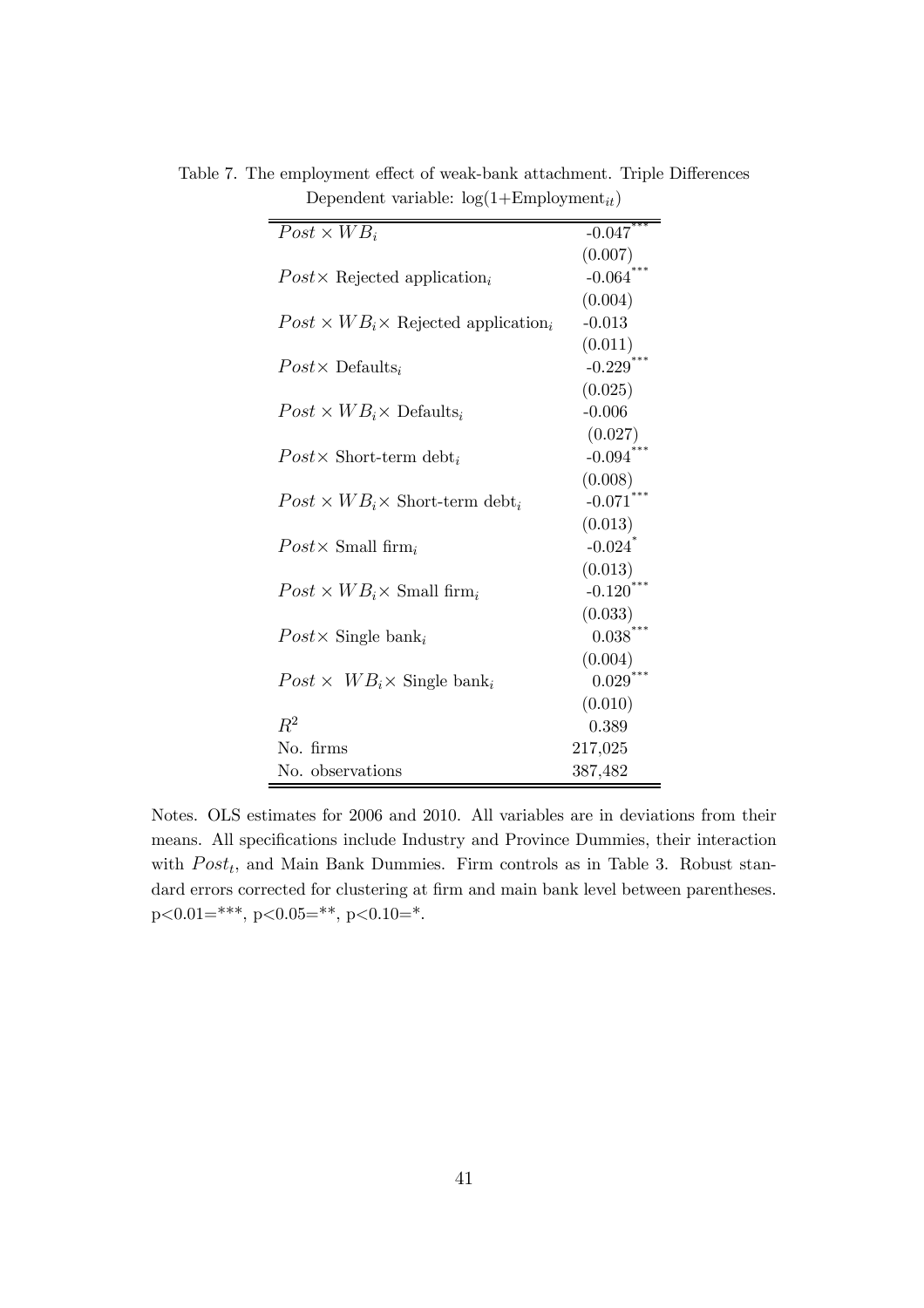| $WB_i$                                       | **<br>0.008 |            |             |
|----------------------------------------------|-------------|------------|-------------|
|                                              | (0.004)     |            |             |
| Share of credit with weak banks <sub>i</sub> |             | $0.058***$ | $0.057***$  |
|                                              |             | (0.014)    | (0.007)     |
| Share of credit with weak banks <sub>i</sub> |             |            | $-0.050***$ |
| $\times$ Single bank <sub>i</sub>            |             |            | (0.012)     |
| $R^2$                                        | 0.056       | 0.056      | 0.056       |
| No. firms                                    | 170,457     | 170,457    | 170,457     |
| No. observations                             | 170,457     | 170,457    | 170,457     |

Table 8. Effect of weak-bank attachment on the probability of exit Dependent variable: Probability of exit from 2006 to  $2010<sub>i</sub>$ 

Notes. OLS estimates using firms with observations for 2006 and 2010. All specifications include Industry, Province, and Main Bank Dummies. Firm controls as in Table 3. Robust standard errors corrected for clustering at firm and main bank level between parentheses.  $p<0.01=***$ ,  $p<0.05=**$ ,  $p<0.10=*$ .

Table 9. The employment effect of weak-bank attachment. Differences in Differences Dependent variable:  $\Delta$ log(1+Employment<sub>it</sub>)

| Instrumented variable: | $\Delta$ log(1+Credit <sub>it</sub> ) | $\Delta$ log(1+Total Credit <sub>it</sub> ) |
|------------------------|---------------------------------------|---------------------------------------------|
|                        | $0.266$ <sup>***</sup>                | 0.301                                       |
|                        | (0.096)                               | (0.082)                                     |
|                        | First stage                           |                                             |
| $d_{2008} \times WB_i$ | 0.015                                 | $-0.072$ <sup>*</sup>                       |
|                        | (0.012)                               | (0.013)                                     |
| $d_{2009} \times WB_i$ | $-0.100$                              | $-0.118$ <sup>*</sup>                       |
|                        | (0.020)                               | (0.013)                                     |
| $d_{2010} \times WB_i$ | $-0.150***$                           | $-0.147***$                                 |
|                        | (0.025)                               | (0.021)                                     |
| p-value of F test      | 0.00                                  | 0.00                                        |
| No. firms              | 15,323                                | 15,323                                      |
| No. observations       | 57,013                                | 57.013                                      |

Notes. IV estimates for 2007 to 2010. All specifications include Firm and Time Fixed effects. Robust standard errors corrected for clustering at firm and main bank level between parentheses. p-value of the F test for the exclusion restriction reported. p<0.01=\*\*\*, p<0.05=\*\*, p<0.10=\*.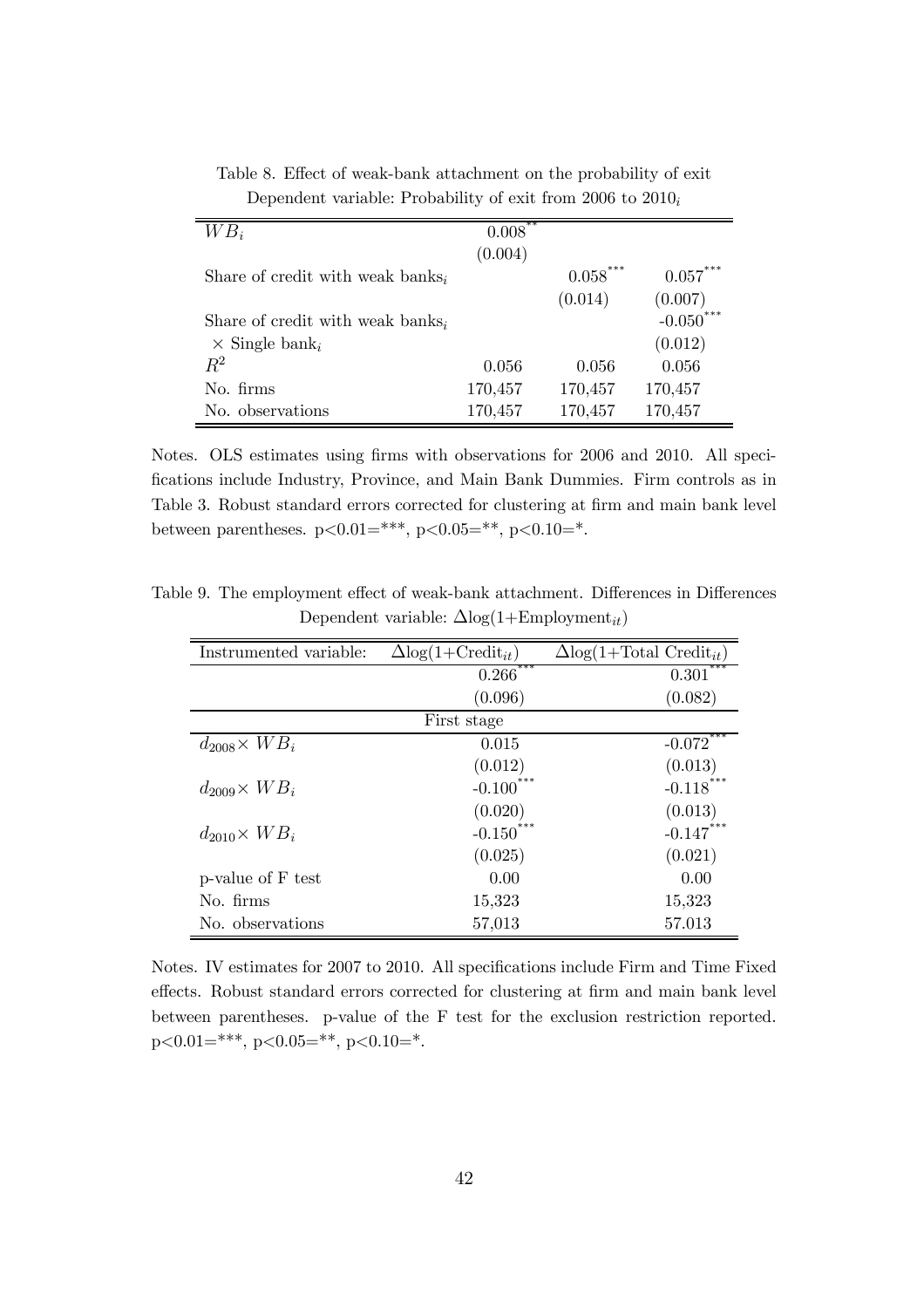

Figure 1: Acceptance rates of loan applications by non-current clients, by bank type. Firms applying to at least one bank per type  $(\%)$ 



Figure 2: The employment effect of exposure to weak banks by decile and number of banks (DD estimates with 2-s.e. bands)